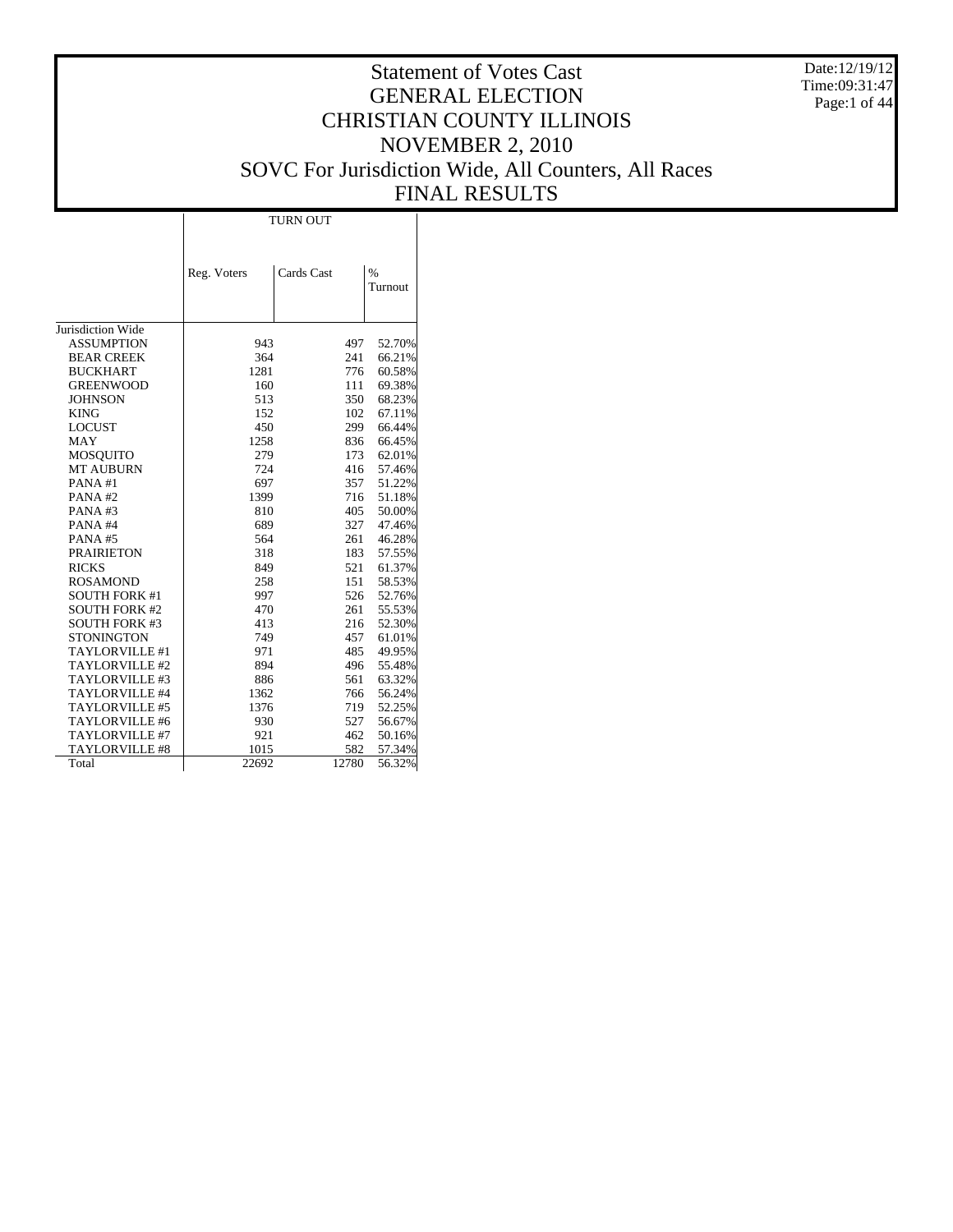Date:12/19/12 Time:09:31:47 Page:2 of 44

|                       | <b>CONST AMENDMENT</b> |                      |                    |            |        |                |        |  |  |  |  |
|-----------------------|------------------------|----------------------|--------------------|------------|--------|----------------|--------|--|--|--|--|
|                       |                        |                      |                    |            |        |                |        |  |  |  |  |
|                       | Reg. Voters            | <b>Times Counted</b> | <b>Total Votes</b> | <b>YES</b> |        | N <sub>O</sub> |        |  |  |  |  |
|                       |                        |                      |                    |            |        |                |        |  |  |  |  |
|                       |                        |                      |                    |            |        |                |        |  |  |  |  |
| Jurisdiction Wide     |                        |                      |                    |            |        |                |        |  |  |  |  |
| <b>ASSUMPTION</b>     | 943                    | 497                  | 424                | 257        | 60.61% | 167            | 39.39% |  |  |  |  |
| <b>BEAR CREEK</b>     | 364                    | 241                  | 213                | 136        | 63.85% | 77             | 36.15% |  |  |  |  |
| <b>BUCKHART</b>       | 1281                   | 776                  | 713                | 509        | 71.39% | 204            | 28.61% |  |  |  |  |
| <b>GREENWOOD</b>      | 160                    | 111                  | 99                 | 61         | 61.62% | 38             | 38.38% |  |  |  |  |
| <b>JOHNSON</b>        | 513                    | 348                  | 314                | 218        | 69.43% | 96             | 30.57% |  |  |  |  |
| <b>KING</b>           | 152                    | 102                  | 90                 | 62         | 68.89% | 28             | 31.11% |  |  |  |  |
| <b>LOCUST</b>         | 450                    | 299                  | 256                | 164        | 64.06% | 92             | 35.94% |  |  |  |  |
| <b>MAY</b>            | 1258                   | 834                  | 746                | 505        | 67.69% | 241            | 32.31% |  |  |  |  |
| <b>MOSQUITO</b>       | 279                    | 173                  | 162                | 108        | 66.67% | 54             | 33.33% |  |  |  |  |
| <b>MT AUBURN</b>      | 724                    | 415                  | 358                | 252        | 70.39% | 106            | 29.61% |  |  |  |  |
| PANA#1                | 697                    | 357                  | 290                | 197        | 67.93% | 93             | 32.07% |  |  |  |  |
| PANA#2                | 1399                   | 716                  | 606                | 398        | 65.68% | 208            | 34.32% |  |  |  |  |
| PANA#3                | 810                    | 404                  | 347                | 227        | 65.42% | 120            | 34.58% |  |  |  |  |
| PANA#4                | 689                    | 327                  | 285                | 200        | 70.18% | 85             | 29.82% |  |  |  |  |
| PANA#5                | 564                    | 260                  | 223                | 164        | 73.54% | 59             | 26.46% |  |  |  |  |
| <b>PRAIRIETON</b>     | 318                    | 183                  | 170                | 107        | 62.94% | 63             | 37.06% |  |  |  |  |
| <b>RICKS</b>          | 849                    | 521                  | 482                | 349        | 72.41% | 133            | 27.59% |  |  |  |  |
| <b>ROSAMOND</b>       | 258                    | 151                  | 140                | 87         | 62.14% | 53             | 37.86% |  |  |  |  |
| <b>SOUTH FORK #1</b>  | 997                    | 526                  | 460                | 317        | 68.91% | 143            | 31.09% |  |  |  |  |
| <b>SOUTH FORK #2</b>  | 470                    | 261                  | 235                | 160        | 68.09% | 75             | 31.91% |  |  |  |  |
| <b>SOUTH FORK #3</b>  | 413                    | 216                  | 182                | 122        | 67.03% | 60             | 32.97% |  |  |  |  |
| <b>STONINGTON</b>     | 749                    | 457                  | 384                | 248        | 64.58% | 136            | 35.42% |  |  |  |  |
| TAYLORVILLE #1        | 971                    | 484                  | 430                | 285        | 66.28% | 145            | 33.72% |  |  |  |  |
| TAYLORVILLE #2        | 894                    | 494                  | 411                | 311        | 75.67% | 100            | 24.33% |  |  |  |  |
| TAYLORVILLE #3        | 886                    | 560                  | 478                | 345        | 72.18% | 133            | 27.82% |  |  |  |  |
| TAYLORVILLE #4        | 1362                   | 761                  | 669                | 462        | 69.06% | 207            | 30.94% |  |  |  |  |
| TAYLORVILLE #5        | 1376                   | 718                  | 636                | 429        | 67.45% | 207            | 32.55% |  |  |  |  |
| TAYLORVILLE #6        | 930                    | 524                  | 446                | 309        | 69.28% | 137            | 30.72% |  |  |  |  |
| TAYLORVILLE #7        | 921                    | 461                  | 402                | 270        | 67.16% | 132            | 32.84% |  |  |  |  |
| <b>TAYLORVILLE #8</b> | 1015                   | 576                  | 508                | 348        | 68.50% | 160            | 31.50% |  |  |  |  |
| Total                 | 22692                  | 12753                | 11159              | 7607       | 68.17% | 3552           | 31.83% |  |  |  |  |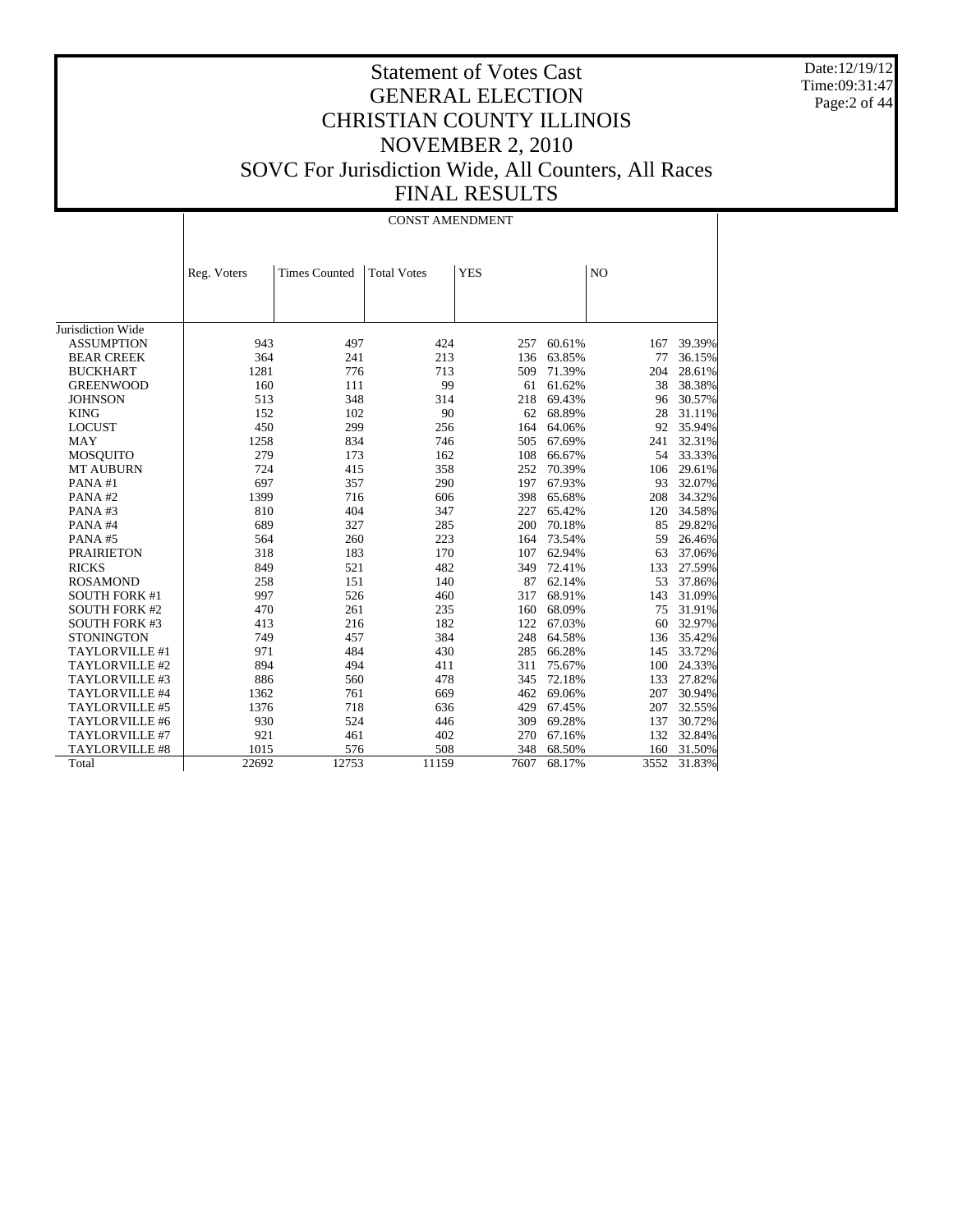Date:12/19/12 Time:09:31:47 Page:3 of 44

|                      | <b>US SENATOR 6 YR</b> |                      |                    |                 |       |                         |        |                    |        |  |  |
|----------------------|------------------------|----------------------|--------------------|-----------------|-------|-------------------------|--------|--------------------|--------|--|--|
|                      |                        |                      |                    |                 |       |                         |        |                    |        |  |  |
|                      |                        |                      |                    |                 |       |                         |        |                    |        |  |  |
|                      | Reg. Voters            | <b>Times Counted</b> | <b>Total Votes</b> | LeALAN M. JONES |       | <b>MARK STEVEN KIRK</b> |        | <b>ALEXI</b>       |        |  |  |
|                      |                        |                      |                    | (GRN)           |       | (REP)                   |        | <b>GIANNOULIAS</b> |        |  |  |
|                      |                        |                      |                    |                 |       |                         |        | (DEM)              |        |  |  |
|                      |                        |                      |                    |                 |       |                         |        |                    |        |  |  |
| Jurisdiction Wide    |                        |                      |                    |                 |       |                         |        |                    |        |  |  |
| <b>ASSUMPTION</b>    | 943                    | 497                  | 484                | 39              | 8.06% | 274                     | 56.61% | 145                | 29.96% |  |  |
| <b>BEAR CREEK</b>    | 364                    | 241                  | 229                | 15              | 6.55% | 131                     | 57.21% | 72                 | 31.44% |  |  |
| <b>BUCKHART</b>      | 1281                   | 776                  | 758                | 46              | 6.07% | 471                     | 62.14% | 212                | 27.97% |  |  |
| <b>GREENWOOD</b>     | 160                    | 111                  | 102                | 5               | 4.90% | 73                      | 71.57% | 22                 | 21.57% |  |  |
| <b>JOHNSON</b>       | 513                    | 350                  | 331                | 14              | 4.23% | 237                     | 71.60% | 61                 | 18.43% |  |  |
| <b>KING</b>          | 152                    | 102                  | 97                 | 5               | 5.15% | 63                      | 64.95% | 29                 | 29.90% |  |  |
| <b>LOCUST</b>        | 450                    | 299                  | 282                | 13              | 4.61% | 170                     | 60.28% | 90                 | 31.91% |  |  |
| <b>MAY</b>           | 1258                   | 836                  | 808                | 24              | 2.97% | 495                     | 61.26% | 261                | 32.30% |  |  |
| <b>MOSQUITO</b>      | 279                    | 173                  | 165                | 13              | 7.88% | 106                     | 64.24% | 41                 | 24.85% |  |  |
| <b>MT AUBURN</b>     | 724                    | 416                  | 402                | 14              | 3.48% | 260                     | 64.68% | 108                | 26.87% |  |  |
| PANA#1               | 697                    | 357                  | 347                | 13              | 3.75% | 199                     | 57.35% | 124                | 35.73% |  |  |
| PANA#2               | 1399                   | 716                  | 690                | 36              | 5.22% | 405                     | 58.70% | 226                | 32.75% |  |  |
| PANA#3               | 810                    | 405                  | 390                | 25              | 6.41% | 204                     | 52.31% | 144                | 36.92% |  |  |
| PANA#4               | 689                    | 327                  | 319                | 21              | 6.58% | 159                     | 49.84% | 125                | 39.18% |  |  |
| PANA#5               | 564                    | 261                  | 254                | 10              | 3.94% | 144                     | 56.69% | 85                 | 33.46% |  |  |
| <b>PRAIRIETON</b>    | 318                    | 183                  | 178                | 12              | 6.74% | 113                     | 63.48% | 46                 | 25.84% |  |  |
| <b>RICKS</b>         | 849                    | 521                  | 508                | 27              | 5.31% | 315                     | 62.01% | 140                | 27.56% |  |  |
| <b>ROSAMOND</b>      | 258                    | 151                  | 148                | 9               | 6.08% | 109                     | 73.65% | 23                 | 15.54% |  |  |
| <b>SOUTH FORK #1</b> | 997                    | 526                  | 506                | 46              | 9.09% | 231                     | 45.65% | 203                | 40.12% |  |  |
| <b>SOUTH FORK #2</b> | 470                    | 261                  | 256                | 20              | 7.81% | 127                     | 49.61% | 98                 | 38.28% |  |  |
| <b>SOUTH FORK #3</b> | 413                    | 216                  | 207                | 9               | 4.35% | 117                     | 56.52% | 75                 | 36.23% |  |  |
| <b>STONINGTON</b>    | 749                    | 457                  | 441                | 40              | 9.07% | 229                     | 51.93% | 154                | 34.92% |  |  |
| TAYLORVILLE #1       | 971                    | 485                  | 472                | 31              | 6.57% | 271                     | 57.42% | 150                | 31.78% |  |  |
| TAYLORVILLE #2       | 894                    | 496                  | 471                | 21              | 4.46% | 261                     | 55.41% | 173                | 36.73% |  |  |
| TAYLORVILLE #3       | 886                    | 561                  | 532                | 29              | 5.45% | 298                     | 56.02% | 193                | 36.28% |  |  |
| TAYLORVILLE #4       | 1362                   | 766                  | 727                | 43              | 5.91% | 388                     | 53.37% | 270                | 37.14% |  |  |
| TAYLORVILLE #5       | 1376                   | 719                  | 683                | 40              | 5.86% | 389                     | 56.95% | 228                | 33.38% |  |  |
| TAYLORVILLE #6       | 930                    | 527                  | 498                | 24              | 4.82% | 274                     | 55.02% | 180                | 36.14% |  |  |
| TAYLORVILLE #7       | 921                    | 462                  | 429                | 17              | 3.96% | 218                     | 50.82% | 185                | 43.12% |  |  |
| TAYLORVILLE #8       | 1015                   | 582                  | 564                | 24              | 4.26% | 341                     | 60.46% | 174                | 30.85% |  |  |
| Total                | 22692                  | 12780                | 12278              | 685             | 5.58% | 7072                    | 57.60% | 4037               | 32.88% |  |  |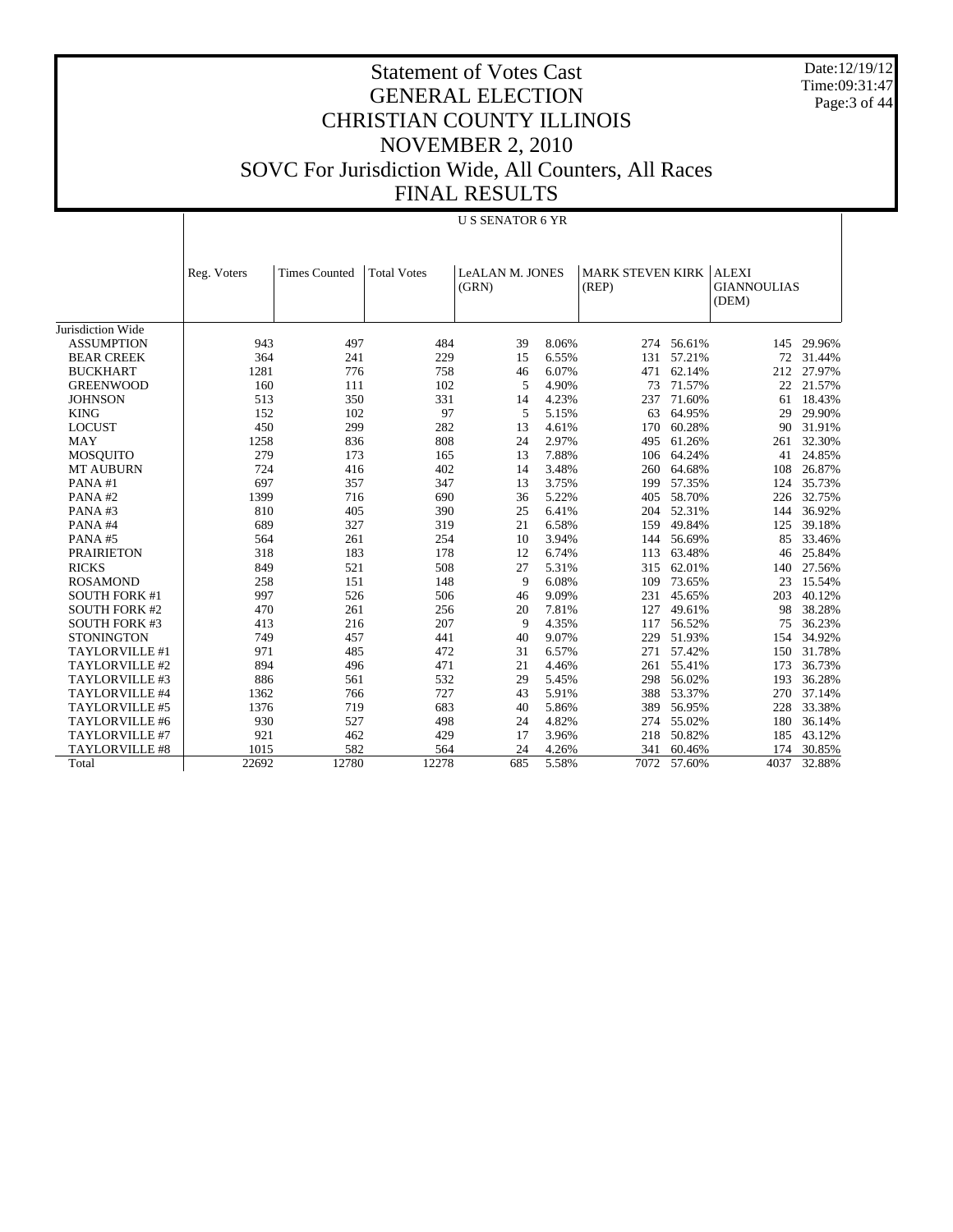Date:12/19/12 Time:09:31:47 Page:4 of 44

|                      |                  | <b>US SENATOR 6 YR</b> |                               |       |                    |       |                                 |       |                |       |                   |          |
|----------------------|------------------|------------------------|-------------------------------|-------|--------------------|-------|---------------------------------|-------|----------------|-------|-------------------|----------|
|                      | MIKE LABNO (LIB) |                        | <b>ROBERT</b><br><b>ZADEK</b> |       | <b>AVNER NAGAR</b> |       | <b>SUSANNE</b><br><b>ATANUS</b> |       | WILL BOYD      |       | <b>STAN JAGLA</b> |          |
| Jurisdiction Wide    |                  |                        |                               |       |                    |       |                                 |       |                |       |                   |          |
| <b>ASSUMPTION</b>    | 26               | 5.37%                  | $\Omega$                      | 0.00% | $\Omega$           | 0.00% | $\Omega$                        | 0.00% | $\Omega$       | 0.00% | $\Omega$          | 0.00%    |
| <b>BEAR CREEK</b>    | 11               | 4.80%                  | $\theta$                      | 0.00% | $\theta$           | 0.00% | $\overline{0}$                  | 0.00% | $\overline{0}$ | 0.00% | $\overline{0}$    | 0.00%    |
| <b>BUCKHART</b>      | 28               | 3.69%                  | $\theta$                      | 0.00% | $\theta$           | 0.00% | $\mathbf{0}$                    | 0.00% | $\overline{0}$ | 0.00% | $\overline{0}$    | 0.00%    |
| <b>GREENWOOD</b>     | $\overline{2}$   | 1.96%                  | $\overline{0}$                | 0.00% | $\theta$           | 0.00% | $\overline{0}$                  | 0.00% | $\overline{0}$ | 0.00% | $\overline{0}$    | 0.00%    |
| <b>JOHNSON</b>       | 19               | 5.74%                  | $\Omega$                      | 0.00% | $\Omega$           | 0.00% | $\overline{0}$                  | 0.00% | $\overline{0}$ | 0.00% | $\Omega$          | 0.00%    |
| <b>KING</b>          | $\overline{0}$   | 0.00%                  | $\overline{0}$                | 0.00% | $\theta$           | 0.00% | $\overline{0}$                  | 0.00% | $\overline{0}$ | 0.00% | $\overline{0}$    | 0.00%    |
| <b>LOCUST</b>        | 9                | 3.19%                  | $\overline{0}$                | 0.00% | $\mathbf{0}$       | 0.00% | $\overline{0}$                  | 0.00% | $\overline{0}$ | 0.00% | $\overline{0}$    | 0.00%    |
| <b>MAY</b>           | 27               | 3.34%                  | $\Omega$                      | 0.00% | $\theta$           | 0.00% | $\theta$                        | 0.00% | $\Omega$       | 0.00% | $\Omega$          | $0.00\%$ |
| <b>MOSQUITO</b>      | $\overline{4}$   | 2.42%                  | $\Omega$                      | 0.00% | $\Omega$           | 0.00% | $\theta$                        | 0.00% | $\Omega$       | 0.00% | $\Omega$          | 0.00%    |
| <b>MT AUBURN</b>     | 18               | 4.48%                  | $\theta$                      | 0.00% | $\theta$           | 0.00% | $\Omega$                        | 0.00% | $\Omega$       | 0.00% | $\Omega$          | 0.00%    |
| PANA#1               | 11               | 3.17%                  | $\boldsymbol{0}$              | 0.00% | $\theta$           | 0.00% | $\overline{0}$                  | 0.00% | $\overline{0}$ | 0.00% | $\overline{0}$    | 0.00%    |
| PANA#2               | 23               | 3.33%                  | $\overline{0}$                | 0.00% | $\theta$           | 0.00% | $\overline{0}$                  | 0.00% | $\overline{0}$ | 0.00% | $\overline{0}$    | 0.00%    |
| PANA#3               | 17               | 4.36%                  | $\overline{0}$                | 0.00% | $\theta$           | 0.00% | $\overline{0}$                  | 0.00% | $\overline{0}$ | 0.00% | $\overline{0}$    | 0.00%    |
| PANA#4               | 14               | 4.39%                  | $\overline{0}$                | 0.00% | $\Omega$           | 0.00% | $\overline{0}$                  | 0.00% | $\overline{0}$ | 0.00% | $\Omega$          | 0.00%    |
| PANA#5               | 15               | 5.91%                  | $\overline{0}$                | 0.00% | $\mathbf{0}$       | 0.00% | $\overline{0}$                  | 0.00% | $\overline{0}$ | 0.00% | $\overline{0}$    | 0.00%    |
| <b>PRAIRIETON</b>    | $\overline{7}$   | 3.93%                  | $\Omega$                      | 0.00% | $\Omega$           | 0.00% | $\theta$                        | 0.00% | $\Omega$       | 0.00% | $\Omega$          | 0.00%    |
| <b>RICKS</b>         | 26               | 5.12%                  | $\Omega$                      | 0.00% | $\Omega$           | 0.00% | $\Omega$                        | 0.00% | $\Omega$       | 0.00% | $\Omega$          | 0.00%    |
| <b>ROSAMOND</b>      | 6                | 4.05%                  | $\Omega$                      | 0.00% | $\Omega$           | 0.00% | $\Omega$                        | 0.00% | $\Omega$       | 0.00% | $\Omega$          | 0.00%    |
| <b>SOUTH FORK #1</b> | 26               | 5.14%                  | $\theta$                      | 0.00% | $\theta$           | 0.00% | $\overline{0}$                  | 0.00% | $\overline{0}$ | 0.00% | $\Omega$          | 0.00%    |
| <b>SOUTH FORK #2</b> | 8                | 3.13%                  | $\theta$                      | 0.00% | $\theta$           | 0.00% | $\mathbf{0}$                    | 0.00% | $\overline{0}$ | 0.00% | $\overline{0}$    | 0.00%    |
| <b>SOUTH FORK #3</b> | 5                | 2.42%                  | $\overline{0}$                | 0.00% | $\theta$           | 0.00% | $\overline{0}$                  | 0.00% | $\overline{0}$ | 0.00% | $\overline{0}$    | 0.00%    |
| <b>STONINGTON</b>    | 16               | 3.63%                  | $\overline{0}$                | 0.00% | $\Omega$           | 0.00% | $\overline{0}$                  | 0.00% | $\overline{0}$ | 0.00% | $\overline{0}$    | 0.00%    |
| TAYLORVILLE #1       | 17               | 3.60%                  | 1                             | 0.21% | $\mathbf{0}$       | 0.00% | $\overline{0}$                  | 0.00% | $\overline{0}$ | 0.00% | $\overline{0}$    | 0.00%    |
| TAYLORVILLE #2       | 15               | 3.18%                  | $\Omega$                      | 0.00% | $\Omega$           | 0.00% | $\Omega$                        | 0.00% | $\Omega$       | 0.00% | $\Omega$          | 0.00%    |
| TAYLORVILLE #3       | 11               | 2.07%                  | $\Omega$                      | 0.00% | $\Omega$           | 0.00% | $\theta$                        | 0.00% | $\Omega$       | 0.00% | $\Omega$          | 0.00%    |
| TAYLORVILLE #4       | 25               | 3.44%                  | $\Omega$                      | 0.00% | $\theta$           | 0.00% | $\Omega$                        | 0.00% | $\Omega$       | 0.00% | $\Omega$          | 0.00%    |
| TAYLORVILLE #5       | 23               | 3.37%                  | $\theta$                      | 0.00% | $\theta$           | 0.00% | $\overline{0}$                  | 0.00% | 2              | 0.29% | $\Omega$          | 0.00%    |
| TAYLORVILLE #6       | 17               | 3.41%                  | $\boldsymbol{0}$              | 0.00% | $\boldsymbol{0}$   | 0.00% | $\mathbf{0}$                    | 0.00% | $\overline{0}$ | 0.00% | $\overline{0}$    | 0.00%    |
| TAYLORVILLE #7       | 9                | 2.10%                  | $\overline{0}$                | 0.00% | $\theta$           | 0.00% | $\mathbf{0}$                    | 0.00% | $\overline{0}$ | 0.00% | $\overline{0}$    | 0.00%    |
| TAYLORVILLE #8       | 24               | 4.26%                  | $\Omega$                      | 0.00% | $\mathbf{0}$       | 0.00% | $\overline{0}$                  | 0.00% | 0              | 0.00% | $\overline{0}$    | 0.00%    |
| Total                | 459              | 3.74%                  | $\mathbf{1}$                  | 0.01% | $\Omega$           | 0.00% | $\theta$                        | 0.00% | $\overline{c}$ | 0.02% | $\Omega$          | 0.00%    |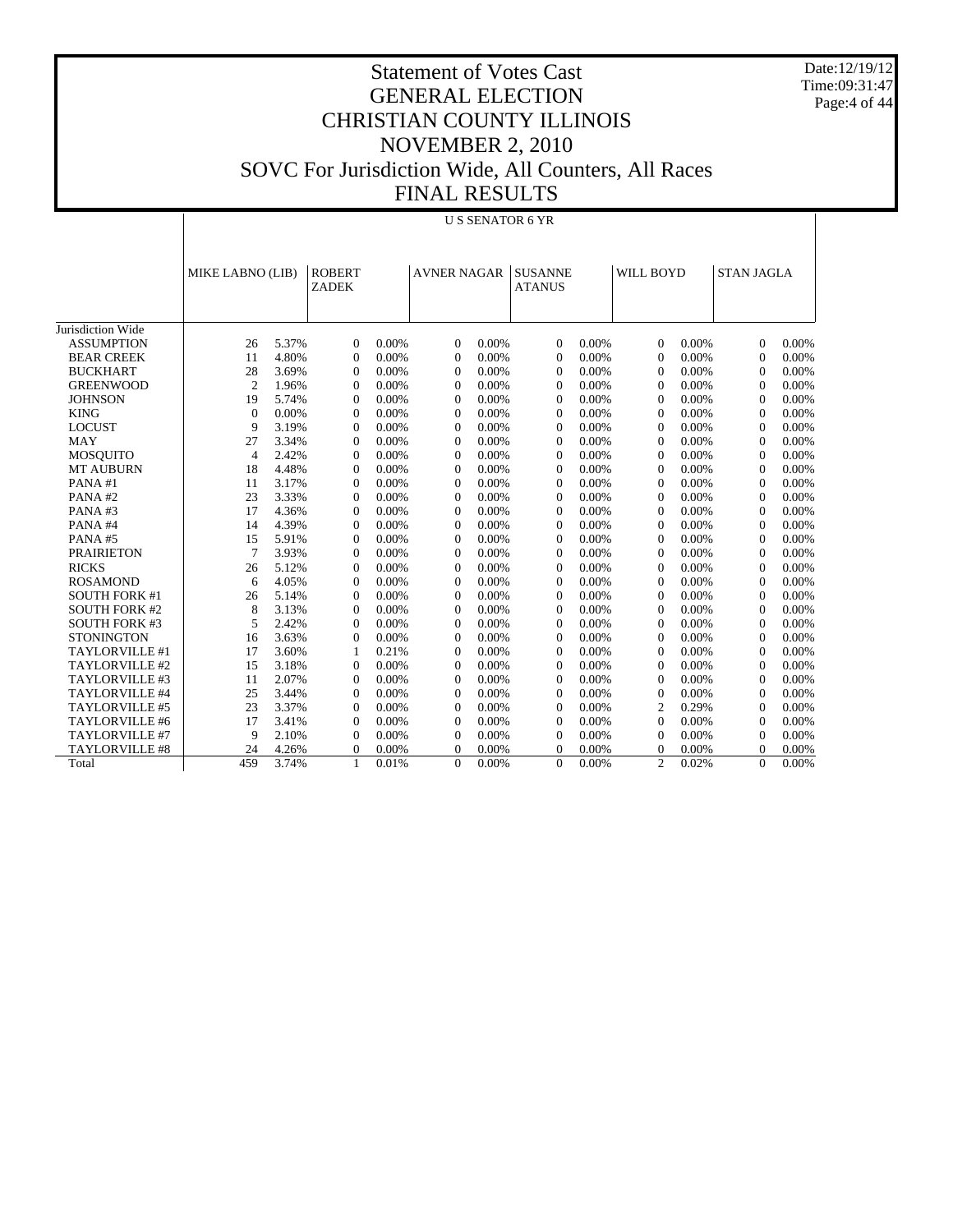Date:12/19/12 Time:09:31:47 Page:5 of 44

## Statement of Votes Cast GENERAL ELECTION CHRISTIAN COUNTY ILLINOIS NOVEMBER 2, 2010 SOVC For Jurisdiction Wide, All Counters, All Races FINAL RESULTS

Jurisdiction Wide ASSUMPTION BEAR CREEK BUCKHART GREENWOOD **JOHNSON**  KING LOCUST MAY MOSQUITO MT AUBURN PANA #1 PANA #2 PANA #3 PANA #4 PANA #5 PRAIRIETON RICKS ROSAMOND SOUTH FORK #1 SOUTH FORK #2 SOUTH FORK #3 **STONINGTON**  TAYLORVILLE #1 TAYLORVILLE #2 TAYLORVILLE #3 TAYLORVILLE #4 TAYLORVILLE #5 TAYLORVILLE #6 TAYLORVILLE #7 TAYLORVILLE #8 Total SHON-TIYON **HORTON COREY** DABNEY LOWELL M. SEIDA Write-In Votes U S SENATOR 6 YR 0 0.00% 0 0.00% 0 0.00% 0 0.00% 0 0.00% 0 0.00% 0 0.00% 0 0.00% 0 0.00% 0 0.00% 0 0.00% 1 0.13% 0 0.00% 0 0.00% 0 0.00% 0 0.00% 0 0.00% 0 0.00% 0 0.00% 0 0.00% 0 0.00% 0 0.00% 0 0.00% 0 0.00% 0 0.00% 0 0.00% 0 0.00% 0 0.00% 0 0.00% 0 0.00% 0 0.00% 1 0.12% 0 0.00% 0 0.00% 0 0.00% 1 0.61% 0 0.00% 0 0.00% 0 0.00% 2 0.50% 0 0.00% 0 0.00% 0 0.00% 0 0.00% 0 0.00% 0 0.00% 0 0.00% 0 0.00% 0 0.00% 0 0.00% 0 0.00% 0 0.00% 0 0.00% 0 0.00% 0 0.00% 0 0.00% 0 0.00% 0 0.00% 0 0.00% 0 0.00% 0 0.00% 0 0.00% 0 0.00% 0 0.00% 0 0.00% 0 0.00% 0 0.00% 0 0.00% 0 0.00% 0 0.00% 0 0.00% 1 0.68% 0 0.00% 0 0.00% 0 0.00% 0 0.00% 0 0.00% 0 0.00% 0 0.00% 3 1.17% 0 0.00% 0 0.00% 0 0.00% 1 0.48% 0 0.00% 0 0.00% 0 0.00% 2 0.45% 0 0.00% 0 0.00% 0 0.00% 2 0.42% 0 0.00% 0 0.00% 0 0.00% 1 0.21% 0 0.00% 0 0.00% 0 0.00% 1 0.19% 0 0.00% 0 0.00% 0 0.00% 1 0.14% 0 0.00% 0 0.00% 0 0.00% 1 0.15% 0 0.00% 0 0.00% 0 0.00% 3 0.60% 0 0.00% 0 0.00% 0 0.00% 0 0.00% 0 0.00% 0 0.00% 0 0.00% 1 0.18% 0 0.00% 0 0.00% 0 0.00% 22 0.18%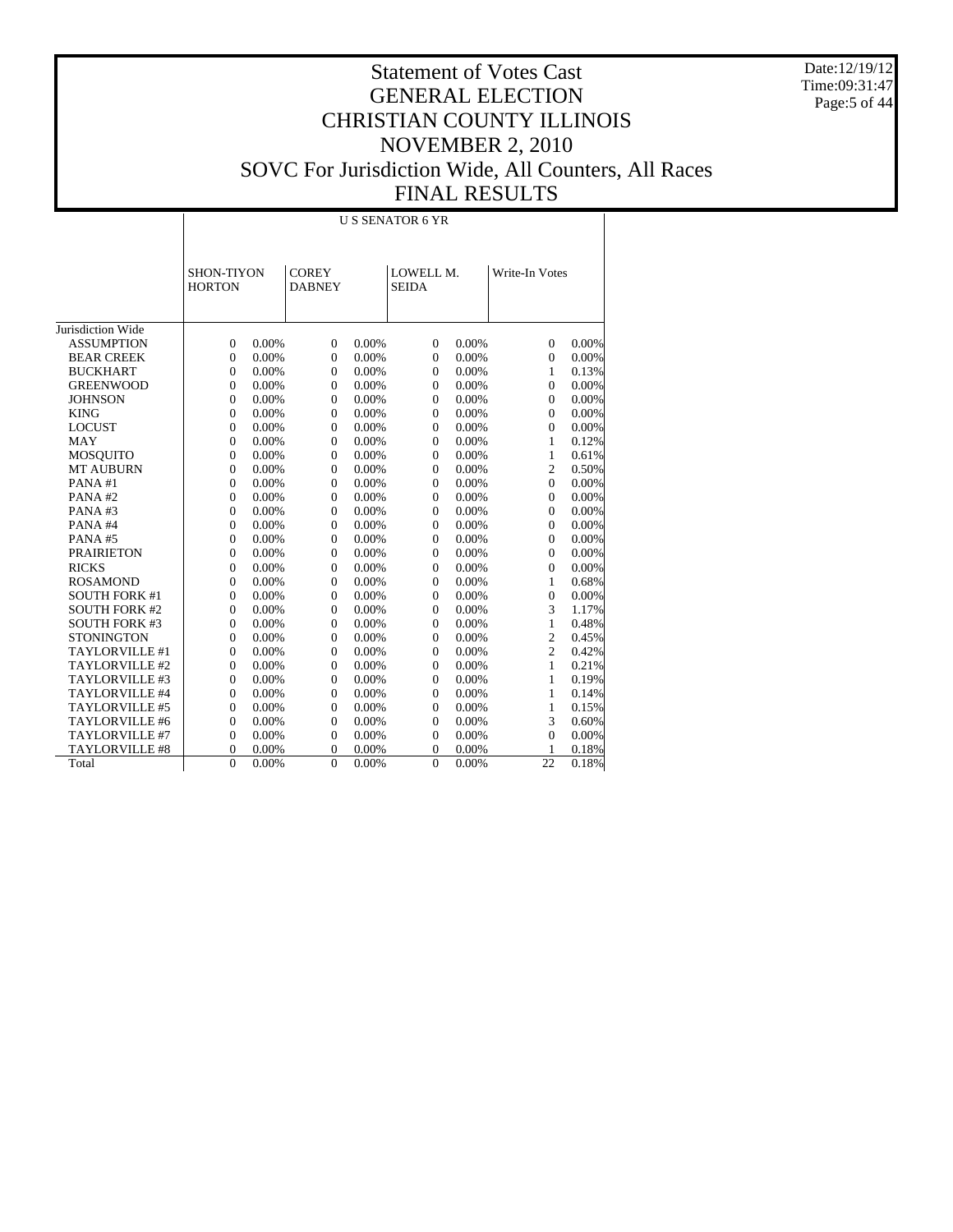Date:12/19/12 Time:09:31:47 Page:6 of 44

|                       | <b>U S SENATOR UNEXP</b> |                      |                    |                          |       |                        |            |                                             |            |  |
|-----------------------|--------------------------|----------------------|--------------------|--------------------------|-------|------------------------|------------|---------------------------------------------|------------|--|
|                       | Reg. Voters              | <b>Times Counted</b> | <b>Total Votes</b> | LeALAN M. JONES<br>(GRN) |       | <b>MARK KIRK (REP)</b> |            | <b>ALEXI</b><br><b>GIANNOULIAS</b><br>(DEM) |            |  |
| Jurisdiction Wide     |                          |                      |                    |                          |       |                        |            |                                             |            |  |
| <b>ASSUMPTION</b>     | 943                      | 497                  | 454                | 36                       | 7.93% |                        | 250 55.07% |                                             | 134 29.52% |  |
| <b>BEAR CREEK</b>     | 364                      | 241                  | 213                | 15                       | 7.04% | 117                    | 54.93%     | 70                                          | 32.86%     |  |
| <b>BUCKHART</b>       | 1281                     | 776                  | 724                | 46                       | 6.35% | 450                    | 62.15%     | 196                                         | 27.07%     |  |
| <b>GREENWOOD</b>      | 160                      | 111                  | 99                 | 6                        | 6.06% | 74                     | 74.75%     | 16                                          | 16.16%     |  |
| <b>JOHNSON</b>        | 513                      | 350                  | 309                | 14                       | 4.53% | 218                    | 70.55%     | 57                                          | 18.45%     |  |
| <b>KING</b>           | 152                      | 102                  | 89                 | 5                        | 5.62% | 57                     | 64.04%     | 27                                          | 30.34%     |  |
| <b>LOCUST</b>         | 450                      | 299                  | 272                | 19                       | 6.99% | 158                    | 58.09%     | 87                                          | 31.99%     |  |
| MAY                   | 1258                     | 836                  | 776                | 34                       | 4.38% | 474                    | 61.08%     | 244                                         | 31.44%     |  |
| <b>MOSQUITO</b>       | 279                      | 173                  | 161                | 11                       | 6.83% | 103                    | 63.98%     | 38                                          | 23.60%     |  |
| <b>MT AUBURN</b>      | 724                      | 416                  | 378                | 25                       | 6.61% | 236                    | 62.43%     | 95                                          | 25.13%     |  |
| PANA#1                | 697                      | 357                  | 338                | 13                       | 3.85% | 187                    | 55.33%     | 125                                         | 36.98%     |  |
| PANA#2                | 1399                     | 716                  | 674                | 40                       | 5.93% | 381                    | 56.53%     | 222                                         | 32.94%     |  |
| PANA#3                | 810                      | 405                  | 366                | 22                       | 6.01% | 193                    | 52.73%     | 136                                         | 37.16%     |  |
| PANA#4                | 689                      | 327                  | 312                | 21                       | 6.73% | 156                    | 50.00%     | 121                                         | 38.78%     |  |
| PANA#5                | 564                      | 261                  | 246                | 11                       | 4.47% | 143                    | 58.13%     | 78                                          | 31.71%     |  |
| <b>PRAIRIETON</b>     | 318                      | 183                  | 173                | 12                       | 6.94% | 110                    | 63.58%     | 44                                          | 25.43%     |  |
| <b>RICKS</b>          | 849                      | 521                  | 493                | 32                       | 6.49% | 308                    | 62.47%     | 132                                         | 26.77%     |  |
| <b>ROSAMOND</b>       | 258                      | 151                  | 137                | 12                       | 8.76% | 96                     | 70.07%     | 23                                          | 16.79%     |  |
| <b>SOUTH FORK #1</b>  | 997                      | 526                  | 483                | 43                       | 8.90% | 213                    | 44.10%     | 198                                         | 40.99%     |  |
| <b>SOUTH FORK #2</b>  | 470                      | 261                  | 246                | 17                       | 6.91% | 118                    | 47.97%     | 90                                          | 36.59%     |  |
| <b>SOUTH FORK #3</b>  | 413                      | 216                  | 197                | 9                        | 4.57% | 110                    | 55.84%     | 68                                          | 34.52%     |  |
| <b>STONINGTON</b>     | 749                      | 457                  | 424                | 38                       | 8.96% | 222                    | 52.36%     | 145                                         | 34.20%     |  |
| TAYLORVILLE #1        | 971                      | 485                  | 456                | 34                       | 7.46% | 260                    | 57.02%     | 143                                         | 31.36%     |  |
| TAYLORVILLE #2        | 894                      | 496                  | 463                | 24                       | 5.18% | 258                    | 55.72%     | 169                                         | 36.50%     |  |
| TAYLORVILLE #3        | 886                      | 561                  | 534                | 33                       | 6.18% | 296                    | 55.43%     | 189                                         | 35.39%     |  |
| TAYLORVILLE #4        | 1362                     | 766                  | 702                | 42                       | 5.98% | 372                    | 52.99%     | 259                                         | 36.89%     |  |
| TAYLORVILLE #5        | 1376                     | 719                  | 661                | 45                       | 6.81% | 361                    | 54.61%     | 226                                         | 34.19%     |  |
| TAYLORVILLE #6        | 930                      | 527                  | 490                | 28                       | 5.71% | 259                    | 52.86%     | 180                                         | 36.73%     |  |
| TAYLORVILLE #7        | 921                      | 462                  | 434                | 26                       | 5.99% | 212                    | 48.85%     | 184                                         | 42.40%     |  |
| <b>TAYLORVILLE #8</b> | 1015                     | 582                  | 541                | 32                       | 5.91% | 324                    | 59.89%     | 163                                         | 30.13%     |  |
| Total                 | 22692                    | 12780                | 11845              | 745                      | 6.29% | 6716                   | 56.70%     | 3859                                        | 32.58%     |  |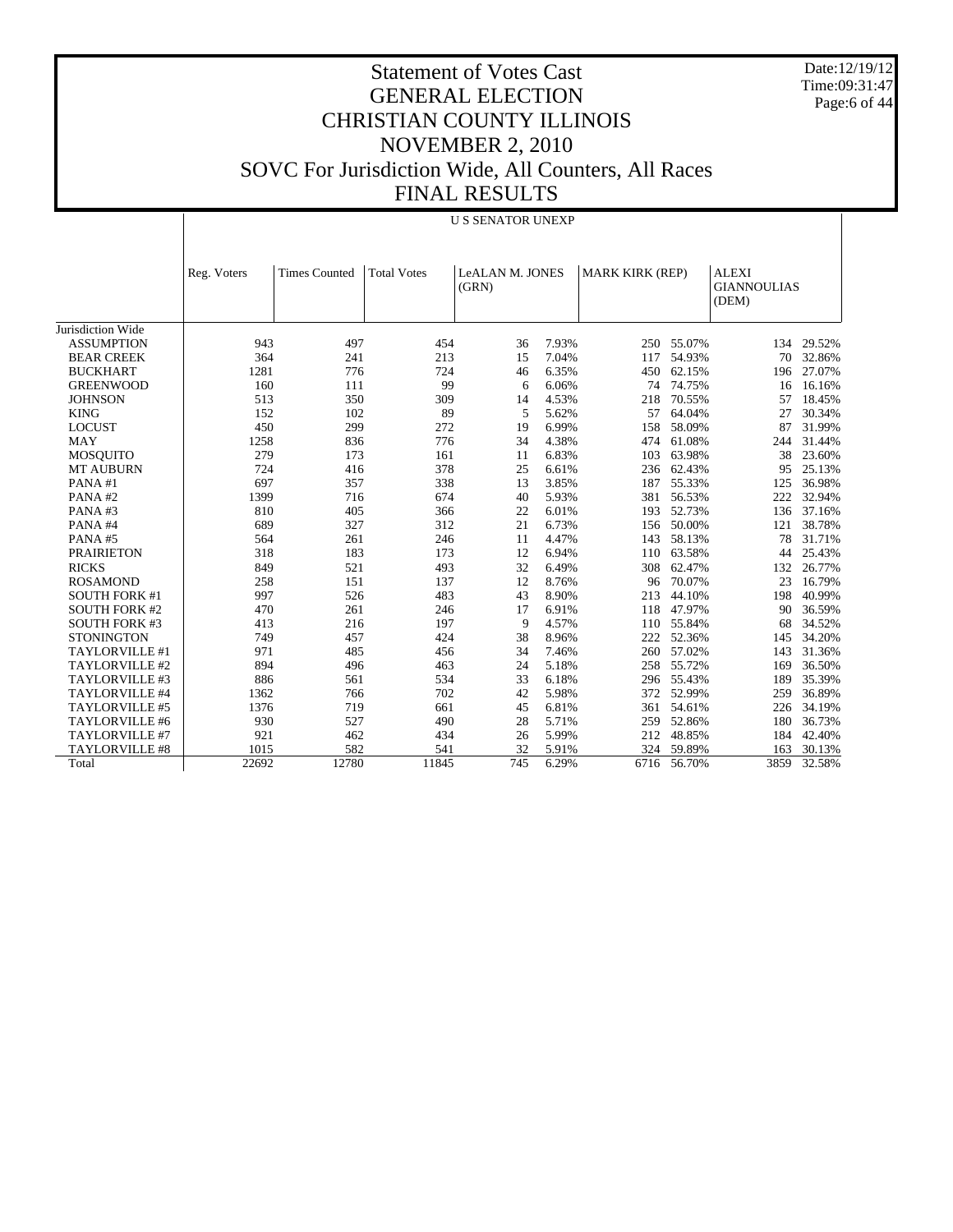Date:12/19/12 Time:09:31:47 Page:7 of 44

|                       | <b>U S SENATOR UNEXP</b> |       |                                 |       |                           |          |                |       |                   |       |                    |       |
|-----------------------|--------------------------|-------|---------------------------------|-------|---------------------------|----------|----------------|-------|-------------------|-------|--------------------|-------|
|                       | MIKE LABNO (LIB)         |       | <b>SUSANNE</b><br><b>ATANUS</b> |       | ROBERT L.<br><b>ZADEK</b> |          | WILL BOYD      |       | <b>STAN JAGLA</b> |       | <b>INA PINKNEY</b> |       |
| Jurisdiction Wide     |                          |       |                                 |       |                           |          |                |       |                   |       |                    |       |
| <b>ASSUMPTION</b>     | 32                       | 7.05% | $\Omega$                        | 0.00% | $\overline{0}$            | 0.00%    | $\Omega$       | 0.00% | $\Omega$          | 0.00% | $\Omega$           | 0.00% |
| <b>BEAR CREEK</b>     | 11                       | 5.16% | $\overline{0}$                  | 0.00% | $\theta$                  | $0.00\%$ | $\mathbf{0}$   | 0.00% | $\overline{0}$    | 0.00% | $\Omega$           | 0.00% |
| <b>BUCKHART</b>       | 30                       | 4.14% | $\overline{0}$                  | 0.00% | $\theta$                  | 0.00%    | $\Omega$       | 0.00% | $\overline{0}$    | 0.00% | $\Omega$           | 0.00% |
| <b>GREENWOOD</b>      | 3                        | 3.03% | $\mathbf{0}$                    | 0.00% | $\Omega$                  | 0.00%    | $\theta$       | 0.00% | $\overline{0}$    | 0.00% | $\theta$           | 0.00% |
| <b>JOHNSON</b>        | 20                       | 6.47% | $\Omega$                        | 0.00% | $\Omega$                  | 0.00%    | $\Omega$       | 0.00% | $\overline{0}$    | 0.00% | $\Omega$           | 0.00% |
| <b>KING</b>           | $\theta$                 | 0.00% | $\mathbf{0}$                    | 0.00% | $\Omega$                  | 0.00%    | $\theta$       | 0.00% | $\overline{0}$    | 0.00% | $\Omega$           | 0.00% |
| <b>LOCUST</b>         | 8                        | 2.94% | $\overline{0}$                  | 0.00% | $\mathbf{0}$              | 0.00%    | $\overline{0}$ | 0.00% | $\overline{0}$    | 0.00% | $\Omega$           | 0.00% |
| <b>MAY</b>            | 24                       | 3.09% | $\Omega$                        | 0.00% | $\Omega$                  | 0.00%    | $\theta$       | 0.00% | $\Omega$          | 0.00% | $\Omega$           | 0.00% |
| <b>MOSQUITO</b>       | 8                        | 4.97% | $\Omega$                        | 0.00% | $\Omega$                  | 0.00%    | $\Omega$       | 0.00% | $\Omega$          | 0.00% | $\Omega$           | 0.00% |
| <b>MT AUBURN</b>      | 19                       | 5.03% | $\Omega$                        | 0.00% | $\theta$                  | 0.00%    | $\Omega$       | 0.00% | $\Omega$          | 0.00% | $\Omega$           | 0.00% |
| PANA#1                | 12                       | 3.55% | $\mathbf{0}$                    | 0.00% | $\theta$                  | 0.00%    | $\theta$       | 0.00% | $\mathbf{0}$      | 0.00% | $\Omega$           | 0.00% |
| PANA#2                | 31                       | 4.60% | $\mathbf{0}$                    | 0.00% | $\theta$                  | 0.00%    | $\overline{0}$ | 0.00% | $\overline{0}$    | 0.00% | $\theta$           | 0.00% |
| PANA#3                | 14                       | 3.83% | $\overline{0}$                  | 0.00% | $\Omega$                  | 0.00%    | $\mathbf{0}$   | 0.00% | $\overline{0}$    | 0.00% | $\Omega$           | 0.00% |
| PANA#4                | 14                       | 4.49% | $\theta$                        | 0.00% | $\Omega$                  | 0.00%    | $\Omega$       | 0.00% | $\Omega$          | 0.00% | $\Omega$           | 0.00% |
| PANA#5                | 12                       | 4.88% | $\Omega$                        | 0.00% | $\Omega$                  | 0.00%    | $\Omega$       | 0.00% | $\overline{0}$    | 0.00% | $\Omega$           | 0.00% |
| <b>PRAIRIETON</b>     | $\tau$                   | 4.05% | $\mathbf{0}$                    | 0.00% | $\Omega$                  | 0.00%    | $\Omega$       | 0.00% | $\overline{0}$    | 0.00% | $\Omega$           | 0.00% |
| <b>RICKS</b>          | 21                       | 4.26% | $\Omega$                        | 0.00% | $\Omega$                  | 0.00%    | $\Omega$       | 0.00% | $\overline{0}$    | 0.00% | $\Omega$           | 0.00% |
| <b>ROSAMOND</b>       | 5                        | 3.65% | $\mathbf{0}$                    | 0.00% | $\theta$                  | 0.00%    | $\theta$       | 0.00% | $\overline{0}$    | 0.00% | $\Omega$           | 0.00% |
| <b>SOUTH FORK #1</b>  | 28                       | 5.80% | $\Omega$                        | 0.00% | $\Omega$                  | 0.00%    | $\Omega$       | 0.00% | $\Omega$          | 0.00% | $\Omega$           | 0.00% |
| <b>SOUTH FORK #2</b>  | 18                       | 7.32% | $\mathbf{0}$                    | 0.00% | $\Omega$                  | 0.00%    | $\Omega$       | 0.00% | $\overline{0}$    | 0.00% | $\Omega$           | 0.00% |
| <b>SOUTH FORK #3</b>  | 10                       | 5.08% | $\mathbf{0}$                    | 0.00% | $\theta$                  | 0.00%    | $\overline{0}$ | 0.00% | $\overline{0}$    | 0.00% | $\theta$           | 0.00% |
| <b>STONINGTON</b>     | 17                       | 4.01% | $\mathbf{0}$                    | 0.00% | $\theta$                  | 0.00%    | $\theta$       | 0.00% | $\mathbf{0}$      | 0.00% | $\theta$           | 0.00% |
| TAYLORVILLE #1        | 16                       | 3.51% | $\theta$                        | 0.00% | $\Omega$                  | 0.00%    | $\mathbf{0}$   | 0.00% | $\overline{0}$    | 0.00% | $\theta$           | 0.00% |
| TAYLORVILLE #2        | 12                       | 2.59% | $\Omega$                        | 0.00% | $\Omega$                  | 0.00%    | $\Omega$       | 0.00% | $\overline{0}$    | 0.00% | $\Omega$           | 0.00% |
| TAYLORVILLE #3        | 15                       | 2.81% | $\Omega$                        | 0.00% | $\Omega$                  | 0.00%    | $\theta$       | 0.00% | $\overline{0}$    | 0.00% | $\Omega$           | 0.00% |
| TAYLORVILLE #4        | 29                       | 4.13% | $\Omega$                        | 0.00% | $\Omega$                  | 0.00%    | $\overline{0}$ | 0.00% | $\Omega$          | 0.00% | $\Omega$           | 0.00% |
| TAYLORVILLE #5        | 25                       | 3.78% | $\overline{0}$                  | 0.00% | $\theta$                  | 0.00%    | 2              | 0.30% | $\Omega$          | 0.00% | $\Omega$           | 0.00% |
| TAYLORVILLE #6        | 22                       | 4.49% | $\overline{0}$                  | 0.00% | $\theta$                  | 0.00%    | $\overline{0}$ | 0.00% | $\overline{0}$    | 0.00% | $\Omega$           | 0.00% |
| TAYLORVILLE #7        | 12                       | 2.76% | $\mathbf{0}$                    | 0.00% | $\theta$                  | 0.00%    | $\Omega$       | 0.00% | $\mathbf{0}$      | 0.00% | $\Omega$           | 0.00% |
| <b>TAYLORVILLE #8</b> | 21                       | 3.88% | $\Omega$                        | 0.00% | $\Omega$                  | 0.00%    | $\overline{0}$ | 0.00% | $\Omega$          | 0.00% | $\Omega$           | 0.00% |
| Total                 | 496                      | 4.19% | $\Omega$                        | 0.00% | $\Omega$                  | 0.00%    | $\overline{c}$ | 0.02% | $\theta$          | 0.00% | $\Omega$           | 0.00% |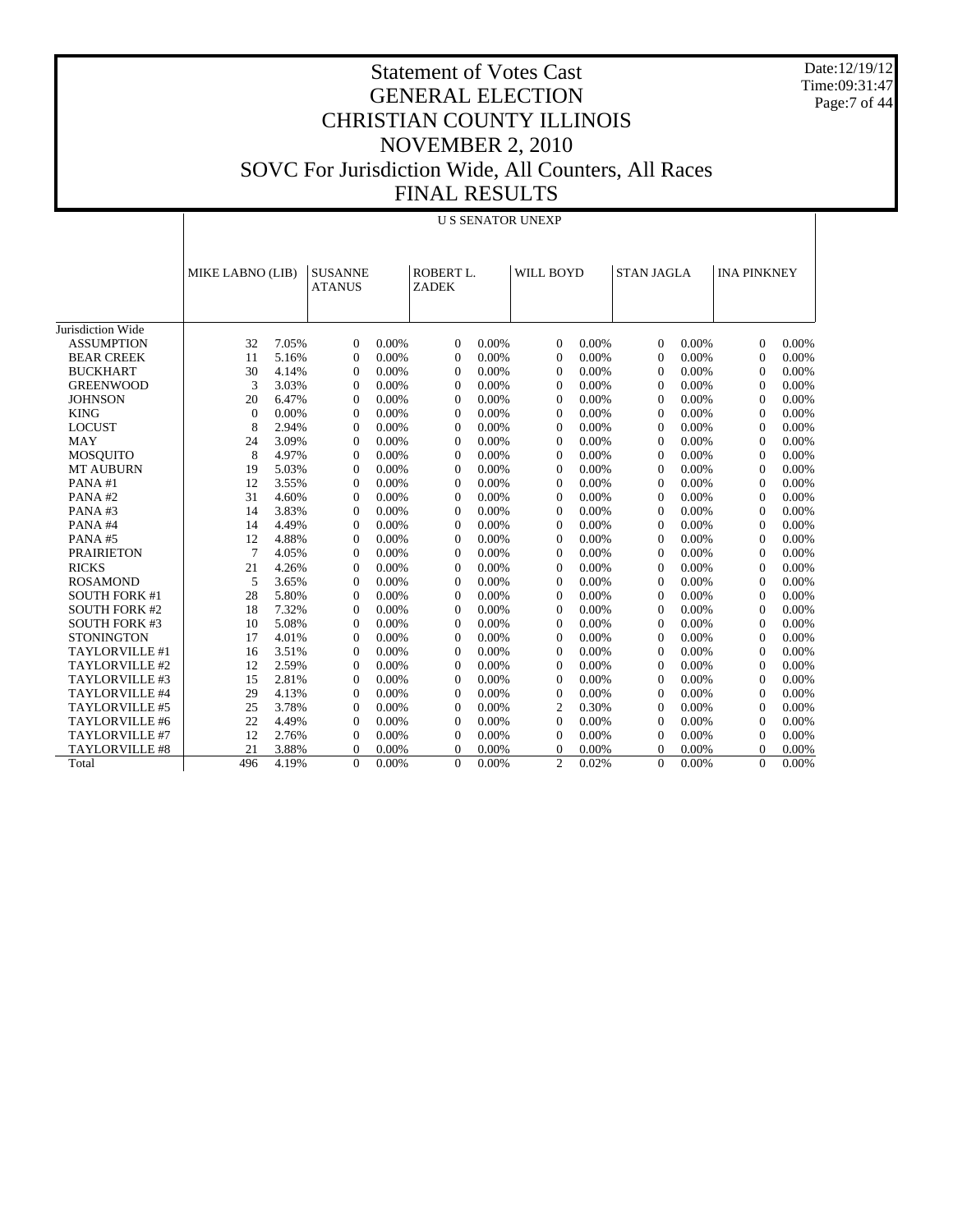Date:12/19/12 Time:09:31:47 Page:8 of 44

# Statement of Votes Cast GENERAL ELECTION CHRISTIAN COUNTY ILLINOIS NOVEMBER 2, 2010 SOVC For Jurisdiction Wide, All Counters, All Races FINAL RESULTS

Τ

|                       |                               | <b>U S SENATOR UNEXP</b> |                           |       |                |          |  |  |  |  |  |
|-----------------------|-------------------------------|--------------------------|---------------------------|-------|----------------|----------|--|--|--|--|--|
|                       | <b>COREY</b><br><b>DABNEY</b> |                          | LOWELL M.<br><b>SEIDA</b> |       | Write-In Votes |          |  |  |  |  |  |
| Jurisdiction Wide     |                               |                          |                           |       |                |          |  |  |  |  |  |
| <b>ASSUMPTION</b>     | $\overline{0}$                | 0.00%                    | $\overline{0}$            | 0.00% | $\overline{c}$ | 0.44%    |  |  |  |  |  |
| <b>BEAR CREEK</b>     | $\overline{0}$                | 0.00%                    | $\overline{0}$            | 0.00% | $\mathbf{0}$   | 0.00%    |  |  |  |  |  |
| <b>BUCKHART</b>       | $\overline{0}$                | 0.00%                    | $\overline{0}$            | 0.00% | $\overline{c}$ | 0.28%    |  |  |  |  |  |
| <b>GREENWOOD</b>      | $\overline{0}$                | 0.00%                    | $\overline{0}$            | 0.00% | $\overline{0}$ | $0.00\%$ |  |  |  |  |  |
| <b>JOHNSON</b>        | $\overline{0}$                | 0.00%                    | $\overline{0}$            | 0.00% | $\mathbf{0}$   | $0.00\%$ |  |  |  |  |  |
| <b>KING</b>           | $\overline{0}$                | 0.00%                    | $\overline{0}$            | 0.00% | $\mathbf{0}$   | $0.00\%$ |  |  |  |  |  |
| <b>LOCUST</b>         | $\overline{0}$                | 0.00%                    | $\overline{0}$            | 0.00% | $\mathbf{0}$   | $0.00\%$ |  |  |  |  |  |
| <b>MAY</b>            | $\overline{0}$                | 0.00%                    | $\overline{0}$            | 0.00% | $\mathbf{0}$   | $0.00\%$ |  |  |  |  |  |
| <b>MOSQUITO</b>       | $\overline{0}$                | 0.00%                    | $\overline{0}$            | 0.00% | $\mathbf{1}$   | 0.62%    |  |  |  |  |  |
| <b>MT AUBURN</b>      | $\overline{0}$                | 0.00%                    | $\overline{0}$            | 0.00% | 3              | 0.79%    |  |  |  |  |  |
| PANA#1                | $\overline{0}$                | 0.00%                    | $\overline{0}$            | 0.00% | $\mathbf{1}$   | 0.30%    |  |  |  |  |  |
| PANA#2                | $\overline{0}$                | 0.00%                    | $\overline{0}$            | 0.00% | $\overline{0}$ | $0.00\%$ |  |  |  |  |  |
| PANA#3                | $\overline{0}$                | 0.00%                    | $\overline{0}$            | 0.00% | $\mathbf{1}$   | 0.27%    |  |  |  |  |  |
| PANA#4                | $\overline{0}$                | 0.00%                    | $\overline{0}$            | 0.00% | $\mathbf{0}$   | $0.00\%$ |  |  |  |  |  |
| PANA#5                | $\overline{0}$                | 0.00%                    | $\overline{0}$            | 0.00% | $\overline{c}$ | 0.81%    |  |  |  |  |  |
| <b>PRAIRIETON</b>     | $\overline{0}$                | 0.00%                    | $\overline{0}$            | 0.00% | $\overline{0}$ | $0.00\%$ |  |  |  |  |  |
| <b>RICKS</b>          | $\overline{0}$                | 0.00%                    | $\overline{0}$            | 0.00% | $\overline{0}$ | $0.00\%$ |  |  |  |  |  |
| <b>ROSAMOND</b>       | $\overline{0}$                | 0.00%                    | $\overline{0}$            | 0.00% | $\mathbf{1}$   | 0.73%    |  |  |  |  |  |
| <b>SOUTH FORK #1</b>  | $\overline{0}$                | 0.00%                    | $\overline{0}$            | 0.00% | $\mathbf{1}$   | 0.21%    |  |  |  |  |  |
| <b>SOUTH FORK #2</b>  | $\overline{0}$                | 0.00%                    | $\overline{0}$            | 0.00% | 3              | 1.22%    |  |  |  |  |  |
| <b>SOUTH FORK #3</b>  | $\overline{0}$                | 0.00%                    | $\overline{0}$            | 0.00% | $\overline{0}$ | $0.00\%$ |  |  |  |  |  |
| <b>STONINGTON</b>     | $\overline{0}$                | 0.00%                    | $\overline{0}$            | 0.00% | $\mathfrak{2}$ | 0.47%    |  |  |  |  |  |
| TAYLORVILLE #1        | $\overline{0}$                | 0.00%                    | $\overline{0}$            | 0.00% | 3              | 0.66%    |  |  |  |  |  |
| TAYLORVILLE #2        | $\overline{0}$                | 0.00%                    | $\overline{0}$            | 0.00% | $\overline{0}$ | $0.00\%$ |  |  |  |  |  |
| TAYLORVILLE #3        | $\overline{0}$                | 0.00%                    | $\overline{0}$            | 0.00% | $\mathbf{1}$   | 0.19%    |  |  |  |  |  |
| TAYLORVILLE #4        | $\overline{0}$                | 0.00%                    | $\overline{0}$            | 0.00% | $\overline{0}$ | $0.00\%$ |  |  |  |  |  |
| TAYLORVILLE #5        | $\overline{0}$                | 0.00%                    | $\overline{0}$            | 0.00% | $\overline{c}$ | 0.30%    |  |  |  |  |  |
| TAYLORVILLE #6        | $\overline{0}$                | 0.00%                    | $\overline{0}$            | 0.00% | $\mathbf{1}$   | 0.20%    |  |  |  |  |  |
| TAYLORVILLE #7        | $\overline{0}$                | 0.00%                    | $\overline{0}$            | 0.00% | $\mathbf{0}$   | $0.00\%$ |  |  |  |  |  |
| <b>TAYLORVILLE #8</b> | $\overline{0}$                | 0.00%                    | $\overline{0}$            | 0.00% | 1              | 0.18%    |  |  |  |  |  |
| Total                 | $\theta$                      | 0.00%                    | $\theta$                  | 0.00% | 27             | 0.23%    |  |  |  |  |  |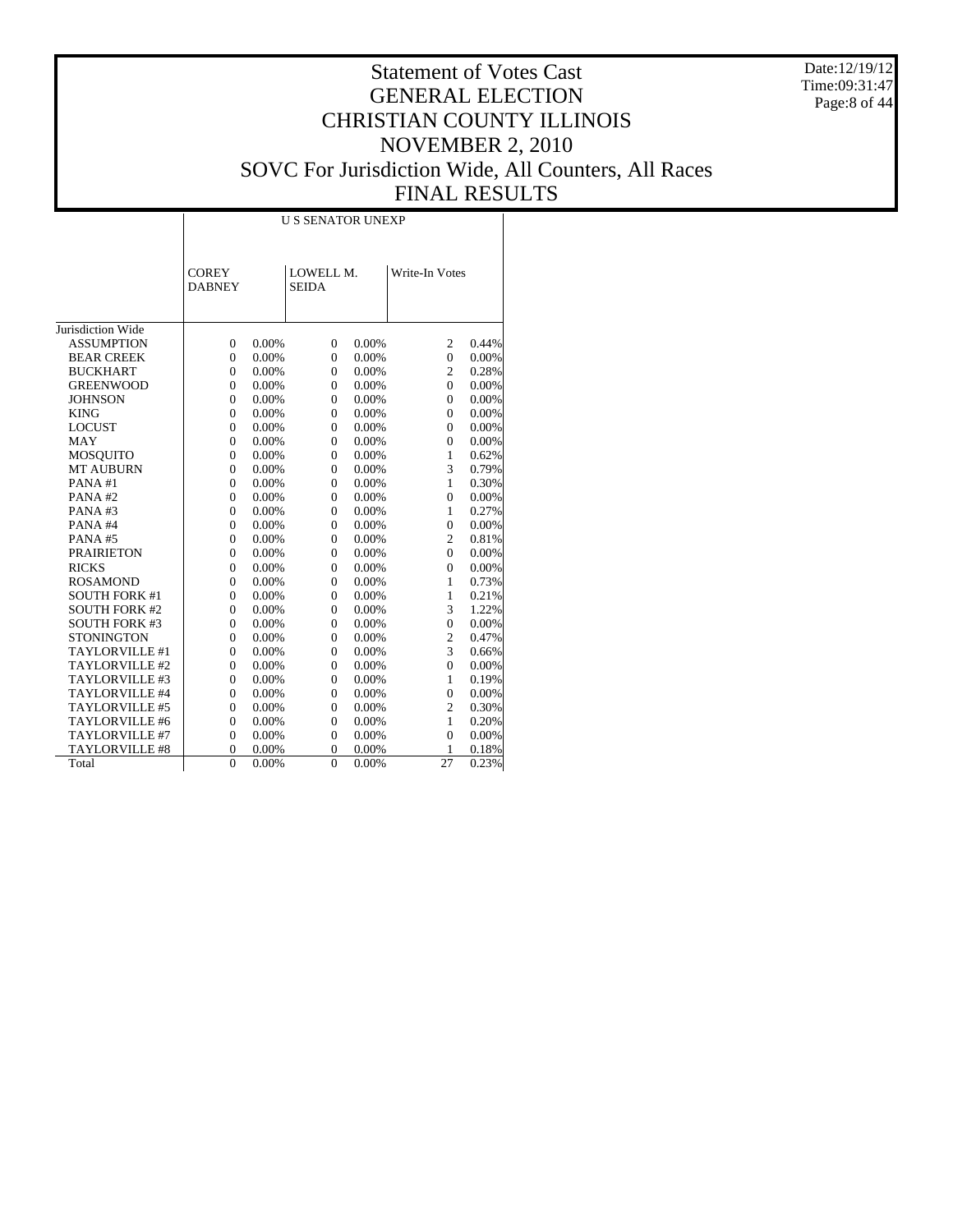Date:12/19/12 Time:09:31:47 Page:9 of 44

|                      | <b>GOVERNOR/LT GOV</b> |                      |                    |                                      |                |                                   |        |                          |        |  |
|----------------------|------------------------|----------------------|--------------------|--------------------------------------|----------------|-----------------------------------|--------|--------------------------|--------|--|
|                      |                        |                      |                    |                                      |                |                                   |        |                          |        |  |
|                      | Reg. Voters            | <b>Times Counted</b> | <b>Total Votes</b> | R WHITNEY/D<br><b>CRAWFORD (GRN)</b> |                | <b>B BRADY/J</b><br>PLUMMER (REP) |        | P QUINN/S SIMON<br>(DEM) |        |  |
| Jurisdiction Wide    |                        |                      |                    |                                      |                |                                   |        |                          |        |  |
| <b>ASSUMPTION</b>    | 943                    | 497                  | 483                | 23                                   | 4.76%          | 297                               | 61.49% |                          | 25.88% |  |
| <b>BEAR CREEK</b>    | 364                    | 241                  | 234                | 14                                   |                | 136                               | 58.12% | 125<br>67                | 28.63% |  |
|                      | 1281                   |                      |                    | 28                                   | 5.98%<br>3.67% |                                   |        |                          |        |  |
| <b>BUCKHART</b>      |                        | 776                  | 762                |                                      |                | 468                               | 61.42% | 230                      | 30.18% |  |
| <b>GREENWOOD</b>     | 160                    | 111                  | 106                | 6                                    | 5.66%          | 84                                | 79.25% | 13                       | 12.26% |  |
| <b>JOHNSON</b>       | 513<br>152             | 348                  | 328                | 10                                   | 3.05%          | 246                               | 75.00% | 54                       | 16.46% |  |
| <b>KING</b>          |                        | 102                  | 100                | $\Omega$                             | 0.00%          | 72                                | 72.00% | 27                       | 27.00% |  |
| <b>LOCUST</b>        | 450                    | 299                  | 288                | 9                                    | 3.13%          | 189                               | 65.63% | 71                       | 24.65% |  |
| <b>MAY</b>           | 1258                   | 834                  | 810                | 18                                   | 2.22%          | 498                               | 61.48% | 260                      | 32.10% |  |
| <b>MOSQUITO</b>      | 279                    | 173                  | 169                | 5                                    | 2.96%          | 118                               | 69.82% | 37                       | 21.89% |  |
| <b>MT AUBURN</b>     | 724                    | 415                  | 409                | 9                                    | 2.20%          | 265                               | 64.79% | 110                      | 26.89% |  |
| PANA#1               | 697                    | 357                  | 350                | 15                                   | 4.29%          | 207                               | 59.14% | 114                      | 32.57% |  |
| PANA#2               | 1399                   | 716                  | 704                | 24                                   | 3.41%          | 424                               | 60.23% | 209                      | 29.69% |  |
| PANA#3               | 810                    | 404                  | 392                | 12                                   | 3.06%          | 213                               | 54.34% | 143                      | 36.48% |  |
| PANA#4               | 689                    | 327                  | 324                | 21                                   | 6.48%          | 164                               | 50.62% | 109                      | 33.64% |  |
| PANA#5               | 564                    | 260                  | 252                | 9                                    | 3.57%          | 155                               | 61.51% | 72                       | 28.57% |  |
| <b>PRAIRIETON</b>    | 318                    | 183                  | 183                | 6                                    | 3.28%          | 116                               | 63.39% | 51                       | 27.87% |  |
| <b>RICKS</b>         | 849                    | 521                  | 513                | 20                                   | 3.90%          | 331                               | 64.52% | 135                      | 26.32% |  |
| <b>ROSAMOND</b>      | 258                    | 151                  | 147                | 6                                    | 4.08%          | 107                               | 72.79% | 30                       | 20.41% |  |
| <b>SOUTH FORK #1</b> | 997                    | 526                  | 509                | 33                                   | 6.48%          | 267                               | 52.46% | 176                      | 34.58% |  |
| <b>SOUTH FORK #2</b> | 470                    | 261                  | 257                | 11                                   | 4.28%          | 139                               | 54.09% | 87                       | 33.85% |  |
| <b>SOUTH FORK #3</b> | 413                    | 216                  | 209                | 7                                    | 3.35%          | 126                               | 60.29% | 60                       | 28.71% |  |
| <b>STONINGTON</b>    | 749                    | 457                  | 446                | 20                                   | 4.48%          | 264                               | 59.19% | 139                      | 31.17% |  |
| TAYLORVILLE #1       | 971                    | 484                  | 479                | 26                                   | 5.43%          | 270                               | 56.37% | 148                      | 30.90% |  |
| TAYLORVILLE #2       | 894                    | 494                  | 483                | 6                                    | 1.24%          | 285                               | 59.01% | 169                      | 34.99% |  |
| TAYLORVILLE #3       | 886                    | 560                  | 548                | 12                                   | 2.19%          | 315                               | 57.48% | 192                      | 35.04% |  |
| TAYLORVILLE #4       | 1362                   | 761                  | 744                | 34                                   | 4.57%          | 396                               | 53.23% | 282                      | 37.90% |  |
| TAYLORVILLE #5       | 1376                   | 718                  | 698                | 19                                   | 2.72%          | 419                               | 60.03% | 214                      | 30.66% |  |
| TAYLORVILLE #6       | 930                    | 524                  | 512                | 20                                   | 3.91%          | 307                               | 59.96% | 160                      | 31.25% |  |
| TAYLORVILLE #7       | 921                    | 461                  | 447                | 19                                   | 4.25%          | 239                               | 53.47% | 165                      | 36.91% |  |
| TAYLORVILLE #8       | 1015                   | 576                  | 567                | 18                                   | 3.17%          | 348                               | 61.38% | 171                      | 30.16% |  |
| Total                | 22692                  | 12753                | 12453              | 460                                  | 3.69%          | 7465                              | 59.95% | 3820                     | 30.68% |  |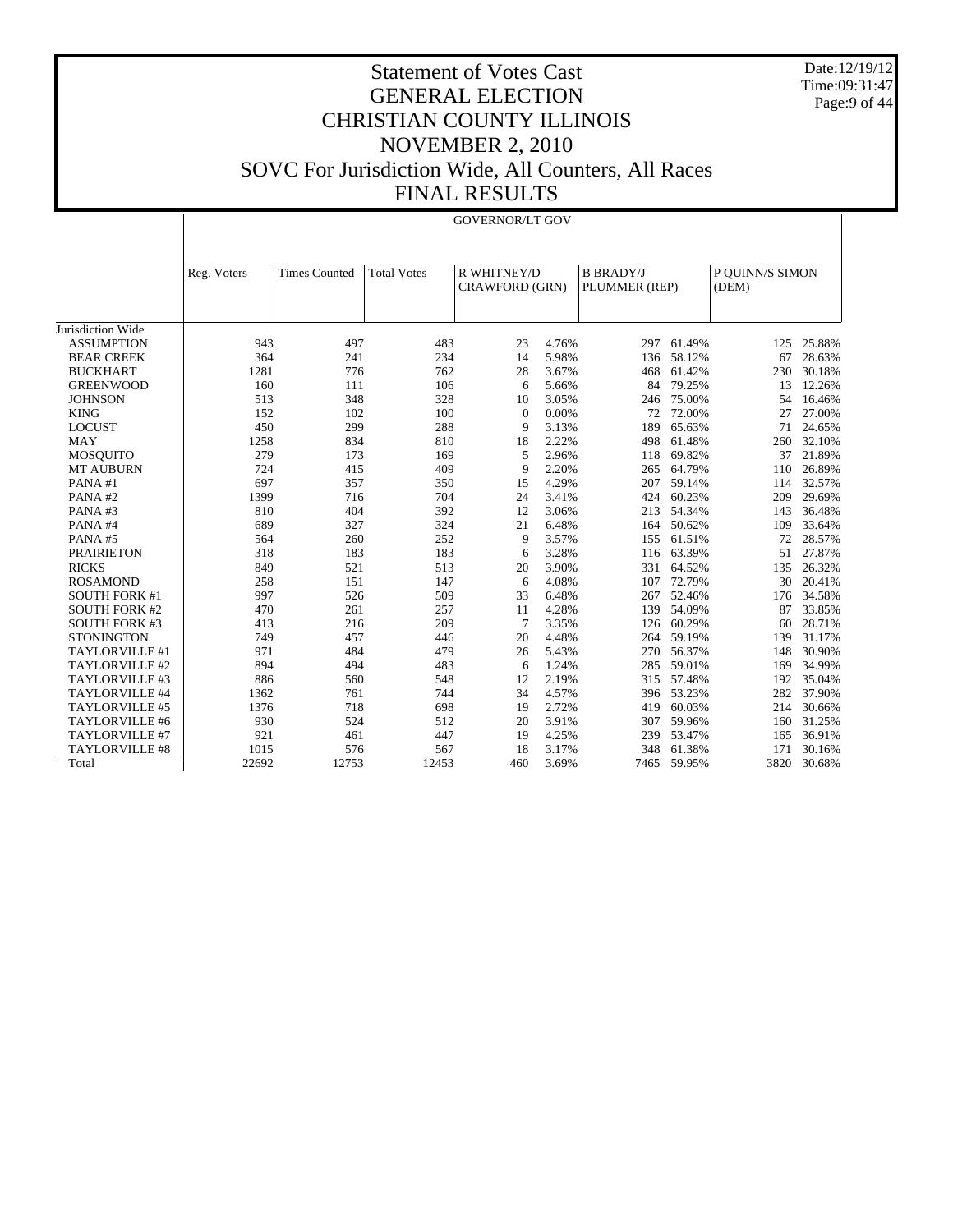Date:12/19/12 Time:09:31:47 Page:10 of 44

|                       |                                    | <b>GOVERNOR/LT GOV</b>            |                |       |                |                                                                            |                |       |                                |       |                    |       |
|-----------------------|------------------------------------|-----------------------------------|----------------|-------|----------------|----------------------------------------------------------------------------|----------------|-------|--------------------------------|-------|--------------------|-------|
|                       | L GREEN/E<br><b>RUTLEDGE (LIB)</b> | <b>S COHEN/B</b><br>SWILLEY (IND) |                |       |                | <b>S ESTILL/L</b><br><b>CHARLES J.</b><br><b>JONES</b><br><b>SYMONDS I</b> |                |       | <b>MICHAEL</b><br><b>WHITE</b> |       | <b>GREGG MOORE</b> |       |
| Jurisdiction Wide     |                                    |                                   |                |       |                |                                                                            |                |       |                                |       |                    |       |
| <b>ASSUMPTION</b>     | 8                                  | 1.66%                             | 30             | 6.21% | $\theta$       | 0.00%                                                                      | $\Omega$       | 0.00% | $\overline{0}$                 | 0.00% | $\Omega$           | 0.00% |
| <b>BEAR CREEK</b>     | 3                                  | 1.28%                             | 14             | 5.98% | $\theta$       | 0.00%                                                                      | $\theta$       | 0.00% | $\overline{0}$                 | 0.00% | $\overline{0}$     | 0.00% |
| <b>BUCKHART</b>       | 3                                  | 0.39%                             | 32             | 4.20% | $\theta$       | 0.00%                                                                      | $\Omega$       | 0.00% | $\overline{0}$                 | 0.00% | $\overline{0}$     | 0.00% |
| <b>GREENWOOD</b>      | $\overline{0}$                     | 0.00%                             | 3              | 2.83% | $\theta$       | 0.00%                                                                      | $\Omega$       | 0.00% | $\Omega$                       | 0.00% | $\overline{0}$     | 0.00% |
| <b>JOHNSON</b>        | 7                                  | 2.13%                             | 9              | 2.74% | $\theta$       | 0.00%                                                                      | $\Omega$       | 0.00% | 1                              | 0.30% | $\Omega$           | 0.00% |
| <b>KING</b>           | $\overline{0}$                     | 0.00%                             | $\mathbf{1}$   | 1.00% | $\theta$       | 0.00%                                                                      | $\overline{0}$ | 0.00% | $\Omega$                       | 0.00% | $\theta$           | 0.00% |
| <b>LOCUST</b>         | 4                                  | 1.39%                             | 15             | 5.21% | $\overline{0}$ | 0.00%                                                                      | $\theta$       | 0.00% | $\overline{0}$                 | 0.00% | $\overline{0}$     | 0.00% |
| <b>MAY</b>            | 9                                  | 1.11%                             | 21             | 2.59% | $\overline{0}$ | 0.00%                                                                      | $\Omega$       | 0.00% | $\Omega$                       | 0.00% | $\theta$           | 0.00% |
| <b>MOSOUITO</b>       |                                    | 0.59%                             | $\overline{7}$ | 4.14% | $\theta$       | 0.00%                                                                      | $\Omega$       | 0.00% | $\Omega$                       | 0.00% | $\theta$           | 0.00% |
| <b>MT AUBURN</b>      | $\overline{4}$                     | 0.98%                             | 21             | 5.13% | $\theta$       | 0.00%                                                                      | $\Omega$       | 0.00% | $\Omega$                       | 0.00% | $\Omega$           | 0.00% |
| PANA#1                | 1                                  | 0.29%                             | 13             | 3.71% | $\theta$       | 0.00%                                                                      | $\theta$       | 0.00% | $\overline{0}$                 | 0.00% | $\overline{0}$     | 0.00% |
| PANA#2                | 10                                 | 1.42%                             | 35             | 4.97% | $\theta$       | 0.00%                                                                      | $\theta$       | 0.00% | $\overline{0}$                 | 0.00% | $\overline{0}$     | 0.00% |
| PANA#3                | 5                                  | 1.28%                             | 19             | 4.85% | $\overline{0}$ | 0.00%                                                                      | $\Omega$       | 0.00% | $\overline{0}$                 | 0.00% | $\overline{0}$     | 0.00% |
| PANA#4                | 10                                 | 3.09%                             | 20             | 6.17% | $\theta$       | 0.00%                                                                      | $\Omega$       | 0.00% | $\Omega$                       | 0.00% | $\Omega$           | 0.00% |
| PANA#5                | -1                                 | 0.40%                             | 15             | 5.95% | $\Omega$       | 0.00%                                                                      | $\theta$       | 0.00% | $\Omega$                       | 0.00% | $\Omega$           | 0.00% |
| <b>PRAIRIETON</b>     | $\overline{2}$                     | 1.09%                             | 8              | 4.37% | $\theta$       | 0.00%                                                                      | $\Omega$       | 0.00% | $\Omega$                       | 0.00% | $\Omega$           | 0.00% |
| <b>RICKS</b>          | 9                                  | 1.75%                             | 18             | 3.51% | $\theta$       | 0.00%                                                                      | $\Omega$       | 0.00% | $\Omega$                       | 0.00% | $\overline{0}$     | 0.00% |
| <b>ROSAMOND</b>       | $\overline{0}$                     | 0.00%                             | $\overline{4}$ | 2.72% | $\overline{0}$ | 0.00%                                                                      | $\Omega$       | 0.00% | $\overline{0}$                 | 0.00% | $\overline{0}$     | 0.00% |
| <b>SOUTH FORK #1</b>  | 6                                  | 1.18%                             | 27             | 5.30% | $\Omega$       | 0.00%                                                                      | $\Omega$       | 0.00% | $\Omega$                       | 0.00% | $\Omega$           | 0.00% |
| <b>SOUTH FORK #2</b>  | 3                                  | 1.17%                             | 17             | 6.61% | $\theta$       | 0.00%                                                                      | $\Omega$       | 0.00% | $\Omega$                       | 0.00% | $\overline{0}$     | 0.00% |
| <b>SOUTH FORK #3</b>  | 3                                  | 1.44%                             | 12             | 5.74% | $\theta$       | 0.00%                                                                      | $\theta$       | 0.00% | 1                              | 0.48% | $\overline{0}$     | 0.00% |
| <b>STONINGTON</b>     | 4                                  | 0.90%                             | 19             | 4.26% | $\theta$       | 0.00%                                                                      | $\overline{0}$ | 0.00% | $\overline{0}$                 | 0.00% | $\overline{0}$     | 0.00% |
| TAYLORVILLE #1        | 3                                  | 0.63%                             | 32             | 6.68% | $\overline{0}$ | 0.00%                                                                      | $\overline{0}$ | 0.00% | $\Omega$                       | 0.00% | $\overline{0}$     | 0.00% |
| TAYLORVILLE #2        | 7                                  | 1.45%                             | 16             | 3.31% | $\Omega$       | 0.00%                                                                      | $\Omega$       | 0.00% | $\Omega$                       | 0.00% | $\Omega$           | 0.00% |
| TAYLORVILLE #3        | 3                                  | 0.55%                             | 25             | 4.56% | $\theta$       | 0.00%                                                                      | $\Omega$       | 0.00% | $\Omega$                       | 0.00% | $\Omega$           | 0.00% |
| TAYLORVILLE #4        | 8                                  | 1.08%                             | 24             | 3.23% | $\theta$       | 0.00%                                                                      | $\Omega$       | 0.00% | $\Omega$                       | 0.00% | $\theta$           | 0.00% |
| TAYLORVILLE #5        | 5                                  | 0.72%                             | 41             | 5.87% | $\theta$       | 0.00%                                                                      | $\Omega$       | 0.00% | $\overline{0}$                 | 0.00% | $\Omega$           | 0.00% |
| TAYLORVILLE #6        | 6                                  | 1.17%                             | 19             | 3.71% | $\theta$       | 0.00%                                                                      | $\theta$       | 0.00% | $\overline{0}$                 | 0.00% | $\overline{0}$     | 0.00% |
| TAYLORVILLE #7        | 8                                  | 1.79%                             | 16             | 3.58% | $\theta$       | 0.00%                                                                      | $\Omega$       | 0.00% | $\overline{0}$                 | 0.00% | $\overline{0}$     | 0.00% |
| <b>TAYLORVILLE #8</b> | 6                                  | 1.06%                             | 24             | 4.23% | $\theta$       | 0.00%                                                                      | $\Omega$       | 0.00% | $\Omega$                       | 0.00% | 0                  | 0.00% |
| Total                 | 139                                | 1.12%                             | 557            | 4.47% | $\Omega$       | 0.00%                                                                      | $\Omega$       | 0.00% | $\overline{2}$                 | 0.02% | $\theta$           | 0.00% |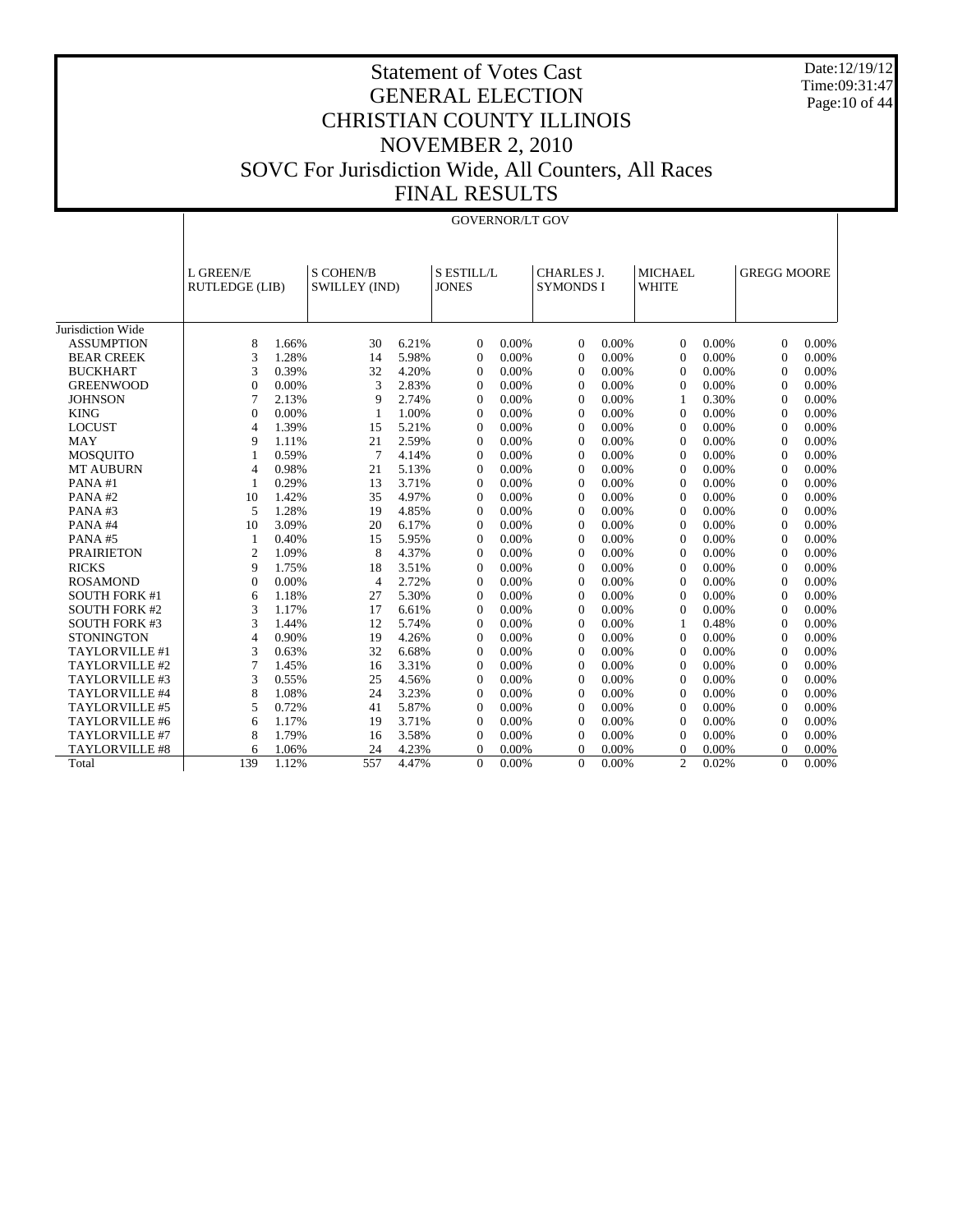Date:12/19/12 Time:09:31:47 Page:11 of 44

# Statement of Votes Cast GENERAL ELECTION CHRISTIAN COUNTY ILLINOIS NOVEMBER 2, 2010 SOVC For Jurisdiction Wide, All Counters, All Races FINAL RESULTS

|                       | GOVERNOR/LT    |          |  |  |  |  |
|-----------------------|----------------|----------|--|--|--|--|
|                       | GOV            |          |  |  |  |  |
|                       |                |          |  |  |  |  |
|                       |                |          |  |  |  |  |
|                       | Write-In Votes |          |  |  |  |  |
|                       |                |          |  |  |  |  |
|                       |                |          |  |  |  |  |
|                       |                |          |  |  |  |  |
| Jurisdiction Wide     |                |          |  |  |  |  |
| <b>ASSUMPTION</b>     | $\Omega$       | 0.00%    |  |  |  |  |
| <b>BEAR CREEK</b>     | $\Omega$       | 0.00%    |  |  |  |  |
| <b>BUCKHART</b>       | 1              | 0.13%    |  |  |  |  |
| <b>GREENWOOD</b>      | $\Omega$       | 0.00%    |  |  |  |  |
| <b>JOHNSON</b>        | 1              | 0.30%    |  |  |  |  |
| <b>KING</b>           | $\Omega$       | 0.00%    |  |  |  |  |
| <b>LOCUST</b>         | $\Omega$       | 0.00%    |  |  |  |  |
| <b>MAY</b>            | 4              | 0.49%    |  |  |  |  |
| <b>MOSOUITO</b>       | 1              | 0.59%    |  |  |  |  |
| <b>MT AUBURN</b>      | $\theta$       | 0.00%    |  |  |  |  |
| PANA#1                | $\theta$       | 0.00%    |  |  |  |  |
| PANA#2                | 2              | 0.28%    |  |  |  |  |
| PANA#3                | $\Omega$       | 0.00%    |  |  |  |  |
| PANA#4                | $\Omega$       | 0.00%    |  |  |  |  |
| PANA#5                | $\Omega$       | 0.00%    |  |  |  |  |
| <b>PRAIRIETON</b>     | 0              | 0.00%    |  |  |  |  |
| <b>RICKS</b>          | 0              | 0.00%    |  |  |  |  |
| <b>ROSAMOND</b>       | $\theta$       | 0.00%    |  |  |  |  |
| <b>SOUTH FORK #1</b>  | $\Omega$       | 0.00%    |  |  |  |  |
| <b>SOUTH FORK #2</b>  | 0              | 0.00%    |  |  |  |  |
| <b>SOUTH FORK #3</b>  | $\Omega$       | $0.00\%$ |  |  |  |  |
| <b>STONINGTON</b>     | $\Omega$       | 0.00%    |  |  |  |  |
| TAYLORVILLE #1        | $\Omega$       | 0.00%    |  |  |  |  |
| TAYLORVILLE#2         | 0              | 0.00%    |  |  |  |  |
| TAYLORVILLE#3         | 1              | 0.18%    |  |  |  |  |
| TAYLORVILLE #4        | $\Omega$       | 0.00%    |  |  |  |  |
| TAYLORVILLE #5        | $\Omega$       | 0.00%    |  |  |  |  |
| TAYLORVILLE #6        | 0              | 0.00%    |  |  |  |  |
| TAYLORVILLE #7        | $\theta$       | $0.00\%$ |  |  |  |  |
| <b>TAYLORVILLE #8</b> |                | 0.00%    |  |  |  |  |
|                       | 0              |          |  |  |  |  |
| Total                 | 10             | 0.08%    |  |  |  |  |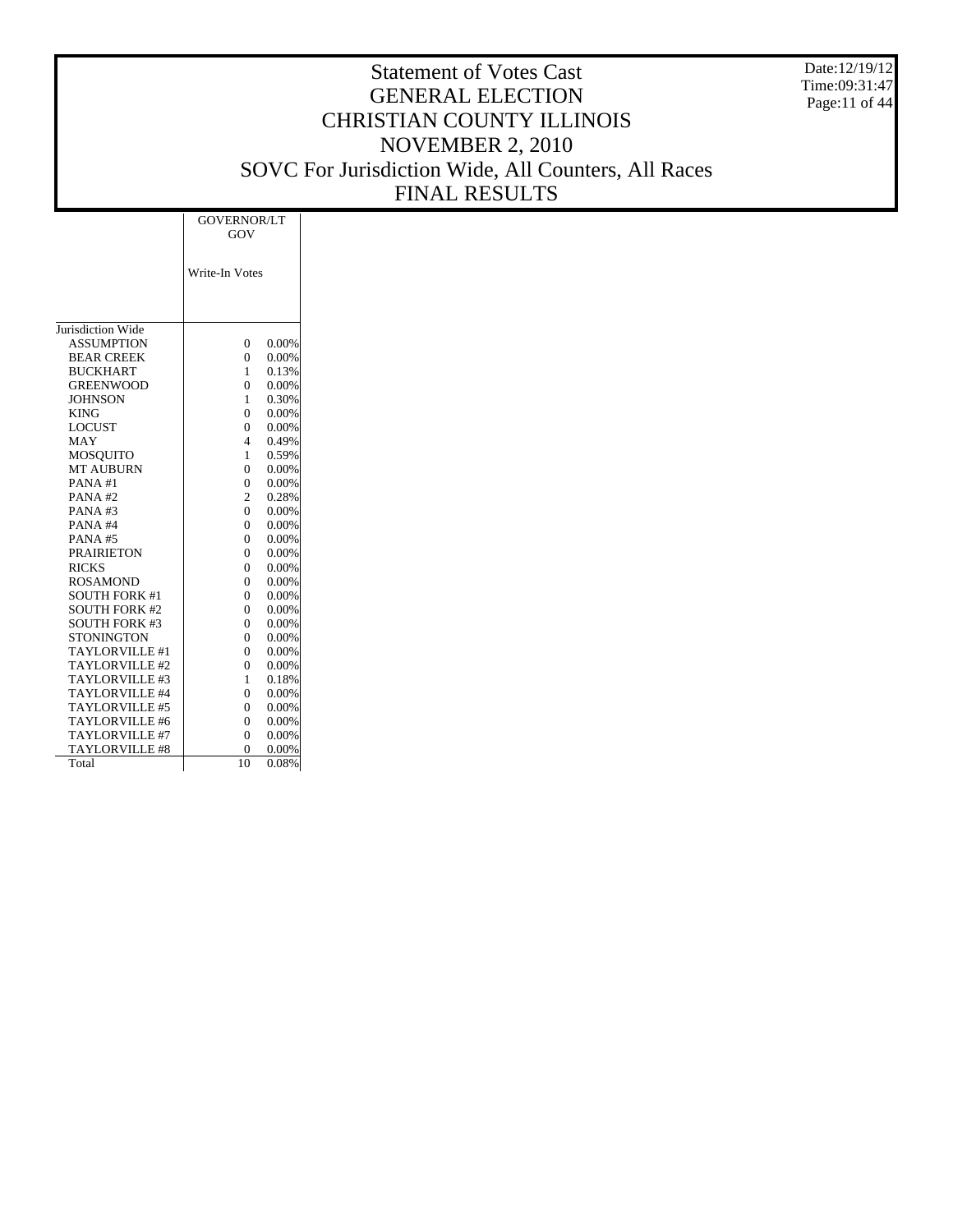Date:12/19/12 Time:09:31:47 Page:12 of 44

|                       | <b>ATTORNEY GENERAL</b> |                      |                    |                                |       |                        |            |                              |            |  |
|-----------------------|-------------------------|----------------------|--------------------|--------------------------------|-------|------------------------|------------|------------------------------|------------|--|
|                       | Reg. Voters             | <b>Times Counted</b> | <b>Total Votes</b> | <b>DAVID F. BLACK</b><br>(GRN) |       | <b>STEVE KIM (REP)</b> |            | <b>LISA MADIGAN</b><br>(DEM) |            |  |
| Jurisdiction Wide     |                         |                      |                    |                                |       |                        |            |                              |            |  |
| <b>ASSUMPTION</b>     | 943                     | 497                  | 482                | 12                             | 2.49% |                        | 186 38.59% | 259                          | 53.73%     |  |
| <b>BEAR CREEK</b>     | 364                     | 241                  | 234                | 6                              | 2.56% | 66                     | 28.21%     | 158                          | 67.52%     |  |
| <b>BUCKHART</b>       | 1281                    | 776                  | 758                | 23                             | 3.03% | 271                    | 35.75%     | 452                          | 59.63%     |  |
| <b>GREENWOOD</b>      | 160                     | 111                  | 107                | $\overline{c}$                 | 1.87% | 53                     | 49.53%     | 51                           | 47.66%     |  |
| <b>JOHNSON</b>        | 513                     | 348                  | 327                | 13                             | 3.98% | 151                    | 46.18%     | 153                          | 46.79%     |  |
| <b>KING</b>           | 152                     | 102                  | 98                 | $\overline{0}$                 | 0.00% | 39                     | 39.80%     | 58                           | 59.18%     |  |
| <b>LOCUST</b>         | 450                     | 299                  | 291                | 8                              | 2.75% | 96                     | 32.99%     | 185                          | 63.57%     |  |
| <b>MAY</b>            | 1258                    | 834                  | 807                | 16                             | 1.98% | 301                    | 37.30%     | 479                          | 59.36%     |  |
| <b>MOSQUITO</b>       | 279                     | 173                  | 170                | $\overline{c}$                 | 1.18% | 57                     | 33.53%     | 105                          | 61.76%     |  |
| <b>MT AUBURN</b>      | 724                     | 415                  | 405                | 6                              | 1.48% | 157                    | 38.77%     | 234                          | 57.78%     |  |
| PANA#1                | 697                     | 357                  | 355                | 8                              | 2.25% | 132                    | 37.18%     | 209                          | 58.87%     |  |
| PANA#2                | 1399                    | 716                  | 694                | 18                             | 2.59% | 257                    | 37.03%     | 408                          | 58.79%     |  |
| PANA#3                | 810                     | 404                  | 393                | 12                             | 3.05% | 125                    | 31.81%     | 247                          | 62.85%     |  |
| PANA#4                | 689                     | 327                  | 319                | 7                              | 2.19% | 86                     | 26.96%     | 220                          | 68.97%     |  |
| PANA#5                | 564                     | 260                  | 251                | 6                              | 2.39% | 94                     | 37.45%     | 147                          | 58.57%     |  |
| <b>PRAIRIETON</b>     | 318                     | 183                  | 181                | 5                              | 2.76% | 67                     | 37.02%     | 105                          | 58.01%     |  |
| <b>RICKS</b>          | 849                     | 521                  | 514                | 10                             | 1.95% | 175                    | 34.05%     | 316                          | 61.48%     |  |
| <b>ROSAMOND</b>       | 258                     | 151                  | 147                | 5                              | 3.40% | 63                     | 42.86%     | 78                           | 53.06%     |  |
| <b>SOUTH FORK #1</b>  | 997                     | 526                  | 510                | 22                             | 4.31% | 112                    | 21.96%     | 361                          | 70.78%     |  |
| <b>SOUTH FORK #2</b>  | 470                     | 261                  | 255                | 11                             | 4.31% | 84                     | 32.94%     | 150                          | 58.82%     |  |
| <b>SOUTH FORK #3</b>  | 413                     | 216                  | 206                | 5                              | 2.43% | 68                     | 33.01%     | 129                          | 62.62%     |  |
| <b>STONINGTON</b>     | 749                     | 457                  | 440                | 17                             | 3.86% | 116                    | 26.36%     | 299                          | 67.95%     |  |
| TAYLORVILLE #1        | 971                     | 484                  | 471                | 19                             | 4.03% | 151                    | 32.06%     | 293                          | 62.21%     |  |
| TAYLORVILLE #2        | 894                     | 494                  | 480                | 11                             | 2.29% | 164                    | 34.17%     | 297                          | 61.88%     |  |
| TAYLORVILLE #3        | 886                     | 560                  | 545                | 14                             | 2.57% | 163                    | 29.91%     | 362                          | 66.42%     |  |
| TAYLORVILLE #4        | 1362                    | 761                  | 743                | 17                             | 2.29% | 198                    | 26.65%     | 513                          | 69.04%     |  |
| TAYLORVILLE #5        | 1376                    | 718                  | 701                | 9                              | 1.28% | 230                    | 32.81%     | 448                          | 63.91%     |  |
| TAYLORVILLE #6        | 930                     | 524                  | 504                | $\overline{7}$                 | 1.39% | 149                    | 29.56%     | 338                          | 67.06%     |  |
| TAYLORVILLE #7        | 921                     | 461                  | 437                | 11                             | 2.52% | 131                    | 29.98%     | 283                          | 64.76%     |  |
| <b>TAYLORVILLE #8</b> | 1015                    | 576                  | 563                | 10                             | 1.78% | 217                    | 38.54%     |                              | 324 57.55% |  |
| Total                 | 22692                   | 12753                | 12388              | 312                            | 2.52% | 4159                   | 33.57%     | 7661                         | 61.84%     |  |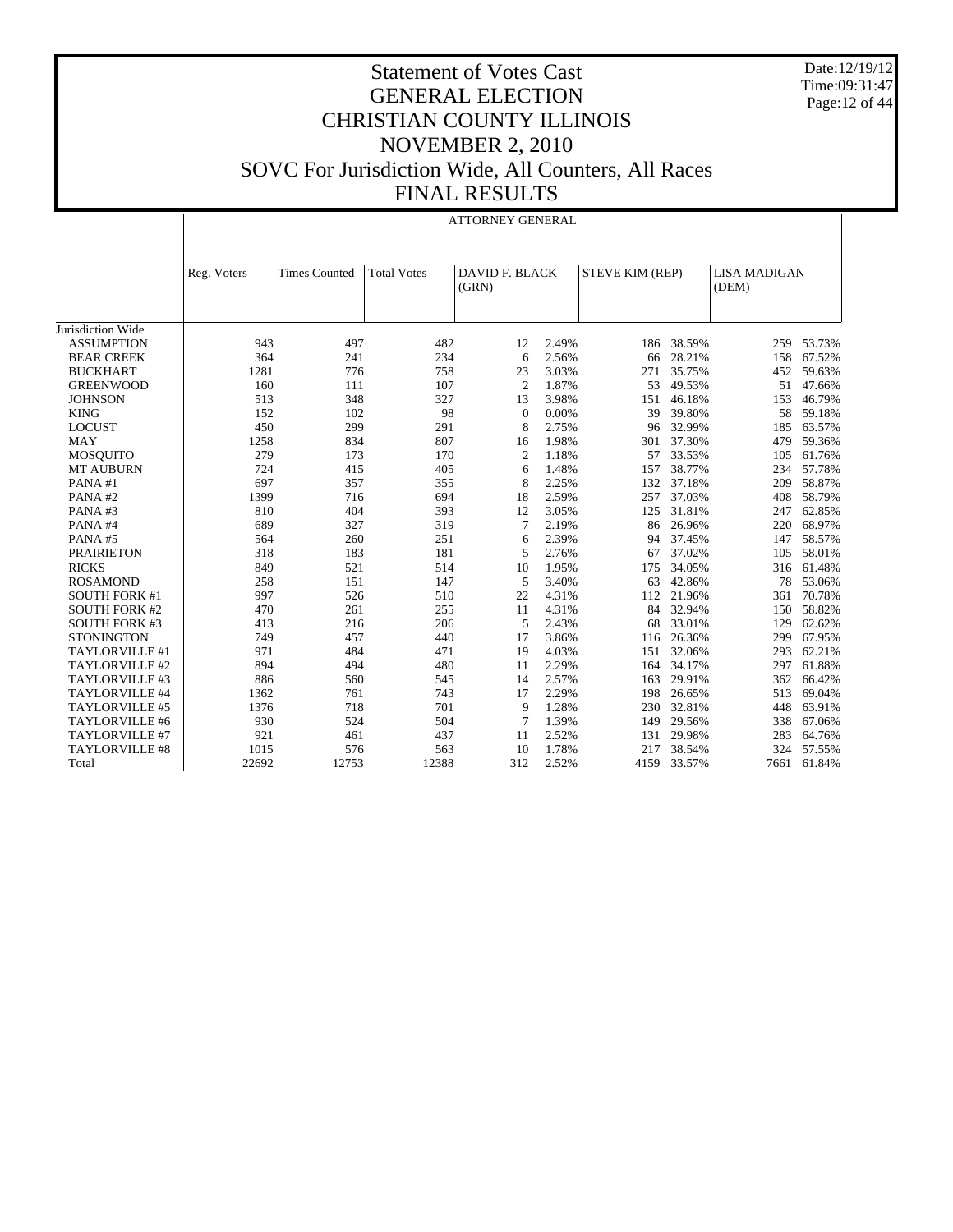Date:12/19/12 Time:09:31:47 Page:13 of 44

|                       | <b>ATTORNEY</b>         |       |  |  |  |  |  |
|-----------------------|-------------------------|-------|--|--|--|--|--|
|                       | <b>GENERAL</b>          |       |  |  |  |  |  |
|                       |                         |       |  |  |  |  |  |
|                       | <b>BILL MALAN (LIB)</b> |       |  |  |  |  |  |
|                       |                         |       |  |  |  |  |  |
|                       |                         |       |  |  |  |  |  |
|                       |                         |       |  |  |  |  |  |
| Jurisdiction Wide     |                         |       |  |  |  |  |  |
| <b>ASSUMPTION</b>     | 25                      | 5.19% |  |  |  |  |  |
| <b>BEAR CREEK</b>     | $\overline{4}$          | 1.71% |  |  |  |  |  |
| <b>BUCKHART</b>       | 12                      | 1.58% |  |  |  |  |  |
| <b>GREENWOOD</b>      | $\mathbf{1}$            | 0.93% |  |  |  |  |  |
| <b>JOHNSON</b>        | 10                      | 3.06% |  |  |  |  |  |
| <b>KING</b>           | $\mathbf{1}$            | 1.02% |  |  |  |  |  |
| <b>LOCUST</b>         | $\overline{2}$          | 0.69% |  |  |  |  |  |
| MAY                   | 11                      | 1.36% |  |  |  |  |  |
| <b>MOSQUITO</b>       | 6                       | 3.53% |  |  |  |  |  |
| <b>MT AUBURN</b>      | 8                       | 1.98% |  |  |  |  |  |
| PANA#1                | 6                       | 1.69% |  |  |  |  |  |
| PANA#2                | 11                      | 1.59% |  |  |  |  |  |
| PANA# $3$             | 9                       | 2.29% |  |  |  |  |  |
| PANA#4                | 6                       | 1.88% |  |  |  |  |  |
| PANA#5                | $\overline{4}$          | 1.59% |  |  |  |  |  |
| <b>PRAIRIETON</b>     | $\overline{4}$          | 2.21% |  |  |  |  |  |
| <b>RICKS</b>          | 13                      | 2.53% |  |  |  |  |  |
| <b>ROSAMOND</b>       | $\mathbf{1}$            | 0.68% |  |  |  |  |  |
| <b>SOUTH FORK #1</b>  | 15                      | 2.94% |  |  |  |  |  |
| <b>SOUTH FORK #2</b>  | 10                      | 3.92% |  |  |  |  |  |
| <b>SOUTH FORK #3</b>  | $\overline{4}$          | 1.94% |  |  |  |  |  |
| <b>STONINGTON</b>     | 8                       | 1.82% |  |  |  |  |  |
| TAYLORVILLE #1        | 8                       | 1.70% |  |  |  |  |  |
| TAYLORVILLE#2         | 8                       | 1.67% |  |  |  |  |  |
| TAYLORVILLE#3         | 6                       | 1.10% |  |  |  |  |  |
| TAYLORVILLE #4        | 15                      | 2.02% |  |  |  |  |  |
| TAYLORVILLE #5        | 14                      | 2.00% |  |  |  |  |  |
| TAYLORVILLE #6        | 10                      | 1.98% |  |  |  |  |  |
| TAYLORVILLE #7        | 12                      | 2.75% |  |  |  |  |  |
| <b>TAYLORVILLE #8</b> | 12                      | 2.13% |  |  |  |  |  |
| Total                 | 256                     | 2.07% |  |  |  |  |  |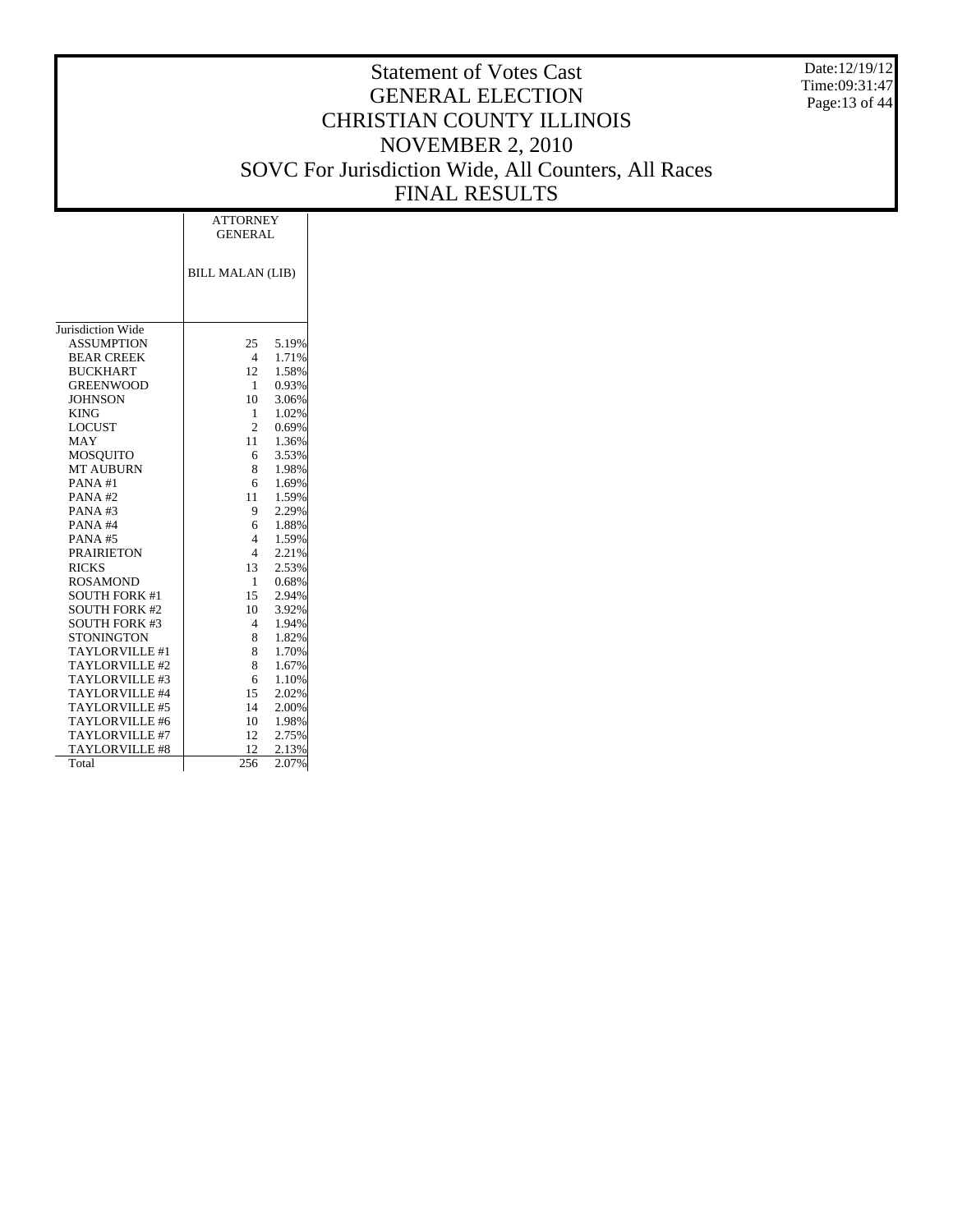Date:12/19/12 Time:09:31:47 Page:14 of 44

|                       |             | <b>SECRETARY OF STATE</b> |                    |                          |        |                          |            |                             |       |  |
|-----------------------|-------------|---------------------------|--------------------|--------------------------|--------|--------------------------|------------|-----------------------------|-------|--|
|                       | Reg. Voters | <b>Times Counted</b>      | <b>Total Votes</b> | ROBERT ENRIQUEZ<br>(REP) |        | <b>JESSE WHITE (DEM)</b> |            | <b>JOSH HANSON</b><br>(LIB) |       |  |
| Jurisdiction Wide     |             |                           |                    |                          |        |                          |            |                             |       |  |
| <b>ASSUMPTION</b>     | 943         | 497                       | 483                | 145                      | 30.02% |                          | 314 65.01% | 24                          | 4.97% |  |
| <b>BEAR CREEK</b>     | 364         | 241                       | 233                | 46                       | 19.74% | 169                      | 72.53%     | 18                          | 7.73% |  |
| <b>BUCKHART</b>       | 1281        | 776                       | 762                | 232                      | 30.45% | 497                      | 65.22%     | 33                          | 4.33% |  |
| <b>GREENWOOD</b>      | 160         | 111                       | 105                | 37                       | 35.24% | 64                       | 60.95%     | $\overline{4}$              | 3.81% |  |
| <b>JOHNSON</b>        | 513         | 348                       | 332                | 137                      | 41.27% | 184                      | 55.42%     | 11                          | 3.31% |  |
| <b>KING</b>           | 152         | 102                       | 100                | 29                       | 29.00% | 68                       | 68.00%     | 3                           | 3.00% |  |
| <b>LOCUST</b>         | 450         | 299                       | 285                | 82                       | 28.77% | 201                      | 70.53%     | $\overline{c}$              | 0.70% |  |
| <b>MAY</b>            | 1258        | 834                       | 815                | 257                      | 31.53% | 524                      | 64.29%     | 34                          | 4.17% |  |
| <b>MOSQUITO</b>       | 279         | 173                       | 172                | 56                       | 32.56% | 107                      | 62.21%     | 9                           | 5.23% |  |
| <b>MT AUBURN</b>      | 724         | 415                       | 404                | 129                      | 31.93% | 254                      | 62.87%     | 21                          | 5.20% |  |
| PANA#1                | 697         | 357                       | 353                | 100                      | 28.33% | 238                      | 67.42%     | 15                          | 4.25% |  |
| PANA#2                | 1399        | 716                       | 701                | 201                      | 28.67% | 469                      | 66.90%     | 31                          | 4.42% |  |
| PANA#3                | 810         | 404                       | 393                | 99                       | 25.19% | 283                      | 72.01%     | 11                          | 2.80% |  |
| PANA#4                | 689         | 327                       | 321                | 81                       | 25.23% | 216                      | 67.29%     | 24                          | 7.48% |  |
| PANA#5                | 564         | 260                       | 255                | 83                       | 32.55% | 163                      | 63.92%     | 9                           | 3.53% |  |
| <b>PRAIRIETON</b>     | 318         | 183                       | 182                | 67                       | 36.81% | 106                      | 58.24%     | 9                           | 4.95% |  |
| <b>RICKS</b>          | 849         | 521                       | 511                | 121                      | 23.68% | 373                      | 72.99%     | 17                          | 3.33% |  |
| <b>ROSAMOND</b>       | 258         | 151                       | 144                | 55                       | 38.19% | 85                       | 59.03%     | $\overline{4}$              | 2.78% |  |
| <b>SOUTH FORK #1</b>  | 997         | 526                       | 512                | 104                      | 20.31% | 375                      | 73.24%     | 33                          | 6.45% |  |
| <b>SOUTH FORK #2</b>  | 470         | 261                       | 253                | 69                       | 27.27% | 173                      | 68.38%     | 11                          | 4.35% |  |
| <b>SOUTH FORK #3</b>  | 413         | 216                       | 207                | 57                       | 27.54% | 142                      | 68.60%     | 8                           | 3.86% |  |
| <b>STONINGTON</b>     | 749         | 457                       | 445                | 107                      | 24.04% | 321                      | 72.13%     | 17                          | 3.82% |  |
| TAYLORVILLE #1        | 971         | 484                       | 474                | 139                      | 29.32% | 318                      | 67.09%     | 17                          | 3.59% |  |
| TAYLORVILLE #2        | 894         | 494                       | 479                | 136                      | 28.39% | 332                      | 69.31%     | 11                          | 2.30% |  |
| TAYLORVILLE #3        | 886         | 560                       | 541                | 138                      | 25.51% | 387                      | 71.53%     | 16                          | 2.96% |  |
| TAYLORVILLE #4        | 1362        | 761                       | 747                | 192                      | 25.70% | 532                      | 71.22%     | 23                          | 3.08% |  |
| TAYLORVILLE #5        | 1376        | 718                       | 705                | 200                      | 28.37% | 480                      | 68.09%     | 25                          | 3.55% |  |
| TAYLORVILLE #6        | 930         | 524                       | 505                | 140                      | 27.72% | 352                      | 69.70%     | 13                          | 2.57% |  |
| TAYLORVILLE #7        | 921         | 461                       | 449                | 106                      | 23.61% | 324                      | 72.16%     | 19                          | 4.23% |  |
| <b>TAYLORVILLE #8</b> | 1015        | 576                       | 563                | 166                      | 29.48% | 372                      | 66.07%     | 25                          | 4.44% |  |
| Total                 | 22692       | 12753                     | 12431              | 3511                     | 28.24% | 8423                     | 67.76%     | 497                         | 4.00% |  |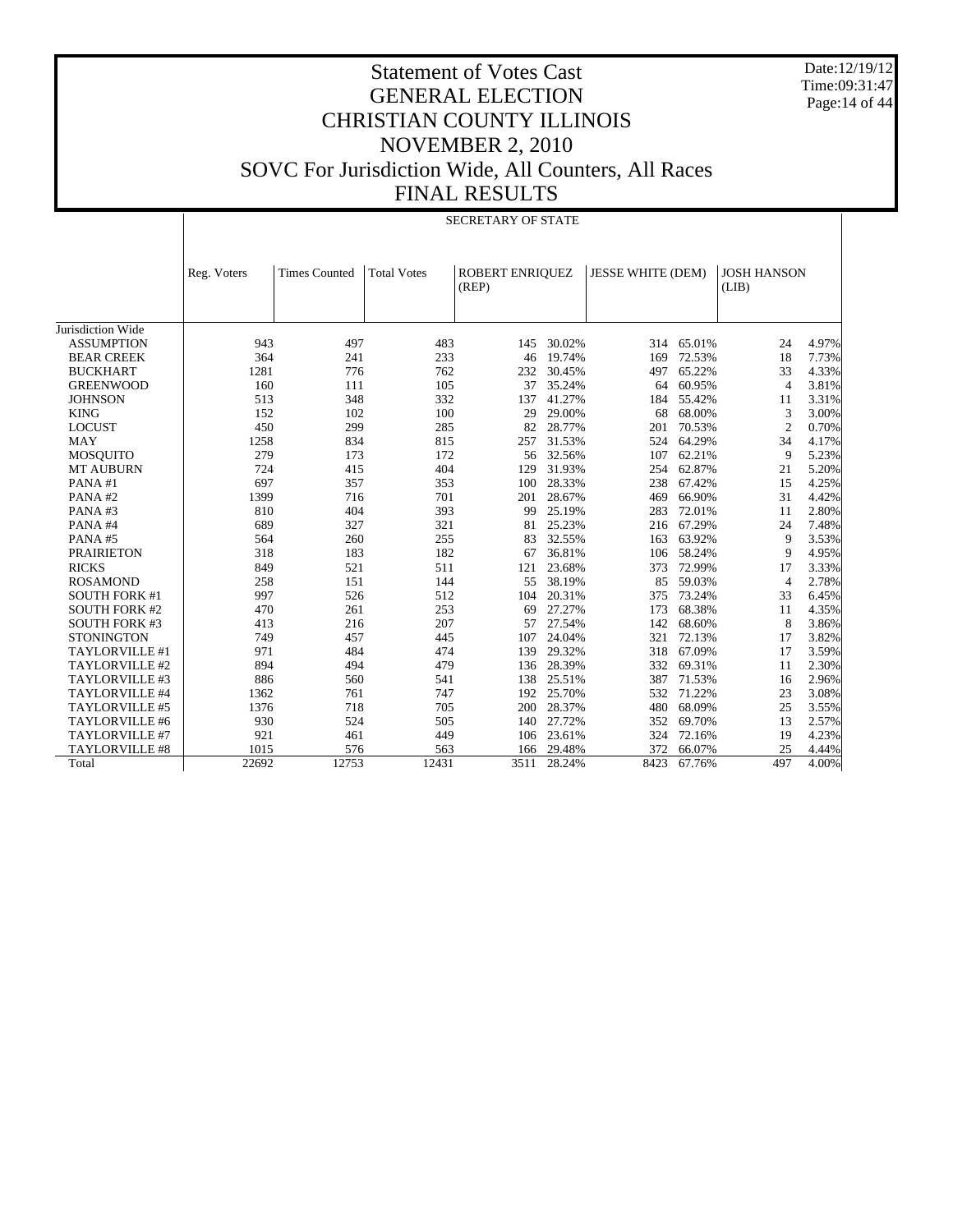Date:12/19/12 Time:09:31:47 Page:15 of 44

# Statement of Votes Cast GENERAL ELECTION CHRISTIAN COUNTY ILLINOIS NOVEMBER 2, 2010 SOVC For Jurisdiction Wide, All Counters, All Races FINAL RESULTS

#### **COMPTROLLER**

|                       | Reg. Voters | <b>Times Counted</b> | <b>Total Votes</b> | R. ERIKA SCHAFER |        | <b>JUDY BAAR</b> |        | <b>DAVID E. MILLER</b> |        |
|-----------------------|-------------|----------------------|--------------------|------------------|--------|------------------|--------|------------------------|--------|
|                       |             |                      |                    | (GRN)            |        | TOPINKA (REP)    |        | (DEM)                  |        |
|                       |             |                      |                    |                  |        |                  |        |                        |        |
| Jurisdiction Wide     |             |                      |                    |                  |        |                  |        |                        |        |
| <b>ASSUMPTION</b>     | 943         | 497                  | 467                | 28               | 6.00%  | 251              | 53.75% | 157                    | 33.62% |
| <b>BEAR CREEK</b>     | 364         | 241                  | 227                | 14               | 6.17%  | 133              | 58.59% | 65                     | 28.63% |
| <b>BUCKHART</b>       | 1281        | 776                  | 749                | 38               | 5.07%  | 499              | 66.62% | 182                    | 24.30% |
| <b>GREENWOOD</b>      | 160         | 111                  | 105                | $\overline{4}$   | 3.81%  | 82               | 78.10% | 14                     | 13.33% |
| <b>JOHNSON</b>        | 513         | 348                  | 324                | 20               | 6.17%  | 237              | 73.15% | 49                     | 15.12% |
| <b>KING</b>           | 152         | 102                  | 97                 | $\overline{2}$   | 2.06%  | 74               | 76.29% | 20                     | 20.62% |
| <b>LOCUST</b>         | 450         | 299                  | 283                | 16               | 5.65%  | 185              | 65.37% | 76                     | 26.86% |
| <b>MAY</b>            | 1258        | 834                  | 798                | 21               | 2.63%  | 513              | 64.29% | 234                    | 29.32% |
| <b>MOSQUITO</b>       | 279         | 173                  | 165                | 7                | 4.24%  | 108              | 65.45% | 42                     | 25.45% |
| <b>MT AUBURN</b>      | 724         | 415                  | 401                | 17               | 4.24%  | 264              | 65.84% | 98                     | 24.44% |
| PANA#1                | 697         | 357                  | 341                | 11               | 3.23%  | 199              | 58.36% | 121                    | 35.48% |
| PANA#2                | 1399        | 716                  | 694                | 30               | 4.32%  | 390              | 56.20% | 249                    | 35.88% |
| PANA#3                | 810         | 404                  | 384                | 18               | 4.69%  | 186              | 48.44% | 168                    | 43.75% |
| PANA#4                | 689         | 327                  | 312                | 15               | 4.81%  | 160              | 51.28% | 125                    | 40.06% |
| PANA#5                | 564         | 260                  | 253                | 10               | 3.95%  | 151              | 59.68% | 78                     | 30.83% |
| <b>PRAIRIETON</b>     | 318         | 183                  | 178                | 7                | 3.93%  | 108              | 60.67% | 53                     | 29.78% |
| <b>RICKS</b>          | 849         | 521                  | 504                | 10               | 1.98%  | 348              | 69.05% | 125                    | 24.80% |
| <b>ROSAMOND</b>       | 258         | 151                  | 148                | 16               | 10.81% | 104              | 70.27% | 23                     | 15.54% |
| <b>SOUTH FORK #1</b>  | 997         | 526                  | 504                | 22               | 4.37%  | 285              | 56.55% | 168                    | 33.33% |
| <b>SOUTH FORK #2</b>  | 470         | 261                  | 254                | 14               | 5.51%  | 137              | 53.94% | 93                     | 36.61% |
| <b>SOUTH FORK #3</b>  | 413         | 216                  | 212                | 5                | 2.36%  | 132              | 62.26% | 68                     | 32.08% |
| <b>STONINGTON</b>     | 749         | 457                  | 435                | 17               | 3.91%  | 256              | 58.85% | 148                    | 34.02% |
| TAYLORVILLE #1        | 971         | 484                  | 472                | 24               | 5.08%  | 288              | 61.02% | 142                    | 30.08% |
| TAYLORVILLE #2        | 894         | 494                  | 470                | 22               | 4.68%  | 306              | 65.11% | 127                    | 27.02% |
| TAYLORVILLE #3        | 886         | 560                  | 537                | 20               | 3.72%  | 331              | 61.64% | 171                    | 31.84% |
| TAYLORVILLE #4        | 1362        | 761                  | 737                | 27               | 3.66%  | 402              | 54.55% | 281                    | 38.13% |
| TAYLORVILLE #5        | 1376        | 718                  | 688                | 21               | 3.05%  | 422              | 61.34% | 218                    | 31.69% |
| TAYLORVILLE #6        | 930         | 524                  | 496                | 11               | 2.22%  | 330              | 66.53% | 145                    | 29.23% |
| TAYLORVILLE #7        | 921         | 461                  | 434                | 15               | 3.46%  | 244              | 56.22% | 159                    | 36.64% |
| <b>TAYLORVILLE #8</b> | 1015        | 576                  | 562                | 13               | 2.31%  | 339              | 60.32% | 184                    | 32.74% |
| Total                 | 22692       | 12753                | 12231              | 495              | 4.05%  | 7464             | 61.03% | 3783                   | 30.93% |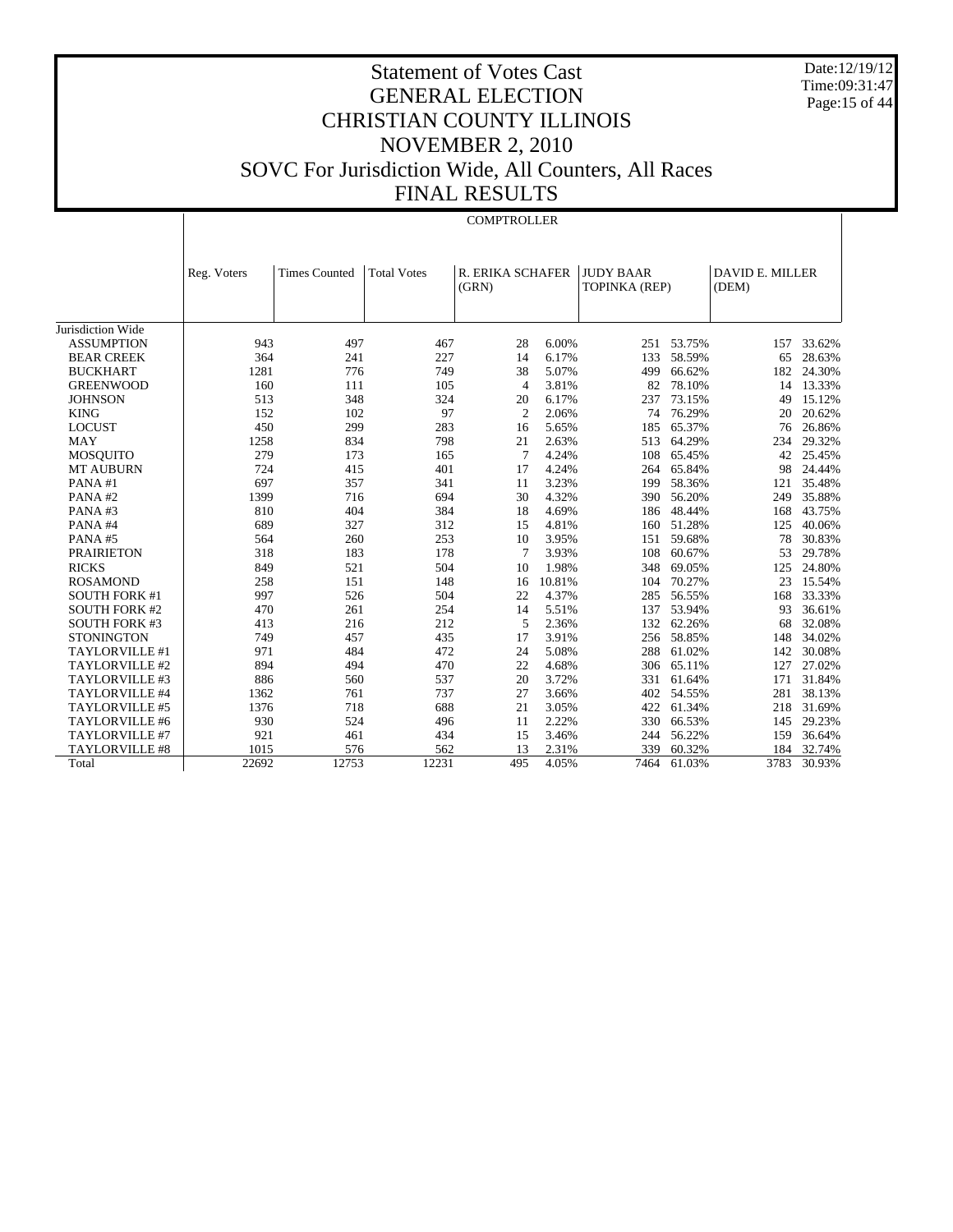Date:12/19/12 Time:09:31:47 Page:16 of 44

|                      | <b>COMPTROLLER</b>     |       |  |  |  |
|----------------------|------------------------|-------|--|--|--|
|                      | <b>JULIE FOX (LIB)</b> |       |  |  |  |
|                      |                        |       |  |  |  |
| Jurisdiction Wide    |                        |       |  |  |  |
| <b>ASSUMPTION</b>    | 31                     | 6.64% |  |  |  |
| <b>BEAR CREEK</b>    | 15                     | 6.61% |  |  |  |
| <b>BUCKHART</b>      | 30                     | 4.01% |  |  |  |
| <b>GREENWOOD</b>     | 5                      | 4.76% |  |  |  |
| <b>JOHNSON</b>       | 18                     | 5.56% |  |  |  |
| <b>KING</b>          | $\mathbf{1}$           | 1.03% |  |  |  |
| <b>LOCUST</b>        | 6                      | 2.12% |  |  |  |
| MAY                  | 30                     | 3.76% |  |  |  |
| <b>MOSQUITO</b>      | 8                      | 4.85% |  |  |  |
| <b>MT AUBURN</b>     | 22                     | 5.49% |  |  |  |
| PANA#1               | 10 <sup>1</sup>        | 2.93% |  |  |  |
| PANA#2               | 25                     | 3.60% |  |  |  |
| PANA#3               | 12                     | 3.13% |  |  |  |
| PANA#4               | 12                     | 3.85% |  |  |  |
| <b>PANA#5</b>        | 14                     | 5.53% |  |  |  |
| <b>PRAIRIETON</b>    | 10                     | 5.62% |  |  |  |
| <b>RICKS</b>         | 21                     | 4.17% |  |  |  |
| <b>ROSAMOND</b>      | 5                      | 3.38% |  |  |  |
| <b>SOUTH FORK #1</b> | 29                     | 5.75% |  |  |  |
| <b>SOUTH FORK #2</b> | 10                     | 3.94% |  |  |  |
| <b>SOUTH FORK #3</b> | 7                      | 3.30% |  |  |  |
| <b>STONINGTON</b>    | 14                     | 3.22% |  |  |  |
| TAYLORVILLE #1       | 18                     | 3.81% |  |  |  |
| TAYLORVILLE#2        | 15                     | 3.19% |  |  |  |
| TAYLORVILLE#3        | 15                     | 2.79% |  |  |  |
| TAYLORVILLE #4       | 27                     | 3.66% |  |  |  |
| TAYLORVILLE #5       | 27                     | 3.92% |  |  |  |
| TAYLORVILLE #6       | 10                     | 2.02% |  |  |  |
| TAYLORVILLE #7       | 16                     | 3.69% |  |  |  |
| TAYLORVILLE #8       | 26                     | 4.63% |  |  |  |
| Total                | 489                    | 4.00% |  |  |  |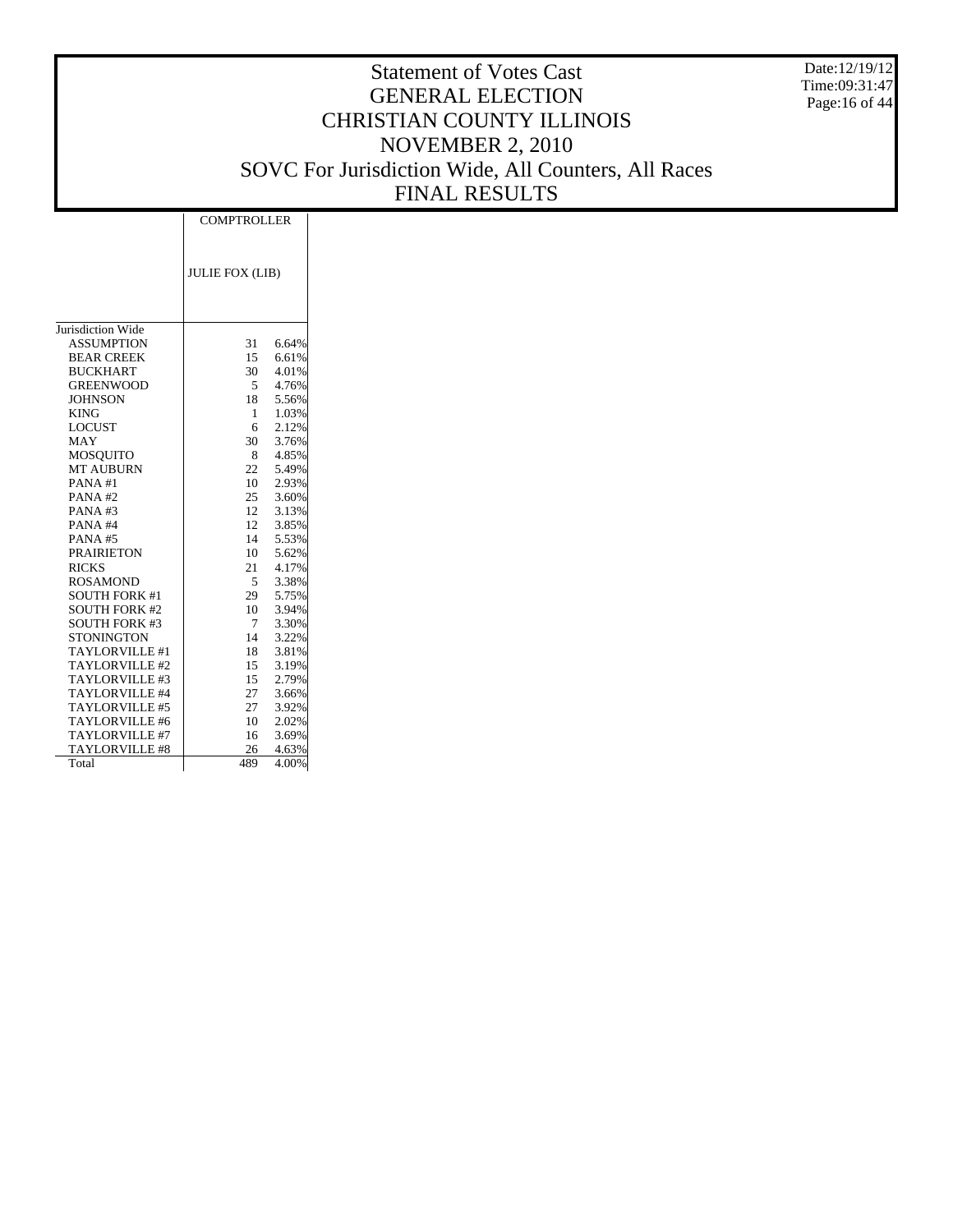Date:12/19/12 Time:09:31:47 Page:17 of 44

|                                              | <b>STATE TREASURER</b> |                      |                    |                                  |                |                                |                  |                   |                  |
|----------------------------------------------|------------------------|----------------------|--------------------|----------------------------------|----------------|--------------------------------|------------------|-------------------|------------------|
|                                              |                        |                      |                    |                                  |                |                                |                  |                   |                  |
|                                              | Reg. Voters            | <b>Times Counted</b> | <b>Total Votes</b> | SCOTT K.<br><b>SUMMERS (GRN)</b> |                | <b>DAN RUTHERFORD</b><br>(REP) |                  | ROBIN KELLY (DEM) |                  |
| Jurisdiction Wide                            |                        |                      |                    |                                  |                |                                |                  |                   |                  |
| <b>ASSUMPTION</b>                            | 943                    | 497                  | 471                | 30                               | 6.37%          |                                | 251 53.29%       | 165               | 35.03%           |
| <b>BEAR CREEK</b>                            | 364                    | 241                  | 223                | 16                               | 7.17%          | 120                            | 53.81%           | 81                | 36.32%           |
| <b>BUCKHART</b>                              | 1281                   | 776                  | 744                | 32                               | 4.30%          | 477                            | 64.11%           | 218               | 29.30%           |
| <b>GREENWOOD</b>                             | 160                    | 111                  | 101                | $\overline{4}$                   | 3.96%          | 87                             | 86.14%           | 10                | 9.90%            |
| <b>JOHNSON</b>                               | 513                    | 348                  | 320                | 17                               | 5.31%          | 239                            | 74.69%           | 58                | 18.13%           |
| <b>KING</b>                                  | 152                    | 102                  | 96                 | 3                                | 3.13%          | 71                             | 73.96%           | 21                | 21.88%           |
| <b>LOCUST</b>                                | 450                    | 299                  | 282                | $\overline{7}$                   | 2.48%          | 178                            | 63.12%           | 89                | 31.56%           |
| <b>MAY</b>                                   | 1258                   | 834                  | 792                | 18                               | 2.27%          | 498                            | 62.88%           | 258               | 32.58%           |
| <b>MOSQUITO</b>                              | 279                    | 173                  | 166                | 13                               | 7.83%          | 102                            | 61.45%           | 46                | 27.71%           |
| <b>MT AUBURN</b>                             | 724                    | 415                  | 393                | 9                                | 2.29%          | 249                            | 63.36%           | 121               | 30.79%           |
| PANA#1                                       | 697                    | 357                  | 340                | 17                               | 5.00%          | 187                            | 55.00%           | 130               | 38.24%           |
| PANA#2                                       | 1399                   | 716                  | 688                | 32                               | 4.65%          | 372                            | 54.07%           | 258               | 37.50%           |
| PANA#3                                       | 810                    | 404                  | 377                | 20                               | 5.31%          | 170                            | 45.09%           | 175               | 46.42%           |
| PANA#4                                       | 689                    | 327                  | 308                | 17                               | 5.52%          | 137                            | 44.48%           | 142               | 46.10%           |
| PANA#5                                       | 564                    | 260                  | 252                | 9                                | 3.57%          | 138                            | 54.76%           | 97                | 38.49%           |
| <b>PRAIRIETON</b>                            | 318                    | 183                  | 175                | 10                               | 5.71%          |                                | 60.57%           | 53                | 30.29%           |
|                                              |                        |                      |                    | 21                               |                | 106                            |                  |                   |                  |
| <b>RICKS</b>                                 | 849<br>258             | 521<br>151           | 501<br>140         | 10                               | 4.19%          | 315                            | 62.87%           | 156<br>26         | 31.14%<br>18.57% |
| <b>ROSAMOND</b>                              | 997                    |                      |                    |                                  | 7.14%          | 101                            | 72.14%           |                   |                  |
| <b>SOUTH FORK #1</b><br><b>SOUTH FORK #2</b> | 470                    | 526                  | 499                | 35<br>15                         | 7.01%          | 229<br>123                     | 45.89%<br>49.40% | 217               | 43.49%<br>42.57% |
|                                              | 413                    | 261                  | 249                |                                  | 6.02%<br>2.97% |                                | 59.41%           | 106               |                  |
| <b>SOUTH FORK #3</b><br><b>STONINGTON</b>    | 749                    | 216<br>457           | 202<br>433         | 6<br>26                          | 6.00%          | 120<br>238                     | 54.97%           | 72<br>162         | 35.64%<br>37.41% |
| TAYLORVILLE #1                               | 971                    |                      | 472                | 25                               |                |                                |                  |                   | 35.38%           |
| TAYLORVILLE #2                               | 894                    | 484<br>494           | 467                | 18                               | 5.30%<br>3.85% | 268                            | 56.78%<br>59.53% | 167               | 34.48%           |
|                                              |                        |                      |                    |                                  |                | 278                            |                  | 161               |                  |
| TAYLORVILLE #3                               | 886                    | 560                  | 522                | 20                               | 3.83%          | 309                            | 59.20%           | 185               | 35.44%           |
| TAYLORVILLE #4                               | 1362                   | 761                  | 725                | 24                               | 3.31%          | 359                            | 49.52%           | 319               | 44.00%           |
| TAYLORVILLE #5                               | 1376                   | 718                  | 675                | 26                               | 3.85%          | 374                            | 55.41%           | 257               | 38.07%           |
| TAYLORVILLE #6                               | 930                    | 524                  | 490                | 21                               | 4.29%          | 277                            | 56.53%           | 187               | 38.16%           |
| TAYLORVILLE #7                               | 921                    | 461                  | 432                | 21                               | 4.86%          | 210                            | 48.61%           | 185               | 42.82%           |
| <b>TAYLORVILLE #8</b>                        | 1015                   | 576                  | 550                | 17                               | 3.09%          | 332                            | 60.36%           | 190               | 34.55%           |
| Total                                        | 22692                  | 12753                | 12085              | 539                              | 4.46%          | 6915                           | 57.22%           | 4312              | 35.68%           |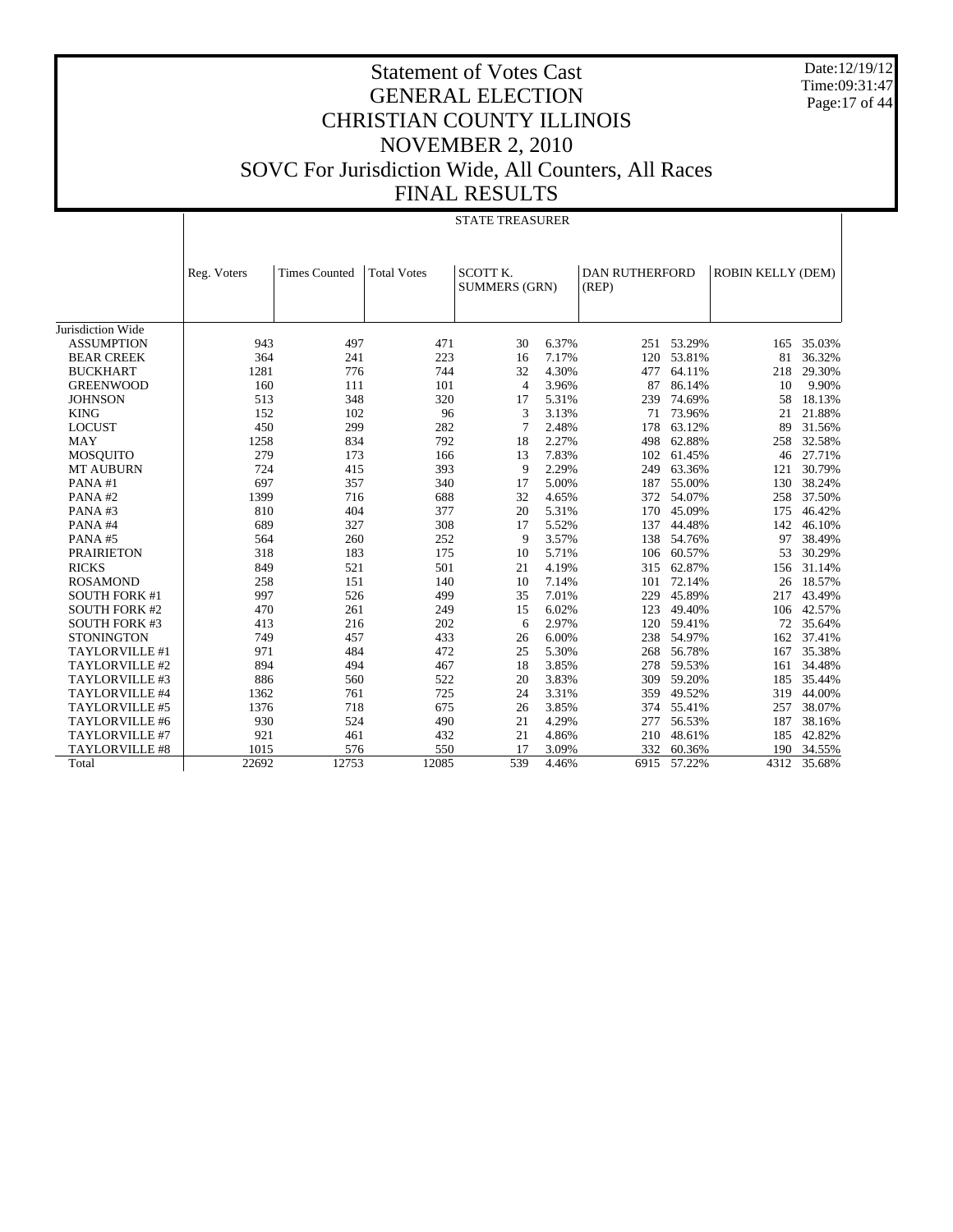Date:12/19/12 Time:09:31:47 Page:18 of 44

|                       | <b>STATE TREASURER</b>   |       |  |  |  |
|-----------------------|--------------------------|-------|--|--|--|
|                       |                          |       |  |  |  |
|                       |                          |       |  |  |  |
|                       | <b>JAMES PAULY (LIB)</b> |       |  |  |  |
|                       |                          |       |  |  |  |
|                       |                          |       |  |  |  |
|                       |                          |       |  |  |  |
| Jurisdiction Wide     |                          |       |  |  |  |
| <b>ASSUMPTION</b>     | 25                       | 5.31% |  |  |  |
| <b>BEAR CREEK</b>     | 6                        | 2.69% |  |  |  |
| <b>BUCKHART</b>       | 17                       | 2.28% |  |  |  |
| <b>GREENWOOD</b>      | 0                        | 0.00% |  |  |  |
| <b>JOHNSON</b>        | 6                        | 1.88% |  |  |  |
| <b>KING</b>           | 1                        | 1.04% |  |  |  |
| <b>LOCUST</b>         | 8                        | 2.84% |  |  |  |
| MAY                   | 18                       | 2.27% |  |  |  |
| <b>MOSQUITO</b>       | 5                        | 3.01% |  |  |  |
| <b>MT AUBURN</b>      | 14                       | 3.56% |  |  |  |
| PANA#1                | 6                        | 1.76% |  |  |  |
| PANA#2                | 26                       | 3.78% |  |  |  |
| PANA#3                | 12                       | 3.18% |  |  |  |
| PANA#4                | 12                       | 3.90% |  |  |  |
| <b>PANA#5</b>         | 8                        | 3.17% |  |  |  |
| <b>PRAIRIETON</b>     | 6                        | 3.43% |  |  |  |
| <b>RICKS</b>          | 9.                       | 1.80% |  |  |  |
| <b>ROSAMOND</b>       | 3                        | 2.14% |  |  |  |
| <b>SOUTH FORK #1</b>  | 18                       | 3.61% |  |  |  |
| <b>SOUTH FORK #2</b>  | 5                        | 2.01% |  |  |  |
| <b>SOUTH FORK #3</b>  | $\overline{4}$           | 1.98% |  |  |  |
| <b>STONINGTON</b>     | $\tau$                   | 1.62% |  |  |  |
| TAYLORVILLE #1        | 12                       | 2.54% |  |  |  |
| TAYLORVILLE#2         | 10                       | 2.14% |  |  |  |
| TAYLORVILLE#3         | 8                        | 1.53% |  |  |  |
| TAYLORVILLE #4        | 23                       | 3.17% |  |  |  |
| TAYLORVILLE #5        | 18                       | 2.67% |  |  |  |
| TAYLORVILLE #6        | 5                        | 1.02% |  |  |  |
| TAYLORVILLE #7        | 16                       | 3.70% |  |  |  |
|                       |                          |       |  |  |  |
| <b>TAYLORVILLE #8</b> | 11                       | 2.00% |  |  |  |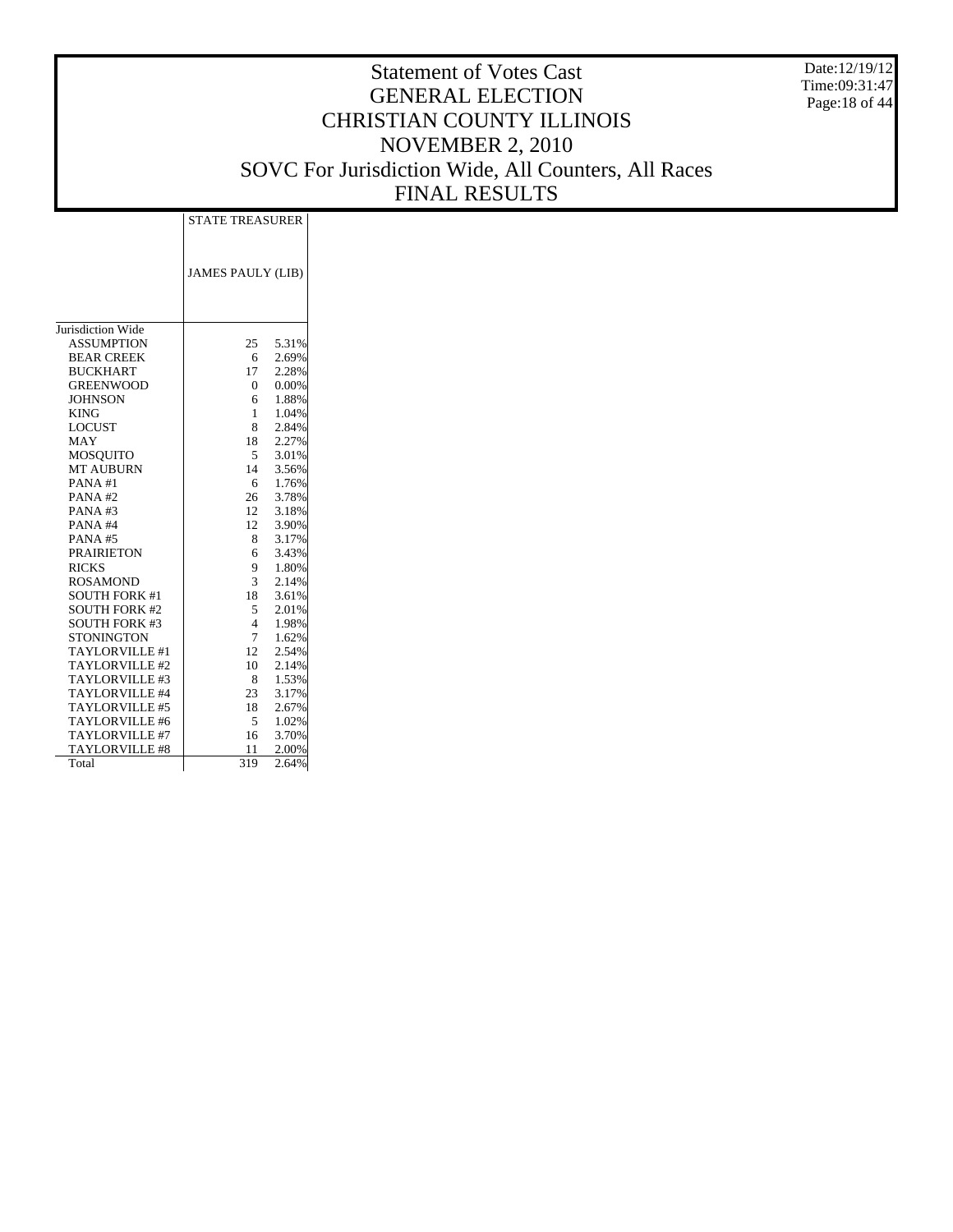Date:12/19/12 Time:09:31:47 Page:19 of 44

| REP IN CONG 17TH DIST |  |
|-----------------------|--|

|                      | Reg. Voters | <b>Times</b><br>Counted | <b>Total Votes</b> | <b>ROGER K. DAVIS</b><br>(GRN) |        | <b>BOBBY SCHILLING</b><br>(REP) |             | PHIL HARE (DEM) |        |
|----------------------|-------------|-------------------------|--------------------|--------------------------------|--------|---------------------------------|-------------|-----------------|--------|
|                      |             |                         |                    |                                |        |                                 |             |                 |        |
|                      |             |                         |                    |                                |        |                                 |             |                 |        |
| Jurisdiction Wide    |             |                         |                    |                                |        |                                 |             |                 |        |
| <b>ASSUMPTION</b>    |             |                         |                    |                                |        |                                 |             |                 |        |
| <b>BEAR CREEK</b>    |             |                         |                    |                                |        |                                 |             |                 |        |
| <b>BUCKHART</b>      |             |                         |                    |                                |        |                                 |             |                 |        |
| <b>GREENWOOD</b>     |             |                         |                    |                                |        |                                 |             |                 |        |
| <b>JOHNSON</b>       |             |                         |                    |                                |        |                                 |             |                 |        |
| <b>KING</b>          |             |                         |                    |                                |        |                                 |             |                 |        |
| <b>LOCUST</b>        |             |                         |                    |                                |        |                                 |             |                 |        |
| <b>MAY</b>           |             |                         |                    |                                |        |                                 |             |                 |        |
| <b>MOSQUITO</b>      |             |                         |                    |                                |        |                                 |             |                 |        |
| <b>MT AUBURN</b>     |             |                         |                    |                                |        |                                 |             |                 |        |
| PANA#1               | 697         | 357                     | 346                | 22                             | 6.36%  | 200                             | 57.80%      | 124             | 35.84% |
| PANA#2               | 1399        | 716                     | 697                | 42                             | 6.03%  | 395                             | 56.67%      | 260             | 37.30% |
| PANA#3               | 810         | 405                     | 391                | 29                             | 7.42%  | 204                             | 52.17%      | 158             | 40.41% |
| PANA#4               | 689         | 327                     | 317                | 32                             | 10.09% | 136                             | 42.90%      | 149             | 47.00% |
| PANA#5               | 564         | 261                     | 258                | 17                             | 6.59%  | 143                             | 55.43%      | 98              | 37.98% |
| <b>PRAIRIETON</b>    |             |                         | $\overline{a}$     |                                |        |                                 |             |                 |        |
| <b>RICKS</b>         |             |                         |                    |                                |        |                                 |             |                 |        |
| <b>ROSAMOND</b>      |             |                         |                    |                                |        |                                 |             |                 |        |
| <b>SOUTH FORK #1</b> |             |                         |                    |                                |        |                                 |             |                 |        |
| <b>SOUTH FORK #2</b> |             |                         |                    |                                |        |                                 |             |                 |        |
| <b>SOUTH FORK #3</b> |             |                         |                    |                                |        |                                 |             |                 |        |
| <b>STONINGTON</b>    |             |                         |                    |                                |        |                                 |             |                 |        |
| TAYLORVILLE #1       |             |                         |                    |                                |        |                                 |             |                 |        |
| TAYLORVILLE #2       |             |                         |                    |                                |        |                                 |             |                 |        |
| TAYLORVILLE #3       |             |                         |                    |                                |        |                                 |             |                 |        |
| TAYLORVILLE #4       |             |                         |                    |                                |        |                                 |             |                 |        |
| TAYLORVILLE #5       |             |                         |                    |                                |        |                                 |             |                 |        |
| TAYLORVILLE #6       |             |                         |                    |                                |        |                                 |             |                 |        |
| TAYLORVILLE #7       |             |                         |                    |                                |        |                                 |             |                 |        |
| TAYLORVILLE #8       |             |                         |                    |                                |        |                                 |             |                 |        |
| Total                | 4159        | 2066                    | 2009               | 142                            | 7.07%  |                                 | 1078 53.66% | 789             | 39.27% |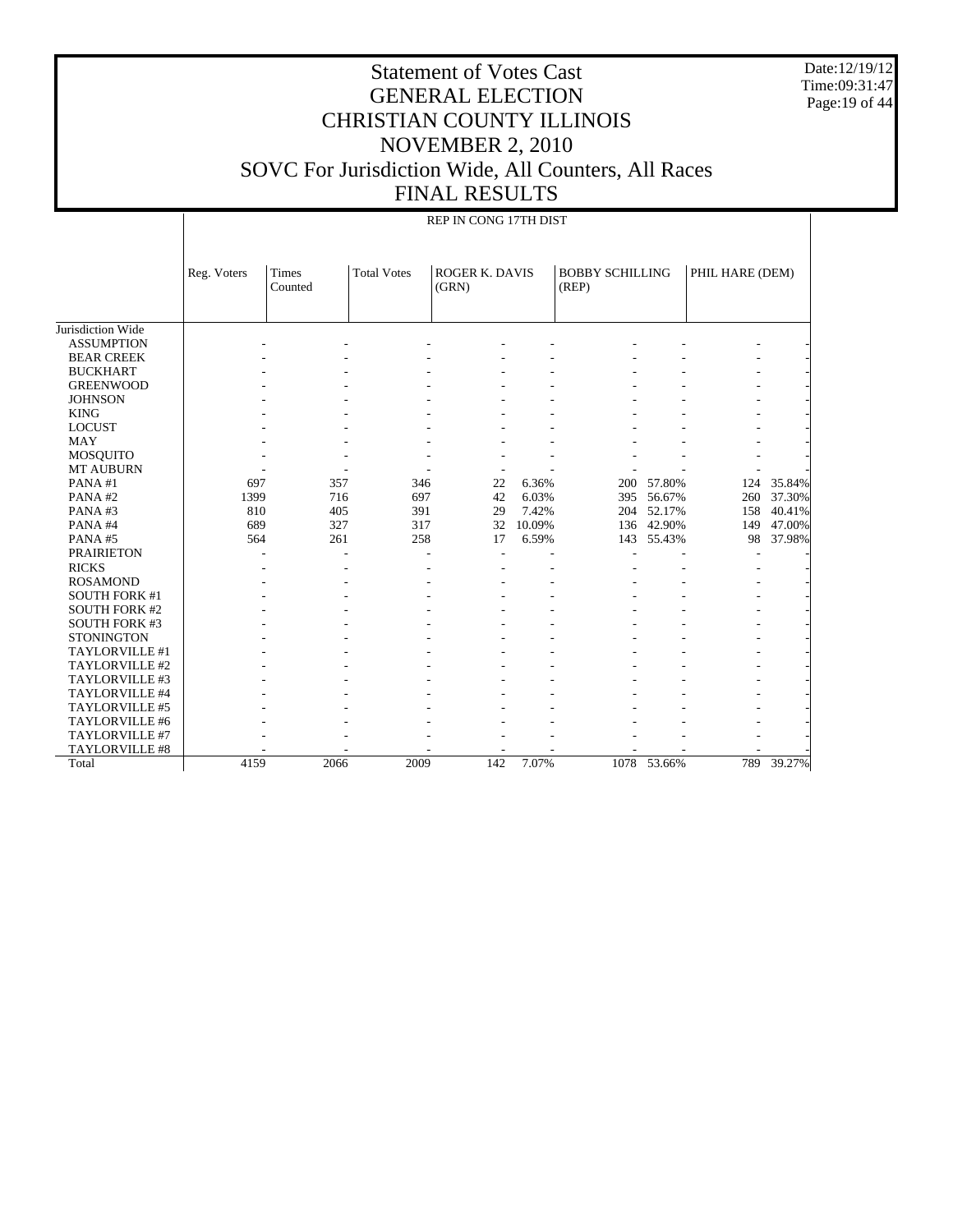Date:12/19/12 Time:09:31:47 Page:20 of 44

|                      | REP IN CONGR 19TH DIST |                      |                    |                          |            |                             |        |  |  |  |
|----------------------|------------------------|----------------------|--------------------|--------------------------|------------|-----------------------------|--------|--|--|--|
|                      | Reg. Voters            | <b>Times Counted</b> | <b>Total Votes</b> | JOHN M. SHIMKUS<br>(REP) |            | <b>TIM BAGWELL</b><br>(DEM) |        |  |  |  |
| Jurisdiction Wide    |                        |                      |                    |                          |            |                             |        |  |  |  |
| <b>ASSUMPTION</b>    | 943                    | 497                  | 470                |                          | 296 62.98% | 174                         | 37.02% |  |  |  |
| <b>BEAR CREEK</b>    | 364                    | 241                  | 229                | 150                      | 65.50%     | 79                          | 34.50% |  |  |  |
| <b>BUCKHART</b>      | 1281                   | 776                  | 755                | 563                      | 74.57%     | 192                         | 25.43% |  |  |  |
| <b>GREENWOOD</b>     | 160                    | 111                  | 106                | 94                       | 88.68%     | 12                          | 11.32% |  |  |  |
| <b>JOHNSON</b>       | 513                    | 350                  | 334                | 279                      | 83.53%     | 55                          | 16.47% |  |  |  |
| <b>KING</b>          | 152                    | 102                  | 97                 |                          | 76 78.35%  | 21                          | 21.65% |  |  |  |
| <b>LOCUST</b>        | 450                    | 299                  | 285                | 216                      | 75.79%     | 69                          | 24.21% |  |  |  |
| <b>MAY</b>           | 1258                   | 836                  | 806                | 583                      | 72.33%     | 223                         | 27.67% |  |  |  |
| <b>MOSQUITO</b>      | 279                    | 173                  | 168                | 120                      | 71.43%     | 48                          | 28.57% |  |  |  |
| <b>MT AUBURN</b>     | 724                    | 416                  | 403                | 299                      | 74.19%     | 104                         | 25.81% |  |  |  |
| PANA#1               |                        |                      |                    | ä,                       |            |                             |        |  |  |  |
| PANA#2               |                        |                      |                    |                          |            |                             |        |  |  |  |
| PANA#3               |                        |                      |                    |                          |            |                             |        |  |  |  |
| PANA#4               |                        |                      |                    |                          |            |                             |        |  |  |  |
| PANA#5               |                        |                      |                    |                          |            |                             |        |  |  |  |
| <b>PRAIRIETON</b>    | 318                    | 183                  | 180                | 128                      | 71.11%     | 52                          | 28.89% |  |  |  |
| <b>RICKS</b>         | 849                    | 521                  | 510                | 386                      | 75.69%     | 124                         | 24.31% |  |  |  |
| <b>ROSAMOND</b>      | 258                    | 151                  | 146                | 123                      | 84.25%     | 23                          | 15.75% |  |  |  |
| <b>SOUTH FORK #1</b> | 997                    | 526                  | 507                |                          | 324 63.91% | 183                         | 36.09% |  |  |  |
| <b>SOUTH FORK #2</b> | 470                    | 261                  | 252                | 145                      | 57.54%     | 107                         | 42.46% |  |  |  |
| <b>SOUTH FORK #3</b> | 413                    | 216                  | 208                | 143                      | 68.75%     | 65                          | 31.25% |  |  |  |
| <b>STONINGTON</b>    | 749                    | 457                  | 434                | 289                      | 66.59%     | 145                         | 33.41% |  |  |  |
| TAYLORVILLE #1       | 971                    | 485                  | 474                | 325                      | 68.57%     | 149                         | 31.43% |  |  |  |
| TAYLORVILLE #2       | 894                    | 496                  | 477                | 341                      | 71.49%     | 136                         | 28.51% |  |  |  |
| TAYLORVILLE #3       | 886                    | 561                  | 529                |                          | 361 68.24% | 168                         | 31.76% |  |  |  |
| TAYLORVILLE #4       | 1362                   | 766                  | 741                | 485                      | 65.45%     | 256                         | 34.55% |  |  |  |
| TAYLORVILLE #5       | 1376                   | 719                  | 684                | 456                      | 66.67%     | 228                         | 33.33% |  |  |  |
| TAYLORVILLE #6       | 930                    | 527                  | 505                | 354                      | 70.10%     | 151                         | 29.90% |  |  |  |
| TAYLORVILLE #7       | 921                    | 462                  | 443                | 280                      | 63.21%     | 163                         | 36.79% |  |  |  |
| TAYLORVILLE #8       | 1015                   | 582                  | 571                | 405                      | 70.93%     | 166                         | 29.07% |  |  |  |
| Total                | 18533                  | 10714                | 10314              | 7221                     | 70.01%     | 3093                        | 29.99% |  |  |  |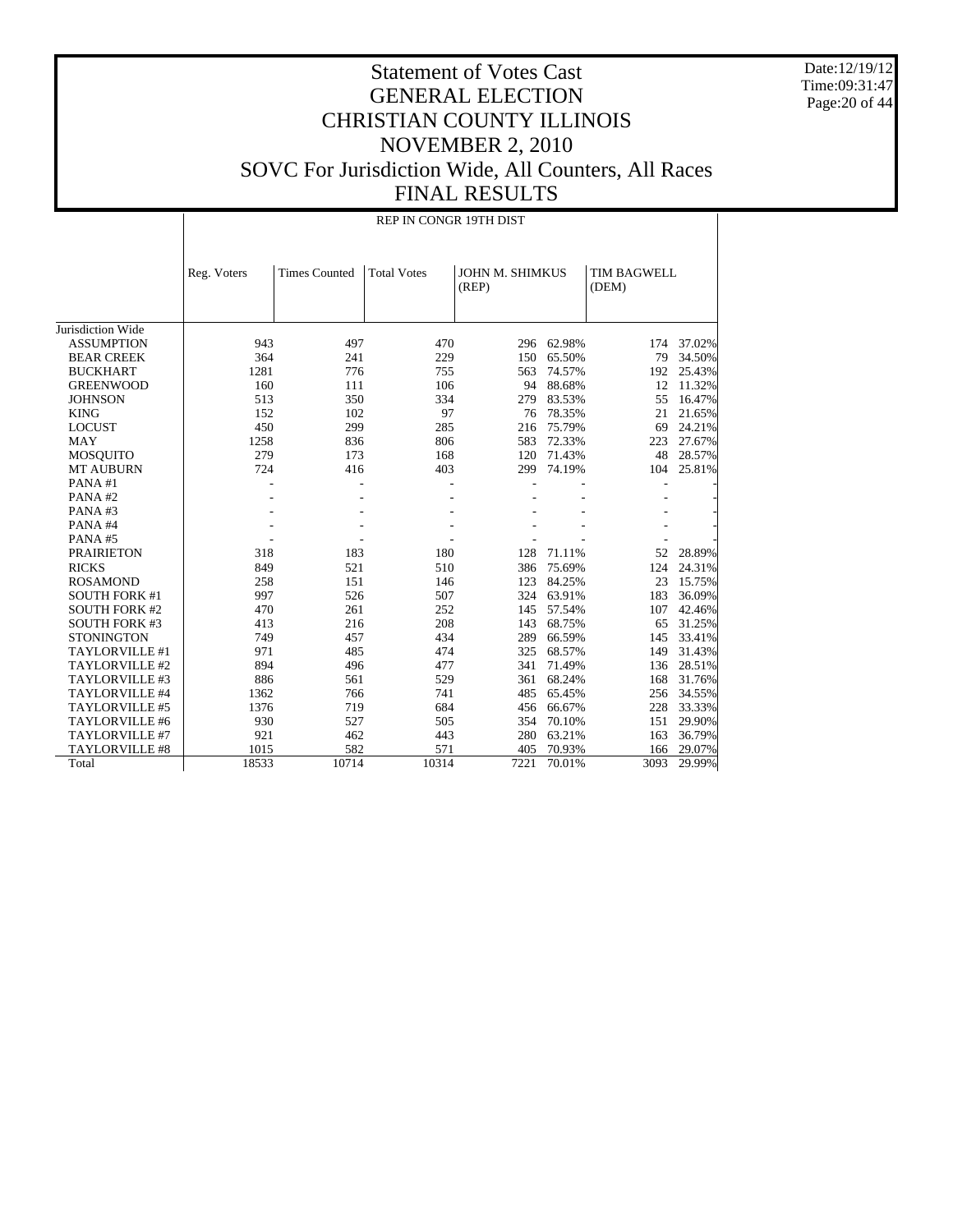Date:12/19/12 Time:09:31:47 Page:21 of 44

## Statement of Votes Cast GENERAL ELECTION CHRISTIAN COUNTY ILLINOIS NOVEMBER 2, 2010 SOVC For Jurisdiction Wide, All Counters, All Races FINAL RESULTS

Jurisdiction Wide ASSUMPTION BEAR CREEK BUCKHART GREENWOOD **JOHNSON**  KING LOCUST MAY MOSQUITO MT AUBURN PANA #1 PANA #2 PANA #3 PANA #4 PANA #5 PRAIRIETON RICKS ROSAMOND SOUTH FORK #1 SOUTH FORK #2 SOUTH FORK #3 **STONINGTON**  TAYLORVILLE #1 TAYLORVILLE #2 TAYLORVILLE #3 TAYLORVILLE #4 TAYLORVILLE #5 TAYLORVILLE #6 TAYLORVILLE #7 TAYLORVILLE #8 Total Reg. Voters | Times Counted | Total Votes | WILLIAM McCANN (REP) DEANNA DEMUZIO (DEM) SENATE DIST 49 943 497 480 272 56.67% 208 43.33% 106 46.49% - - - - - - - 160 111 104 61 58.65% 43 41.35%<br>513 348 331 204 61.63% 127 38.37% 204 61.63% 152 102 101 52 51.49% 49 48.51%<br>450 299 288 150 52.08% 138 47.92% 450 299 288 150 52.08% 138 47.92% 152 103 103 54 52.43% 49 47.57% - - - - - - - - - - - - - - 697 357 350 185 52.86% 165 47.14% 1399 716 700 337 48.14% 363 51.86% 810 404 394 174 44.16% 220 55.84%<br>689 327 321 122 38.01% 199 61.99% 689 327 321 122 38.01% 199 61.99% 564 260 256 138 53.91% 118 46.09% - - - - - - - 849 521 507 249 49.11% 258 50.89% 258 151 146 101 69.18% 45 30.82% 997 526 514 209 40.66% 305 59.34% 410 261 255 119 46.67% 136 53.33% 413 216 212 96 45.28% 116 54.72% 413 216 212 96 45.28% 116 54.72% - - - - - - - 971 484 476 241 50.63% 235 49.37% 894 494 480 219 45.63% 261 54.38% 886 560 544 259 47.61% 285 52.39% 1362 761 740 309 41.76% 431 58.24%<br>1376 718 698 329 47.13% 369 52.87% 1376 718 698 329 47.13% 369 52.87% 930 524 508 234 46.06% 274 53.94% 190 43.48% 994 564 557 292 52.42% 265 47.58% 18214 10006 9730 4702 48.32% 5028 51.68%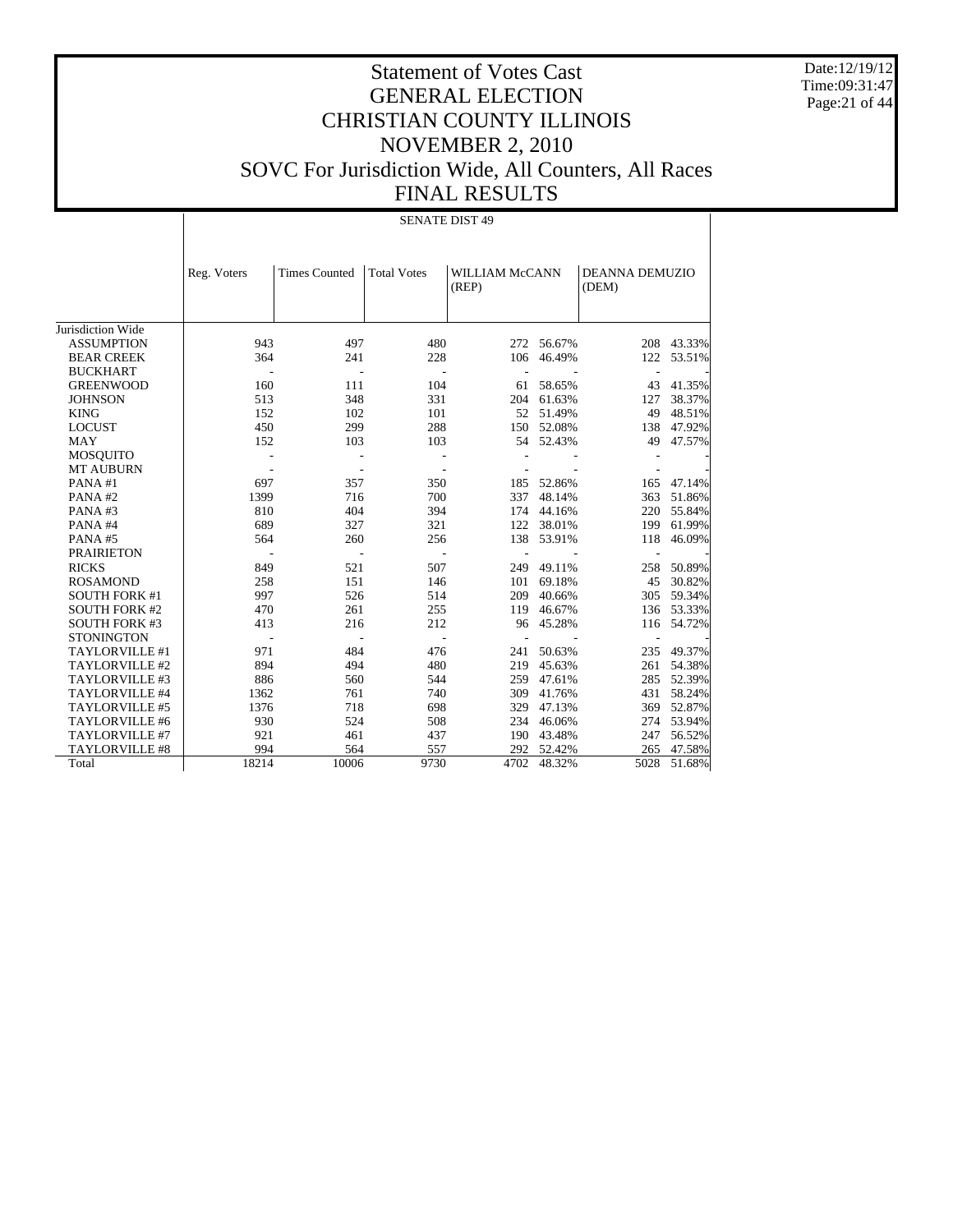Date:12/19/12 Time:09:31:47 Page:22 of 44

## Statement of Votes Cast GENERAL ELECTION CHRISTIAN COUNTY ILLINOIS NOVEMBER 2, 2010 SOVC For Jurisdiction Wide, All Counters, All Races FINAL RESULTS

Jurisdiction Wide ASSUMPTION BEAR CREEK BUCKHART GREENWOOD **JOHNSON**  KING LOCUST MAY MOSQUITO MT AUBURN PANA #1 PANA #2 PANA #3 PANA #4 PANA #5 PRAIRIETON RICKS ROSAMOND SOUTH FORK #1 SOUTH FORK #2 SOUTH FORK #3 **STONINGTON**  TAYLORVILLE #1 TAYLORVILLE #2 TAYLORVILLE #3 TAYLORVILLE #4 TAYLORVILLE #5 TAYLORVILLE #6 TAYLORVILLE #7 TAYLORVILLE #8 Total Reg. Voters Times Counted Total Votes | BILL MITCHELL (REP) GEORGE H. WISSMILLER (DEM) REPRES 87TH DIST - - - - - - - - - - - - - - 1281 776 741 544 73.41% 197 26.59% - - - - - - - - - - - - - - - - - - - - - - - - - - - - 1106 731 701 496 70.76% 205 29.24%<br>279 173 170 133 78.24% 37 21.76% 279 173 170 133 78.24% 37 21.76%<br>
295 74.87% 99 25.13% 295 74.87% - - - - - - - - - - - - - - - - - - - - - - - - - - - - - - - - - - - 318 183 182 142 78.02% 40 21.98% - - - - - - - - - - - - - - - - - - - - - - - - - - - - - - - - - - - 749 457 439 291 66.29% 148 33.71% - - - - - - - - - - - - - - - - - - - - - - - - - - - - - - - - - - - - - - - - - - - - - - - - - 21 12 12 9 75.00% 3 25.00%<br>4478 2747 2639 1910 72.38% 729 27.62% 4478 2747 2639 1910 72.38% 729 27.62%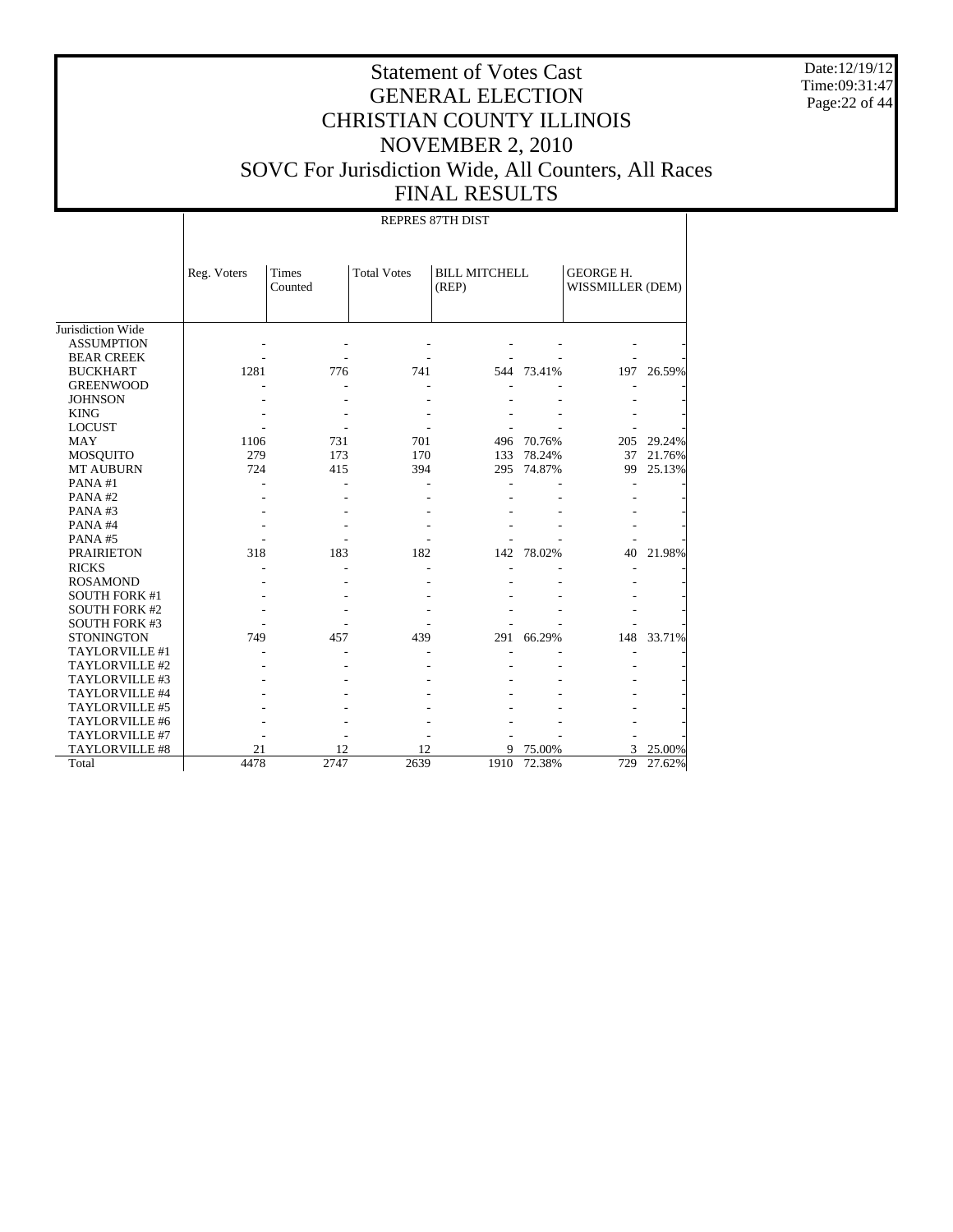Date:12/19/12 Time:09:31:47 Page:23 of 44

## Statement of Votes Cast GENERAL ELECTION CHRISTIAN COUNTY ILLINOIS NOVEMBER 2, 2010 SOVC For Jurisdiction Wide, All Counters, All Races FINAL RESULTS

Jurisdiction Wide ASSUMPTION BEAR CREEK BUCKHART GREENWOOD **JOHNSON**  KING LOCUST MAY MOSQUITO MT AUBURN PANA #1 PANA #2 PANA #3 PANA #4 PANA #5 PRAIRIETON RICKS ROSAMOND SOUTH FORK #1 SOUTH FORK #2 SOUTH FORK #3 **STONINGTON**  TAYLORVILLE #1 TAYLORVILLE #2 TAYLORVILLE #3 TAYLORVILLE #4 TAYLORVILLE #5 TAYLORVILLE #6 TAYLORVILLE #7 TAYLORVILLE #8 Total Reg. Voters Times Counted | Total Votes | WAYNE ROSENTHAL | CHARLES LANDERS (REP) (DEM) REPRES 98TH DIST 943 497 475 268 56.42% 207 43.58% 163 68.78% - - - - - - - 160 111 111 103 92.79% 8 7.21%<br>513 348 332 261 78.61% 71 21.39% 332 261 78.61% 152 102 100 90.00% 10 10.00%<br>450 299 287 183 63.76% 104 36.24% 450 299 287 183 63.76% 104 36.24% 152 103 101 74 73.27% 27 26.73% - - - - - - - - - - - - - - 697 357 348 193 55.46% 155 44.54% 014 697 392 56.24% 305 43.76%<br>404 391 203 51.92% 188 48.08% 810 404 391 203 51.92% 188 48.08% 689 327 318 146 45.91% 172 54.09% 689 327 318 146 45.91% 172 54.09% 564 260 254 141 55.51% 113 44.49% - - - - - - - 849 521 514 402 78.21% 112 21.79% 534 551 112 115 1149 115 77.18% 54 22.82% 258 151 149 115 77.18% 34 22.82% 997 526 511 249 48.73% 262 51.27% 410 261 256 146 57.03% 110 42.97%<br>413 216 211 120 56.87% 91 43.13% 413 216 211 120 56.87% 91 43.13% - - - - - - - 971 484 469 280 59.70% 189 40.30%<br>894 494 476 297 62.39% 179 37.61% 894 494 476 297 62.39% 179 37.61% 886 560 544 330 60.66% 214 39.34% 1362 761 734 404 55.04% 330 44.96% 1376 718 693 385 55.56% 308 44.44% 930 524 505 307 60.79% 198 39.21% 921 461 441 234 53.06% 207 46.94% 994 564 553 351 63.47% 202 36.53% 18214 10006 9707 5837 60.13% 3870 39.87%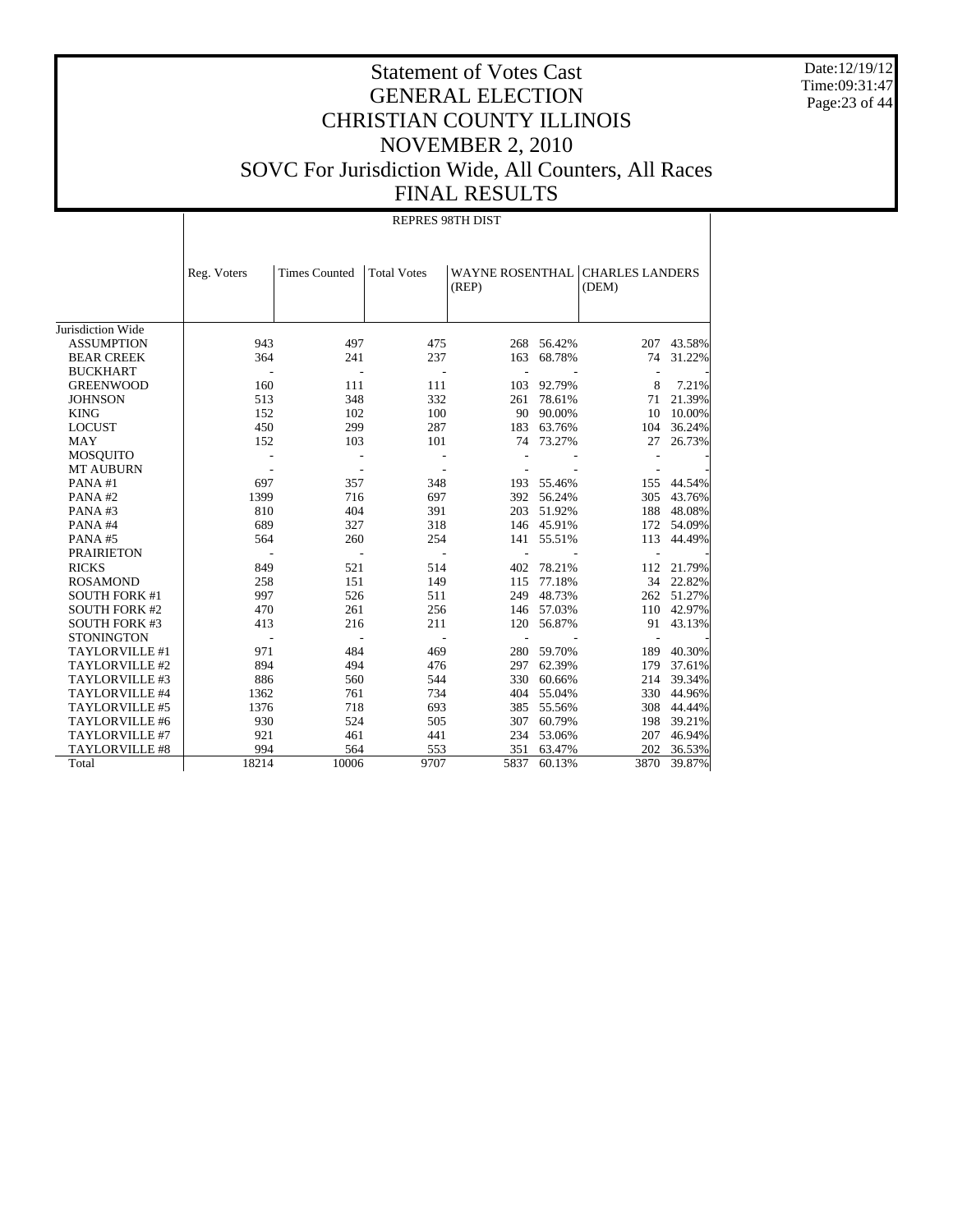Date:12/19/12 Time:09:31:47 Page:24 of 44

|                       |                | ESR(CHRISTIAN-MONT)  |                    |                                    |            |                                |            |  |  |  |
|-----------------------|----------------|----------------------|--------------------|------------------------------------|------------|--------------------------------|------------|--|--|--|
|                       | Reg. Voters    | <b>Times Counted</b> | <b>Total Votes</b> | THOMAS L.<br><b>CAMPBELL (REP)</b> |            | <b>THERESA TRADER</b><br>(DEM) |            |  |  |  |
| Jurisdiction Wide     |                |                      |                    |                                    |            |                                |            |  |  |  |
| <b>ASSUMPTION</b>     | $\overline{c}$ | $\theta$             | $\overline{0}$     | $\Omega$                           |            | $\mathbf{0}$                   |            |  |  |  |
| <b>BEAR CREEK</b>     | 364            | 241                  | 224                | 120                                | 53.57%     | 104                            | 46.43%     |  |  |  |
| <b>BUCKHART</b>       | 1278           | 774                  | 745                | 493                                | 66.17%     | 252                            | 33.83%     |  |  |  |
| <b>GREENWOOD</b>      | 160            | 111                  | 105                | 81                                 | 77.14%     | 24                             | 22.86%     |  |  |  |
| <b>JOHNSON</b>        | 513            | 348                  | 331                | 264                                | 79.76%     | 67                             | 20.24%     |  |  |  |
| <b>KING</b>           | 152            | 102                  | 93                 |                                    | 65 69.89%  | 28                             | 30.11%     |  |  |  |
| <b>LOCUST</b>         | 436            | 291                  | 273                | 188                                | 68.86%     | 85                             | 31.14%     |  |  |  |
| <b>MAY</b>            | 1246           | 828                  | 807                | 543                                | 67.29%     | 264                            | 32.71%     |  |  |  |
| <b>MOSQUITO</b>       | 155            | 96                   | 94                 | 57                                 | 60.64%     | 37                             | 39.36%     |  |  |  |
| <b>MT AUBURN</b>      | 606            | 351                  | 330                | 205                                | 62.12%     | 125                            | 37.88%     |  |  |  |
| PANA#1                | 697            | 357                  | 334                | 165                                | 49.40%     | 169                            | 50.60%     |  |  |  |
| PANA#2                | 1399           | 716                  | 686                | 334                                | 48.69%     | 352                            | 51.31%     |  |  |  |
| PANA#3                | 810            | 404                  | 383                | 167                                | 43.60%     | 216                            | 56.40%     |  |  |  |
| PANA#4                | 677            | 323                  | 306                | 122                                | 39.87%     |                                | 184 60.13% |  |  |  |
| PANA#5                | 552            | 252                  | 243                |                                    | 126 51.85% | 117                            | 48.15%     |  |  |  |
| <b>PRAIRIETON</b>     | 43             | 33                   | 31                 |                                    | 16 51.61%  | 15                             | 48.39%     |  |  |  |
| <b>RICKS</b>          | 849            | 521                  | 494                | 274                                | 55.47%     | 220                            | 44.53%     |  |  |  |
| <b>ROSAMOND</b>       | 258            | 151                  | 142                | 98                                 | 69.01%     | 44                             | 30.99%     |  |  |  |
| <b>SOUTH FORK #1</b>  | 997            | 526                  | 503                | 222                                | 44.14%     | 281                            | 55.86%     |  |  |  |
| <b>SOUTH FORK #2</b>  | 404            | 221                  | 206                | 85                                 | 41.26%     | 121                            | 58.74%     |  |  |  |
| <b>SOUTH FORK #3</b>  | 413            | 216                  | 204                |                                    | 114 55.88% | 90                             | 44.12%     |  |  |  |
| <b>STONINGTON</b>     | 746            | 457                  | 438                |                                    | 266 60.73% | 172                            | 39.27%     |  |  |  |
| TAYLORVILLE #1        | 971            | 484                  | 474                |                                    | 306 64.56% | 168                            | 35.44%     |  |  |  |
| TAYLORVILLE #2        | 894            | 494                  | 473                |                                    | 308 65.12% | 165                            | 34.88%     |  |  |  |
| TAYLORVILLE #3        | 886            | 560                  | 538                | 318                                | 59.11%     | 220                            | 40.89%     |  |  |  |
| TAYLORVILLE #4        | 1362           | 761                  | 743                | 421                                | 56.66%     | 322                            | 43.34%     |  |  |  |
| TAYLORVILLE #5        | 1376           | 718                  | 691                | 400                                | 57.89%     | 291                            | 42.11%     |  |  |  |
| TAYLORVILLE #6        | 930            | 524                  | 508                | 323                                | 63.58%     | 185                            | 36.42%     |  |  |  |
| TAYLORVILLE #7        | 921            | 461                  | 441                | 264                                | 59.86%     | 177                            | 40.14%     |  |  |  |
| <b>TAYLORVILLE #8</b> | 1015           | 576                  | 563                | 363                                | 64.48%     | 200                            | 35.52%     |  |  |  |
| Total                 | 21112          | 11897                | 11403              | 6708                               | 58.83%     | 4695                           | 41.17%     |  |  |  |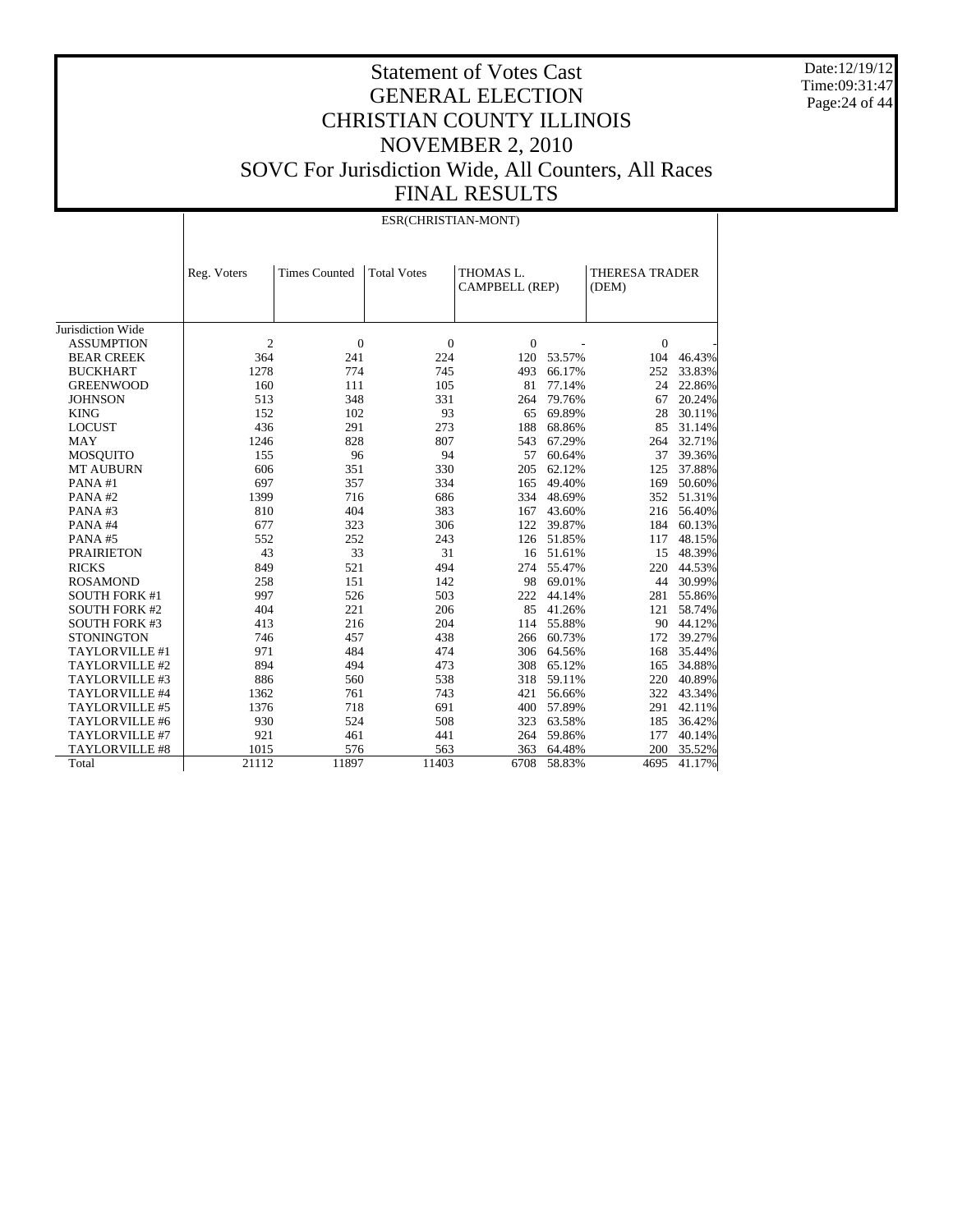Date:12/19/12 Time:09:31:47 Page:25 of 44

|                      |             | ESR(MAC-PIA))       |                  |                                          |            | ESR(SANGAMON)  |                  |                |                               |            |
|----------------------|-------------|---------------------|------------------|------------------------------------------|------------|----------------|------------------|----------------|-------------------------------|------------|
|                      | Reg. Voters | Times<br>Counted    |                  | Total Votes   MATTHEW T.<br>SNYDER (REP) |            | Reg. Voters    | Times<br>Counted |                | Total Votes   JEFF VOSE (REP) |            |
| Jurisdiction Wide    |             |                     |                  |                                          |            |                |                  |                |                               |            |
| <b>ASSUMPTION</b>    |             |                     |                  |                                          |            |                |                  |                |                               |            |
| <b>BEAR CREEK</b>    |             |                     |                  |                                          |            |                |                  |                |                               |            |
| <b>BUCKHART</b>      |             |                     |                  |                                          |            | 3              | $\overline{c}$   | $\overline{c}$ |                               | 2 100.00%  |
| <b>GREENWOOD</b>     |             |                     |                  |                                          |            |                |                  |                |                               |            |
| <b>JOHNSON</b>       |             |                     |                  |                                          |            |                |                  |                |                               |            |
| <b>KING</b>          |             |                     |                  |                                          |            | $\overline{0}$ | $\overline{0}$   | $\mathbf{0}$   | $\mathbf{0}$                  |            |
| <b>LOCUST</b>        |             |                     |                  |                                          |            |                |                  |                |                               |            |
| <b>MAY</b>           |             |                     |                  |                                          |            |                |                  |                |                               |            |
| MOSQUITO             | 124         | 77                  | 64               |                                          | 64 100.00% |                |                  |                |                               |            |
| MT AUBURN            |             |                     |                  |                                          |            | 118            | 64               | 54             |                               | 54 100.00% |
| PANA#1               |             |                     |                  |                                          |            |                |                  |                |                               |            |
| PANA#2               |             |                     |                  |                                          |            |                |                  |                |                               |            |
| PANA#3               |             |                     |                  |                                          |            |                |                  |                |                               |            |
| PANA#4               |             |                     |                  |                                          |            |                |                  |                |                               |            |
| PANA#5               |             |                     |                  |                                          |            |                |                  |                |                               |            |
| <b>PRAIRIETON</b>    |             | 3<br>$\overline{0}$ | $\boldsymbol{0}$ | $\overline{0}$                           |            |                |                  |                |                               |            |
| <b>RICKS</b>         |             |                     |                  |                                          |            |                |                  |                |                               |            |
| <b>ROSAMOND</b>      |             |                     |                  |                                          |            |                |                  |                |                               |            |
| <b>SOUTH FORK #1</b> |             |                     |                  |                                          |            |                |                  |                |                               |            |
| <b>SOUTH FORK #2</b> |             |                     |                  |                                          |            | 66             | 40               | 37             |                               | 37 100.00% |
| <b>SOUTH FORK #3</b> |             |                     |                  |                                          |            |                |                  |                |                               |            |
| <b>STONINGTON</b>    |             | 3<br>$\overline{0}$ | $\overline{0}$   | $\overline{0}$                           |            |                |                  |                |                               |            |
| TAYLORVILLE #1       |             |                     |                  |                                          |            |                |                  |                |                               |            |
| TAYLORVILLE #2       |             |                     |                  |                                          |            |                |                  |                |                               |            |
| TAYLORVILLE #3       |             |                     |                  |                                          |            |                |                  |                |                               |            |
| TAYLORVILLE #4       |             |                     |                  |                                          |            |                |                  |                |                               |            |
| TAYLORVILLE #5       |             |                     |                  |                                          |            |                |                  |                |                               |            |
| TAYLORVILLE #6       |             |                     |                  |                                          |            |                |                  |                |                               |            |
| TAYLORVILLE #7       |             |                     |                  |                                          |            |                |                  |                |                               |            |
| TAYLORVILLE #8       |             |                     |                  |                                          |            |                |                  |                |                               |            |
| Total                | 130         | 77                  | 64               |                                          | 64 100.00% | 187            | 106              | 93             |                               | 93 100.00% |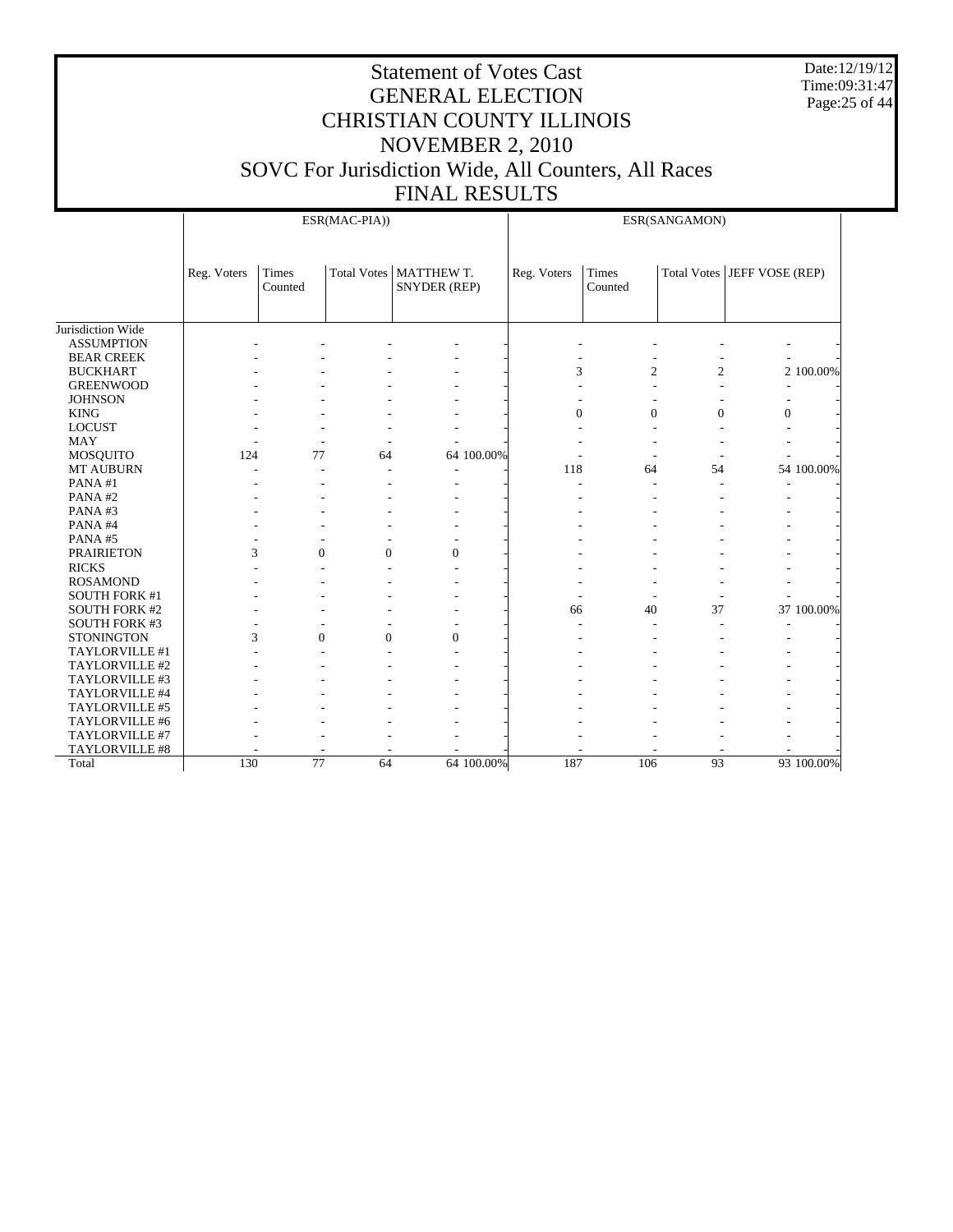Date:12/19/12 Time:09:31:47 Page:26 of 44

## Statement of Votes Cast GENERAL ELECTION CHRISTIAN COUNTY ILLINOIS NOVEMBER 2, 2010 SOVC For Jurisdiction Wide, All Counters, All Races FINAL RESULTS

Jurisdiction Wide ASSUMPTION BEAR CREEK BUCKHART GREENWOOD **JOHNSON**  KING LOCUST MAY MOSQUITO MT AUBURN PANA #1 PANA #2 PANA #3 PANA #4 PANA #5 PRAIRIETON RICKS ROSAMOND SOUTH FORK #1 SOUTH FORK #2 SOUTH FORK #3 **STONINGTON**  TAYLORVILLE #1 TAYLORVILLE #2 TAYLORVILLE #3 TAYLORVILLE #4 TAYLORVILLE #5 TAYLORVILLE #6 TAYLORVILLE #7 TAYLORVILLE #8 Total Reg. Voters Times Counted Total Votes | BOBBI MATTINGLY | NIK GROOTHUIS (REP) (DEM) ESR(SHELBY) 941 497 440 243 55.23% 197 44.77% - - - - - - - - - - - - - - - - - - - - - - - - - - - - - - - - - - -  $\begin{array}{ccccccccc}\n 14 & & & 8 & & 7 & & 5 & 71.43\% & & & 2 & 28.57\% \\
 12 & & & 6 & & 5 & & 5 & 100.00\% & & & 0 & 0.00\% \\
 \end{array}$ 12 6 5 5 100.00% 0 - - - - - - - - - - - - - - - - - - - - - - - - - - - - - - - - - - - 12 4 4 3 75.00% 1 25.00%<br>12 8 8 7 87.50% 1 12.50% 12 8 8 7 87.50% 1 12.50%<br>272 150 136 99 72.79% 37 27.21% 99 72.79% - - - - - - - - - - - - - - - - - - - - - - - - - - - - - - - - - - - - - - - - - - - - - - - - - - - - - - - - - - - - - - - - - - - - - - - - - - - - - - - - - - - - - - - - - - - - - - - - - - 1263 673 600 362 60.33% 238 39.67%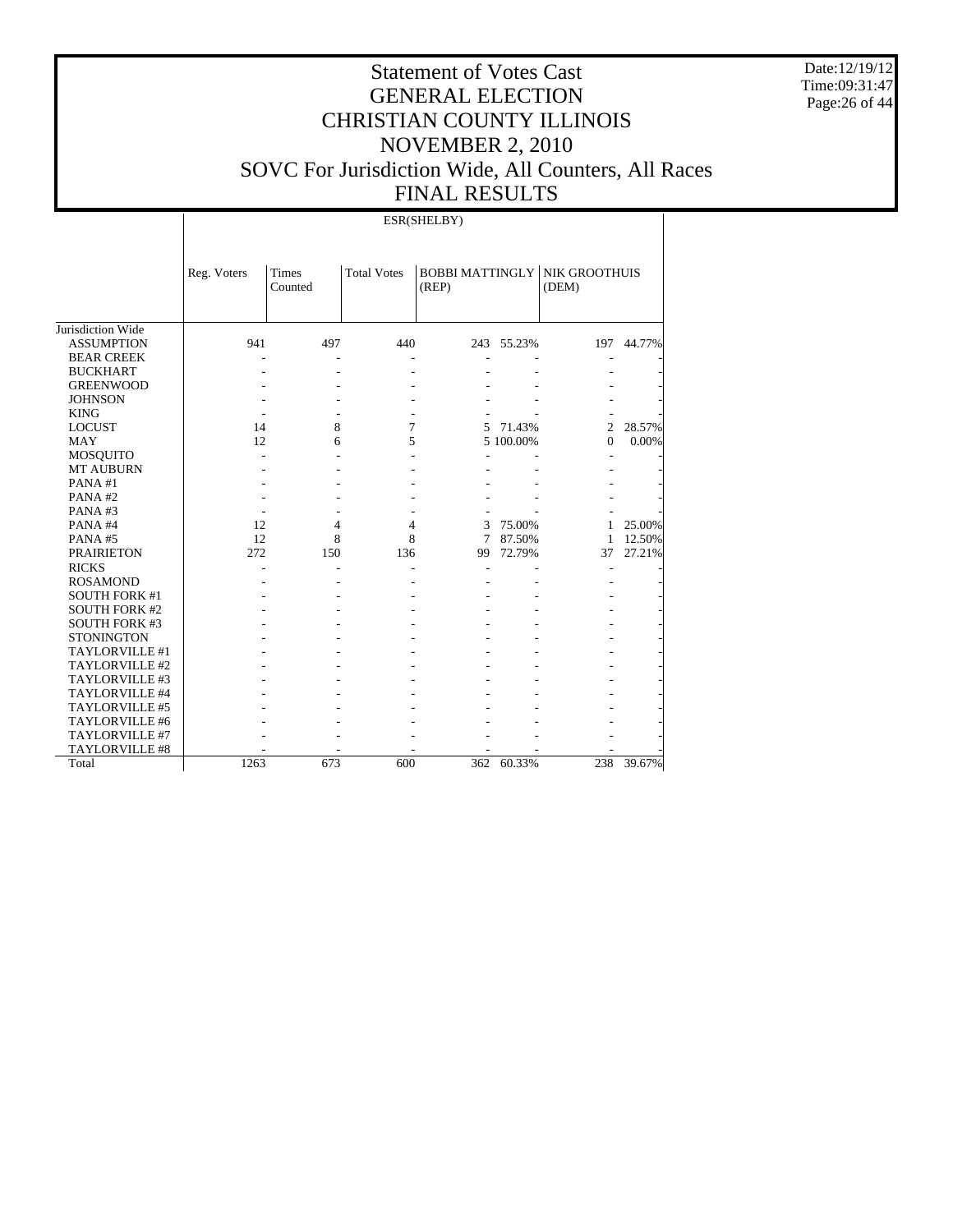Date:12/19/12 Time:09:31:47 Page:27 of 44

|                      | <b>COUNTY CLERK</b> |                      |                    |                 |  |  |  |  |
|----------------------|---------------------|----------------------|--------------------|-----------------|--|--|--|--|
|                      |                     |                      |                    |                 |  |  |  |  |
|                      |                     |                      |                    |                 |  |  |  |  |
|                      | Reg. Voters         | <b>Times Counted</b> | <b>Total Votes</b> | LINDA K. CURTIN |  |  |  |  |
|                      |                     |                      |                    | (DEM)           |  |  |  |  |
|                      |                     |                      |                    |                 |  |  |  |  |
| Jurisdiction Wide    |                     |                      |                    |                 |  |  |  |  |
| <b>ASSUMPTION</b>    | 943                 | 497                  | 419                | 419 100.00%     |  |  |  |  |
| <b>BEAR CREEK</b>    | 364                 | 241                  | 206                | 206 100.00%     |  |  |  |  |
| <b>BUCKHART</b>      | 1281                | 776                  | 647                | 647 100.00%     |  |  |  |  |
| <b>GREENWOOD</b>     | 160                 | 111                  | 91                 | 91 100.00%      |  |  |  |  |
| <b>JOHNSON</b>       | 513                 | 348                  | 259                | 259 100.00%     |  |  |  |  |
| <b>KING</b>          | 152                 | 102                  | 89                 | 89 100.00%      |  |  |  |  |
| <b>LOCUST</b>        | 450                 | 299                  | 245                | 245 100.00%     |  |  |  |  |
| MAY                  | 1258                | 834                  | 692                | 692 100.00%     |  |  |  |  |
| <b>MOSQUITO</b>      | 279                 | 173                  | 143                | 143 100.00%     |  |  |  |  |
| <b>MT AUBURN</b>     | 724                 | 415                  | 344                | 344 100.00%     |  |  |  |  |
| PANA#1               | 697                 | 357                  | 287                | 287 100.00%     |  |  |  |  |
| PANA#2               | 1399                | 716                  | 588                | 588 100.00%     |  |  |  |  |
| PANA#3               | 810                 | 404                  | 331                | 331 100.00%     |  |  |  |  |
| PANA#4               | 689                 | 327                  | 272                | 272 100.00%     |  |  |  |  |
| PANA#5               | 564                 | 260                  | 210                | 210 100.00%     |  |  |  |  |
| <b>PRAIRIETON</b>    | 318                 | 183                  | 156                | 156 100.00%     |  |  |  |  |
| <b>RICKS</b>         | 849                 | 521                  | 442                | 442 100.00%     |  |  |  |  |
| <b>ROSAMOND</b>      | 258                 | 151                  | 121                | 121 100.00%     |  |  |  |  |
| <b>SOUTH FORK #1</b> | 997                 | 526                  | 456                | 456 100.00%     |  |  |  |  |
| <b>SOUTH FORK #2</b> | 470                 | 261                  | 205                | 205 100.00%     |  |  |  |  |
| <b>SOUTH FORK #3</b> | 413                 | 216                  | 188                | 188 100.00%     |  |  |  |  |
| <b>STONINGTON</b>    | 749                 | 457                  | 391                | 391 100.00%     |  |  |  |  |
| TAYLORVILLE #1       | 971                 | 484                  | 417                | 417 100.00%     |  |  |  |  |
| TAYLORVILLE #2       | 894                 | 494                  | 408                | 408 100.00%     |  |  |  |  |
| TAYLORVILLE #3       | 886                 | 560                  | 458                | 458 100.00%     |  |  |  |  |
| TAYLORVILLE #4       | 1362                | 761                  | 642                | 642 100.00%     |  |  |  |  |
| TAYLORVILLE #5       | 1376                | 718                  | 625                | 625 100.00%     |  |  |  |  |
| TAYLORVILLE #6       | 930                 | 524                  | 435                | 435 100.00%     |  |  |  |  |
| TAYLORVILLE #7       | 921                 | 461                  | 399                | 399 100.00%     |  |  |  |  |
| TAYLORVILLE #8       | 1015                | 576                  | 460                | 460 100.00%     |  |  |  |  |
| Total                | 22692               | 12753                | 10626              | 10626 100.00%   |  |  |  |  |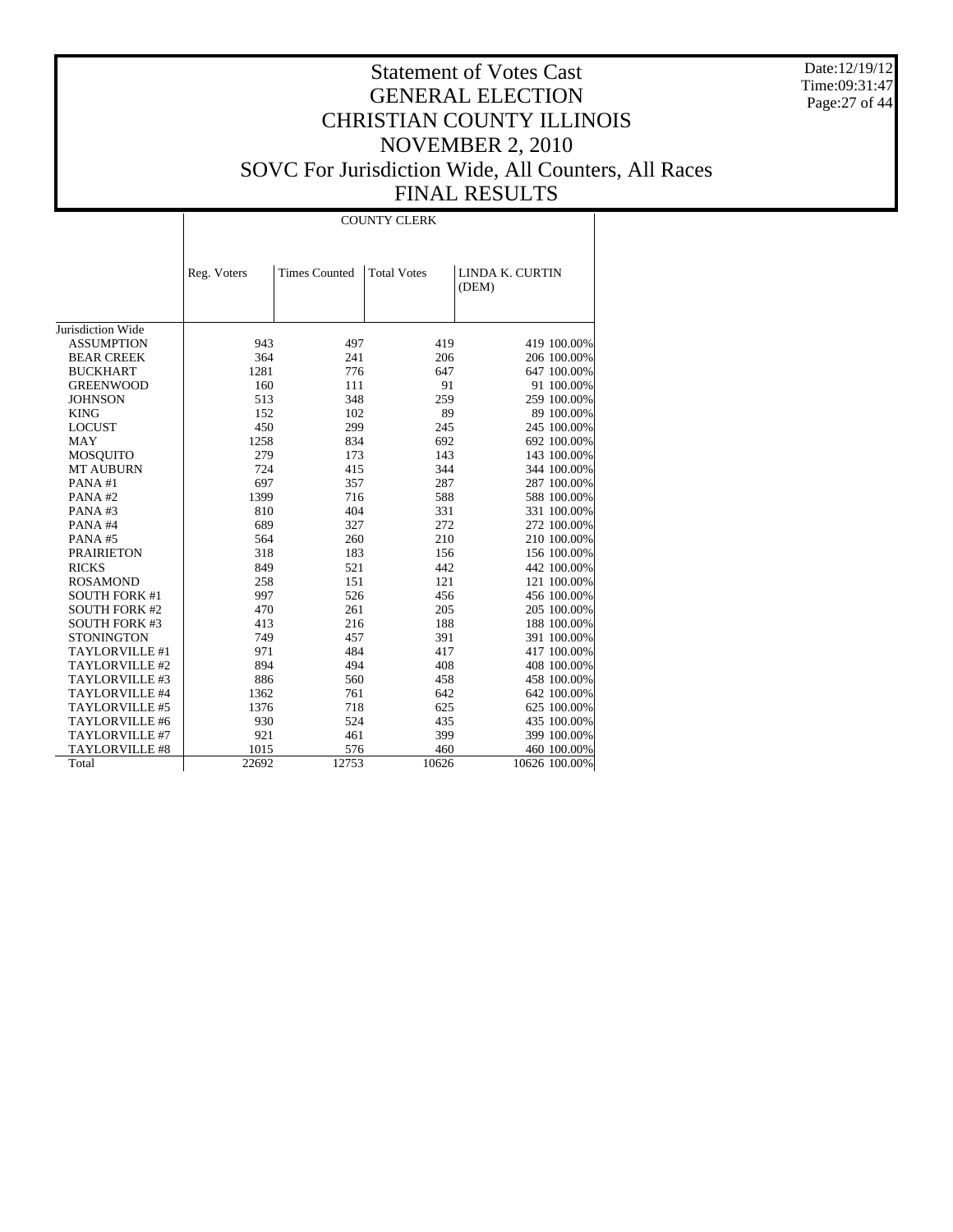Date:12/19/12 Time:09:31:47 Page:28 of 44

|                      | <b>COUNTY TREASURER</b> |                      |                    |                                   |  |  |  |  |
|----------------------|-------------------------|----------------------|--------------------|-----------------------------------|--|--|--|--|
|                      |                         |                      |                    |                                   |  |  |  |  |
|                      | Reg. Voters             | <b>Times Counted</b> | <b>Total Votes</b> | <b>COLLEEN M. HADLEY</b><br>(DEM) |  |  |  |  |
| Jurisdiction Wide    |                         |                      |                    |                                   |  |  |  |  |
| <b>ASSUMPTION</b>    | 943                     | 497                  | 403                | 403 100.00%                       |  |  |  |  |
| <b>BEAR CREEK</b>    | 364                     | 241                  | 206                | 206 100.00%                       |  |  |  |  |
| <b>BUCKHART</b>      | 1281                    | 776                  | 632                | 632 100.00%                       |  |  |  |  |
| <b>GREENWOOD</b>     | 160                     | 111                  | 86                 | 86 100.00%                        |  |  |  |  |
| <b>JOHNSON</b>       | 513                     | 348                  | 258                | 258 100.00%                       |  |  |  |  |
| <b>KING</b>          | 152                     | 102                  | 89                 | 89 100.00%                        |  |  |  |  |
| <b>LOCUST</b>        | 450                     | 299                  | 242                | 242 100.00%                       |  |  |  |  |
| <b>MAY</b>           | 1258                    | 834                  | 669                | 669 100.00%                       |  |  |  |  |
| <b>MOSQUITO</b>      | 279                     | 173                  | 138                | 138 100.00%                       |  |  |  |  |
| <b>MT AUBURN</b>     | 724                     | 415                  | 332                | 332 100.00%                       |  |  |  |  |
| PANA#1               | 697                     | 357                  | 278                | 278 100.00%                       |  |  |  |  |
| PANA#2               | 1399                    | 716                  | 578                | 578 100.00%                       |  |  |  |  |
| PANA#3               | 810                     | 404                  | 328                | 328 100.00%                       |  |  |  |  |
| PANA#4               | 689                     | 327                  | 270                | 270 100.00%                       |  |  |  |  |
| PANA#5               | 564                     | 260                  | 203                | 203 100.00%                       |  |  |  |  |
| <b>PRAIRIETON</b>    | 318                     | 183                  | 154                | 154 100.00%                       |  |  |  |  |
| <b>RICKS</b>         | 849                     | 521                  | 432                | 432 100.00%                       |  |  |  |  |
| <b>ROSAMOND</b>      | 258                     | 151                  | 117                | 117 100.00%                       |  |  |  |  |
| <b>SOUTH FORK #1</b> | 997                     | 526                  | 446                | 446 100.00%                       |  |  |  |  |
| <b>SOUTH FORK #2</b> | 470                     | 261                  | 203                | 203 100.00%                       |  |  |  |  |
| <b>SOUTH FORK #3</b> | 413                     | 216                  | 183                | 183 100.00%                       |  |  |  |  |
| <b>STONINGTON</b>    | 749                     | 457                  | 375                | 375 100.00%                       |  |  |  |  |
| TAYLORVILLE #1       | 971                     | 484                  | 404                | 404 100.00%                       |  |  |  |  |
| TAYLORVILLE #2       | 894                     | 494                  | 400                | 400 100.00%                       |  |  |  |  |
| TAYLORVILLE #3       | 886                     | 560                  | 447                | 447 100.00%                       |  |  |  |  |
| TAYLORVILLE #4       | 1362                    | 761                  | 639                | 639 100.00%                       |  |  |  |  |
| TAYLORVILLE #5       | 1376                    | 718                  | 626                | 626 100.00%                       |  |  |  |  |
| TAYLORVILLE #6       | 930                     | 524                  | 426                | 426 100.00%                       |  |  |  |  |
| TAYLORVILLE #7       | 921                     | 461                  | 393                | 393 100.00%                       |  |  |  |  |
| TAYLORVILLE #8       | 1015                    | 576                  | 446                | 446 100.00%                       |  |  |  |  |
| Total                | 22692                   | 12753                | 10403              | 10403 100.00%                     |  |  |  |  |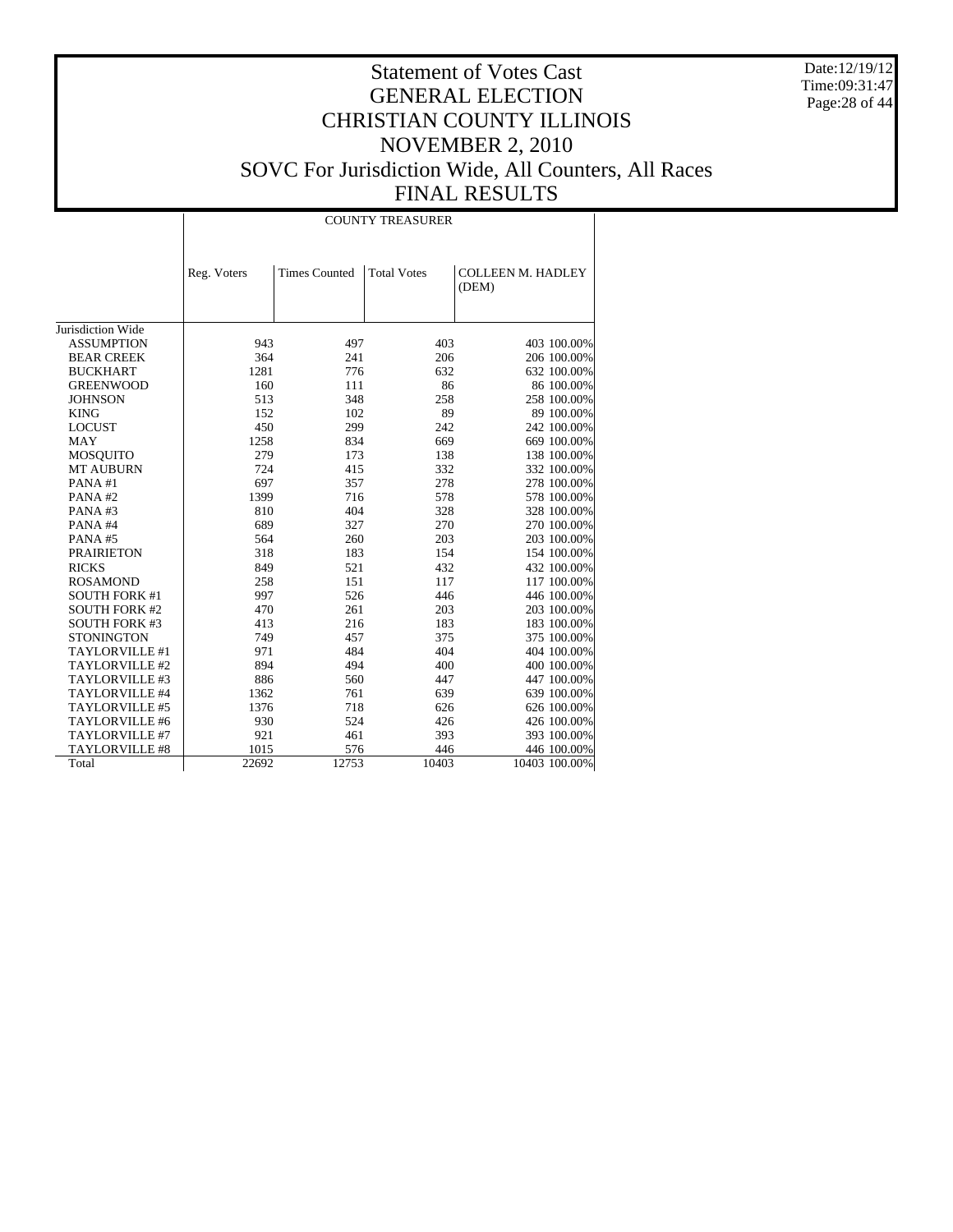Date:12/19/12 Time:09:31:47 Page:29 of 44

# Statement of Votes Cast GENERAL ELECTION CHRISTIAN COUNTY ILLINOIS NOVEMBER 2, 2010 SOVC For Jurisdiction Wide, All Counters, All Races FINAL RESULTS

#### SHERIFF

|                       | Reg. Voters | <b>Times Counted</b> | <b>Total Votes</b> | <b>BRUCE</b><br>KETTELKAMP (REP) |            | DAVID L. MAHAN<br>(DEM) |        | <b>KENTL</b><br><b>CRAWFORD</b> |       |
|-----------------------|-------------|----------------------|--------------------|----------------------------------|------------|-------------------------|--------|---------------------------------|-------|
|                       |             |                      |                    |                                  |            |                         |        |                                 |       |
| Jurisdiction Wide     |             |                      |                    |                                  |            |                         |        |                                 |       |
| <b>ASSUMPTION</b>     | 943         | 497                  | 488                |                                  | 254 52.05% | 234                     | 47.95% | $\mathbf{0}$                    | 0.00% |
| <b>BEAR CREEK</b>     | 364         | 241                  | 237                | 114                              | 48.10%     | 123                     | 51.90% | $\mathbf{0}$                    | 0.00% |
| <b>BUCKHART</b>       | 1281        | 776                  | 760                | 479                              | 63.03%     | 280                     | 36.84% | $\mathbf{0}$                    | 0.00% |
| <b>GREENWOOD</b>      | 160         | 111                  | 111                | 75                               | 67.57%     | 36                      | 32.43% | $\mathbf{0}$                    | 0.00% |
| <b>JOHNSON</b>        | 513         | 348                  | 345                | 184                              | 53.33%     | 160                     | 46.38% | $\Omega$                        | 0.00% |
| <b>KING</b>           | 152         | 102                  | 101                | 67                               | 66.34%     | 34                      | 33.66% | $\Omega$                        | 0.00% |
| <b>LOCUST</b>         | 450         | 299                  | 298                | 141                              | 47.32%     | 157                     | 52.68% | $\Omega$                        | 0.00% |
| <b>MAY</b>            | 1258        | 834                  | 825                | 400                              | 48.48%     | 423                     | 51.27% | $\Omega$                        | 0.00% |
| <b>MOSOUITO</b>       | 279         | 173                  | 167                | 102                              | 61.08%     | 64                      | 38.32% | $\Omega$                        | 0.00% |
| <b>MT AUBURN</b>      | 724         | 415                  | 407                | 264                              | 64.86%     | 143                     | 35.14% | $\Omega$                        | 0.00% |
| PANA#1                | 697         | 357                  | 354                | 203                              | 57.34%     | 151                     | 42.66% | $\Omega$                        | 0.00% |
| PANA#2                | 1399        | 716                  | 698                | 401                              | 57.45%     | 296                     | 42.41% | $\Omega$                        | 0.00% |
| PANA#3                | 810         | 404                  | 397                | 222                              | 55.92%     | 175                     | 44.08% | $\Omega$                        | 0.00% |
| PANA#4                | 689         | 327                  | 322                | 179                              | 55.59%     | 143                     | 44.41% | $\Omega$                        | 0.00% |
| PANA#5                | 564         | 260                  | 258                | 159                              | 61.63%     | 98                      | 37.98% | $\Omega$                        | 0.00% |
| <b>PRAIRIETON</b>     | 318         | 183                  | 179                | 105                              | 58.66%     | 74                      | 41.34% | $\Omega$                        | 0.00% |
| <b>RICKS</b>          | 849         | 521                  | 516                | 306                              | 59.30%     | 210                     | 40.70% | $\Omega$                        | 0.00% |
| <b>ROSAMOND</b>       | 258         | 151                  | 148                | 103                              | 69.59%     | 45                      | 30.41% | $\Omega$                        | 0.00% |
| <b>SOUTH FORK #1</b>  | 997         | 526                  | 519                | 231                              | 44.51%     | 288                     | 55.49% | $\Omega$                        | 0.00% |
| <b>SOUTH FORK #2</b>  | 470         | 261                  | 258                | 130                              | 50.39%     | 128                     | 49.61% | $\Omega$                        | 0.00% |
| <b>SOUTH FORK #3</b>  | 413         | 216                  | 214                | 105                              | 49.07%     | 109                     | 50.93% | $\Omega$                        | 0.00% |
| <b>STONINGTON</b>     | 749         | 457                  | 451                | 209                              | 46.34%     | 242                     | 53.66% | $\Omega$                        | 0.00% |
| TAYLORVILLE #1        | 971         | 484                  | 479                | 213                              | 44.47%     | 266                     | 55.53% | $\Omega$                        | 0.00% |
| TAYLORVILLE #2        | 894         | 494                  | 492                | 244                              | 49.59%     | 248                     | 50.41% | $\Omega$                        | 0.00% |
| TAYLORVILLE #3        | 886         | 560                  | 555                | 252                              | 45.41%     | 302                     | 54.41% | $\mathbf{0}$                    | 0.00% |
| TAYLORVILLE #4        | 1362        | 761                  | 758                | 313                              | 41.29%     | 445                     | 58.71% | $\Omega$                        | 0.00% |
| TAYLORVILLE #5        | 1376        | 718                  | 715                | 288                              | 40.28%     | 426                     | 59.58% | $\mathbf{0}$                    | 0.00% |
| TAYLORVILLE #6        | 930         | 524                  | 519                | 228                              | 43.93%     | 291                     | 56.07% | $\mathbf{0}$                    | 0.00% |
| TAYLORVILLE #7        | 921         | 461                  | 456                | 173                              | 37.94%     | 283                     | 62.06% | $\mathbf{0}$                    | 0.00% |
| <b>TAYLORVILLE #8</b> | 1015        | 576                  | 573                | 280                              | 48.87%     | 293                     | 51.13% | $\Omega$                        | 0.00% |
| Total                 | 22692       | 12753                | 12600              | 6424                             | 50.98%     | 6167                    | 48.94% | $\Omega$                        | 0.00% |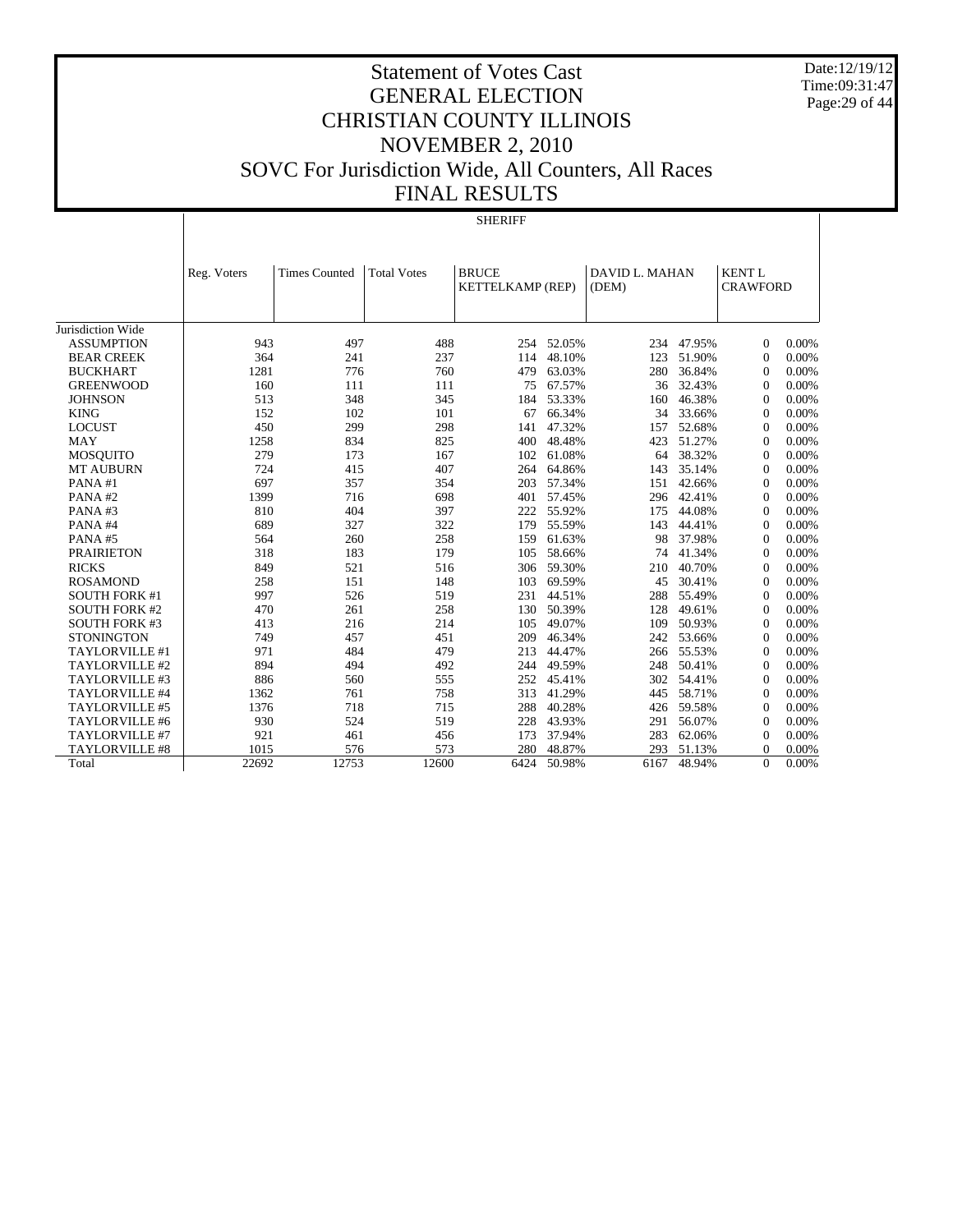Date:12/19/12 Time:09:31:48 Page:30 of 44

|                       | <b>SHERIFF</b> |       | <b>SUPER ASSESSMENTS</b> |                      |                    |                  |  |  |
|-----------------------|----------------|-------|--------------------------|----------------------|--------------------|------------------|--|--|
|                       | Write-In Votes |       | Reg. Voters              | <b>Times Counted</b> | <b>Total Votes</b> | RON FINLEY (DEM) |  |  |
|                       |                |       |                          |                      |                    |                  |  |  |
| Jurisdiction Wide     |                |       |                          |                      |                    |                  |  |  |
| <b>ASSUMPTION</b>     | $\mathbf{0}$   | 0.00% | 943                      | 497                  | 393                | 393 100.00%      |  |  |
| <b>BEAR CREEK</b>     | $\overline{0}$ | 0.00% | 364                      | 241                  | 186                | 186 100.00%      |  |  |
| <b>BUCKHART</b>       | 1              | 0.13% | 1281                     | 776                  | 592                | 592 100.00%      |  |  |
| <b>GREENWOOD</b>      | $\overline{0}$ | 0.00% | 160                      | 111                  | 77                 | 77 100.00%       |  |  |
| <b>JOHNSON</b>        | 1              | 0.29% | 513                      | 348                  | 226                | 226 100.00%      |  |  |
| <b>KING</b>           | $\overline{0}$ | 0.00% | 152                      | 102                  | 83                 | 83 100.00%       |  |  |
| <b>LOCUST</b>         | $\overline{0}$ | 0.00% | 450                      | 299                  | 222                | 222 100.00%      |  |  |
| <b>MAY</b>            | $\overline{2}$ | 0.24% | 1258                     | 834                  | 609                | 609 100.00%      |  |  |
| <b>MOSQUITO</b>       | $\mathbf{1}$   | 0.60% | 279                      | 173                  | 129                | 129 100.00%      |  |  |
| <b>MT AUBURN</b>      | $\overline{0}$ | 0.00% | 724                      | 415                  | 303                | 303 100.00%      |  |  |
| PANA#1                | $\overline{0}$ | 0.00% | 697                      | 357                  | 266                | 266 100.00%      |  |  |
| PANA#2                | 1              | 0.14% | 1399                     | 716                  | 558                | 558 100.00%      |  |  |
| PANA#3                | $\overline{0}$ | 0.00% | 810                      | 404                  | 313                | 313 100.00%      |  |  |
| PANA#4                | $\overline{0}$ | 0.00% | 689                      | 327                  | 261                | 261 100.00%      |  |  |
| PANA#5                | 1              | 0.39% | 564                      | 260                  | 197                | 197 100.00%      |  |  |
| <b>PRAIRIETON</b>     | $\overline{0}$ | 0.00% | 318                      | 183                  | 141                | 141 100.00%      |  |  |
| <b>RICKS</b>          | $\overline{0}$ | 0.00% | 849                      | 521                  | 424                | 424 100.00%      |  |  |
| <b>ROSAMOND</b>       | $\overline{0}$ | 0.00% | 258                      | 151                  | 111                | 111 100.00%      |  |  |
| <b>SOUTH FORK #1</b>  | $\overline{0}$ | 0.00% | 997                      | 526                  | 432                | 432 100.00%      |  |  |
| <b>SOUTH FORK #2</b>  | $\overline{0}$ | 0.00% | 470                      | 261                  | 199                | 199 100.00%      |  |  |
| <b>SOUTH FORK #3</b>  | $\overline{0}$ | 0.00% | 413                      | 216                  | 175                | 175 100.00%      |  |  |
| <b>STONINGTON</b>     | $\overline{0}$ | 0.00% | 749                      | 457                  | 346                | 346 100.00%      |  |  |
| TAYLORVILLE #1        | $\overline{0}$ | 0.00% | 971                      | 484                  | 384                | 384 100.00%      |  |  |
| TAYLORVILLE #2        | $\overline{0}$ | 0.00% | 894                      | 494                  | 376                | 376 100.00%      |  |  |
| TAYLORVILLE #3        | $\mathbf{1}$   | 0.18% | 886                      | 560                  | 423                | 423 100.00%      |  |  |
| TAYLORVILLE #4        | $\overline{0}$ | 0.00% | 1362                     | 761                  | 596                | 596 100.00%      |  |  |
| TAYLORVILLE #5        | 1              | 0.14% | 1376                     | 718                  | 572                | 572 100.00%      |  |  |
| TAYLORVILLE #6        | $\overline{0}$ | 0.00% | 930                      | 524                  | 399                | 399 100.00%      |  |  |
| TAYLORVILLE #7        | $\overline{0}$ | 0.00% | 921                      | 461                  | 379                | 379 100.00%      |  |  |
| <b>TAYLORVILLE #8</b> | $\overline{0}$ | 0.00% | 1015                     | 576                  | 419                | 419 100.00%      |  |  |
| Total                 | 9              | 0.07% | 22692                    | 12753                | 9791               | 9791 100.00%     |  |  |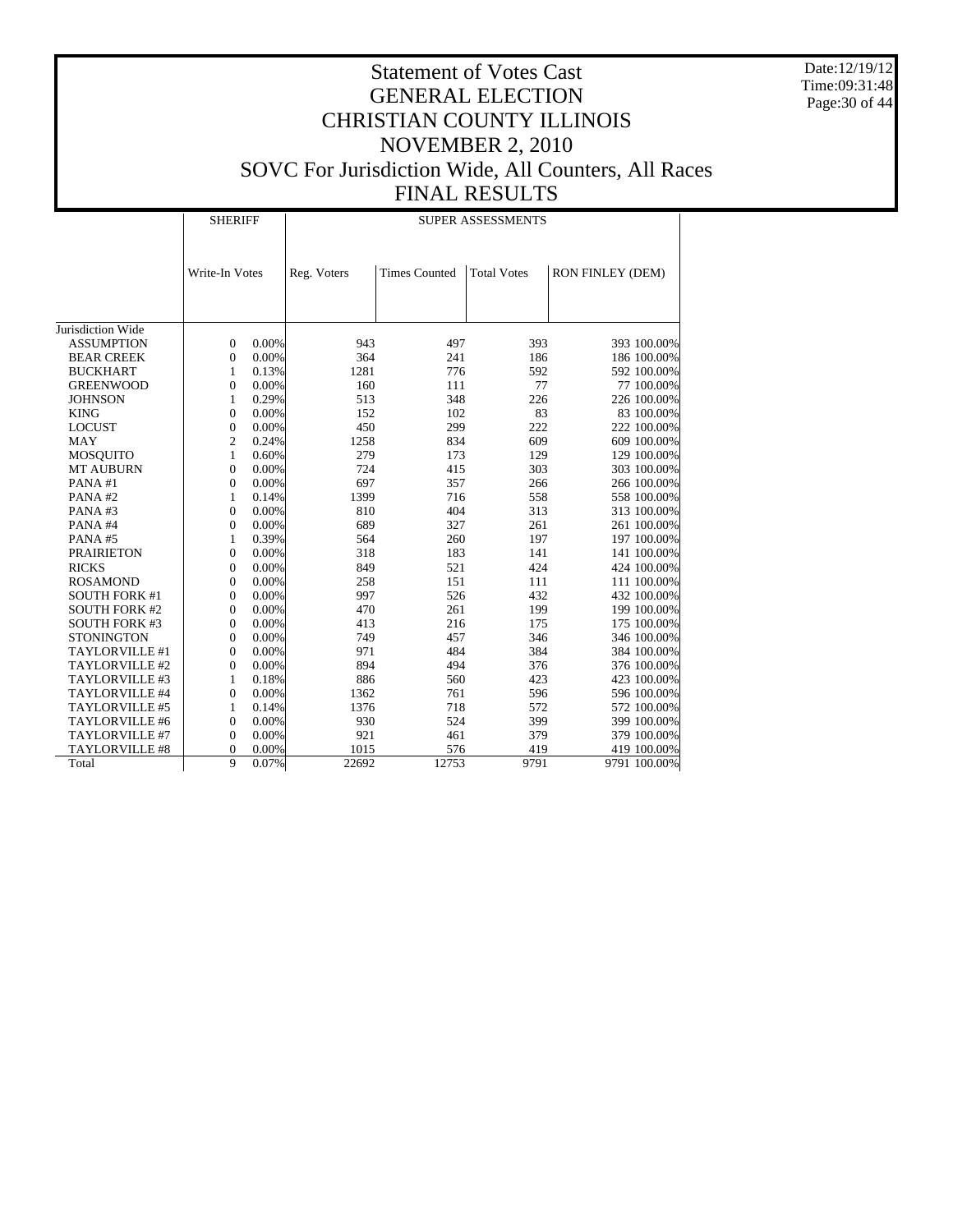Date:12/19/12 Time:09:31:48 Page:31 of 44

# Statement of Votes Cast GENERAL ELECTION CHRISTIAN COUNTY ILLINOIS NOVEMBER 2, 2010 SOVC For Jurisdiction Wide, All Counters, All Races FINAL RESULTS

#### CO BD DIST 1

|                       | Reg. Voters | <b>Times</b><br>Counted | <b>Total Votes</b>       | <b>TIMOTHY CARLSON</b><br>(REP) |            | TIMOTHY W.<br><b>BUTCHER (DEM)</b> |        | <b>CRAIG A. PAULEK</b><br>(DEM) |        |
|-----------------------|-------------|-------------------------|--------------------------|---------------------------------|------------|------------------------------------|--------|---------------------------------|--------|
|                       |             |                         |                          |                                 |            |                                    |        |                                 |        |
| Jurisdiction Wide     |             |                         |                          |                                 |            |                                    |        |                                 |        |
| <b>ASSUMPTION</b>     | 943         | 497                     | 621                      |                                 | 244 39.29% | 266                                | 42.83% | 111                             | 17.87% |
| <b>BEAR CREEK</b>     |             | ٠                       | $\overline{\phantom{a}}$ |                                 |            |                                    |        |                                 |        |
| <b>BUCKHART</b>       |             |                         |                          |                                 |            |                                    |        |                                 |        |
| <b>GREENWOOD</b>      |             |                         |                          |                                 |            |                                    |        |                                 |        |
| <b>JOHNSON</b>        |             |                         |                          |                                 |            |                                    |        |                                 |        |
| <b>KING</b>           |             |                         |                          |                                 |            |                                    |        |                                 |        |
| <b>LOCUST</b>         |             |                         |                          |                                 |            |                                    |        |                                 |        |
| <b>MAY</b>            | 1258        | 834                     | 1148                     | 509                             | 44.34%     | 377                                | 32.84% | 262                             | 22.82% |
| MOSQUITO              | 279         | 173                     | 245                      | 85                              | 34.69%     | 107                                | 43.67% | 53                              | 21.63% |
| <b>MT AUBURN</b>      | 724         | 415                     | 554                      | 189                             | 34.12%     | 271                                | 48.92% | 94                              | 16.97% |
| PANA#1                |             |                         |                          |                                 |            |                                    |        |                                 |        |
| PANA#2                |             |                         |                          |                                 |            |                                    |        |                                 |        |
| PANA#3                |             |                         |                          |                                 |            |                                    |        |                                 |        |
| PANA#4                | 689         | 327                     | 418                      | 155                             | 37.08%     | 138                                | 33.01% | 125                             | 29.90% |
| PANA#5                | 564         | 260                     | 321                      | 150                             | 46.73%     | 97                                 | 30.22% | 74                              | 23.05% |
| <b>PRAIRIETON</b>     | 318         | 183                     | 233                      | 125                             | 53.65%     | 64                                 | 27.47% | 44                              | 18.88% |
| <b>RICKS</b>          |             |                         |                          |                                 |            |                                    |        |                                 |        |
| <b>ROSAMOND</b>       |             |                         |                          |                                 |            |                                    |        |                                 |        |
| <b>SOUTH FORK #1</b>  |             |                         |                          |                                 |            |                                    |        |                                 |        |
| <b>SOUTH FORK #2</b>  |             |                         |                          |                                 |            |                                    |        |                                 |        |
| <b>SOUTH FORK #3</b>  |             |                         |                          |                                 |            |                                    |        |                                 |        |
| <b>STONINGTON</b>     | 749         | 457                     | 635                      | 256                             | 40.31%     | 165                                | 25.98% | 214                             | 33.70% |
| TAYLORVILLE #1        |             |                         |                          |                                 |            |                                    |        |                                 |        |
| TAYLORVILLE #2        |             |                         |                          |                                 |            |                                    |        |                                 |        |
| TAYLORVILLE #3        |             |                         |                          |                                 |            |                                    |        |                                 |        |
| TAYLORVILLE #4        |             |                         |                          |                                 |            |                                    |        |                                 |        |
| TAYLORVILLE #5        |             |                         |                          |                                 |            |                                    |        |                                 |        |
| TAYLORVILLE #6        |             |                         |                          |                                 |            |                                    |        |                                 |        |
| TAYLORVILLE #7        |             |                         |                          |                                 |            |                                    |        |                                 |        |
| <b>TAYLORVILLE #8</b> |             |                         |                          |                                 |            |                                    |        |                                 |        |
| Total                 | 5524        | 3146                    | 4175                     | 1713                            | 41.03%     | 1485                               | 35.57% | 977                             | 23.40% |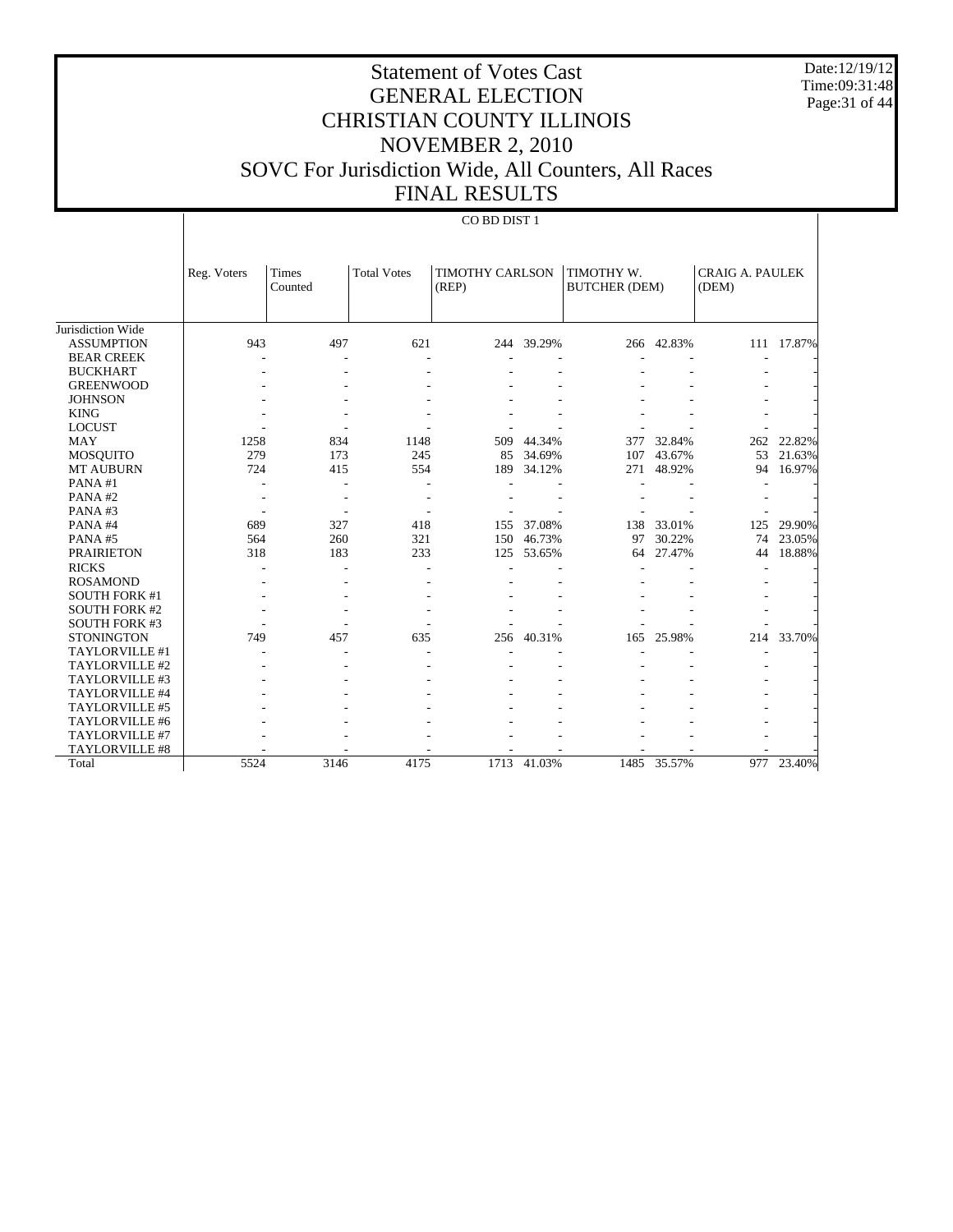Date:12/19/12 Time:09:31:48 Page:32 of 44

# Statement of Votes Cast GENERAL ELECTION CHRISTIAN COUNTY ILLINOIS NOVEMBER 2, 2010 SOVC For Jurisdiction Wide, All Counters, All Races FINAL RESULTS

CO BD DIST 2

|                      | Reg. Voters | Times<br>Counted | <b>Total Votes</b> | CAROL FOLI (DEM) |        | <b>DICK</b><br><b>BRECKENRIDGE</b><br>(DEM) |        |
|----------------------|-------------|------------------|--------------------|------------------|--------|---------------------------------------------|--------|
| Jurisdiction Wide    |             |                  |                    |                  |        |                                             |        |
| <b>ASSUMPTION</b>    |             |                  |                    |                  |        |                                             |        |
| <b>BEAR CREEK</b>    |             |                  |                    |                  |        |                                             |        |
| <b>BUCKHART</b>      | 1281        | 776              | 909                | 453              | 49.83% | 456                                         | 50.17% |
| <b>GREENWOOD</b>     |             |                  |                    |                  |        |                                             |        |
| <b>JOHNSON</b>       |             |                  |                    |                  |        |                                             |        |
| <b>KING</b>          | 152         | 102              | 109                | 54               | 49.54% | 55                                          | 50.46% |
| <b>LOCUST</b>        |             |                  |                    |                  |        |                                             |        |
| <b>MAY</b>           |             |                  |                    |                  |        |                                             |        |
| MOSQUITO             |             |                  |                    |                  |        |                                             |        |
| <b>MT AUBURN</b>     |             |                  |                    |                  |        |                                             |        |
| PANA#1               |             |                  |                    |                  |        |                                             |        |
| PANA#2               |             |                  |                    |                  |        |                                             |        |
| PANA#3               |             |                  |                    |                  |        |                                             |        |
| PANA#4               |             |                  |                    |                  |        |                                             |        |
| PANA#5               |             |                  |                    |                  |        |                                             |        |
| <b>PRAIRIETON</b>    |             |                  |                    |                  |        |                                             |        |
| <b>RICKS</b>         |             |                  |                    |                  |        |                                             |        |
| <b>ROSAMOND</b>      |             |                  |                    |                  |        |                                             |        |
| <b>SOUTH FORK #1</b> | 997         | 526              | 678                | 414              | 61.06% | 264                                         | 38.94% |
| <b>SOUTH FORK #2</b> | 470         | 261              | 306                | 172              | 56.21% | 134                                         | 43.79% |
| <b>SOUTH FORK #3</b> | 413         | 216              | 277                | 151              | 54.51% | 126                                         | 45.49% |
| <b>STONINGTON</b>    |             |                  |                    |                  |        |                                             |        |
| TAYLORVILLE #1       |             |                  |                    |                  |        |                                             |        |
| TAYLORVILLE #2       |             |                  |                    |                  |        |                                             |        |
| TAYLORVILLE #3       |             |                  |                    |                  |        |                                             |        |
| TAYLORVILLE #4       | 1362        | 761              | 960                | 469              | 48.85% | 491                                         | 51.15% |
| TAYLORVILLE #5       | 1376        | 718              | 887                | 408              | 46.00% | 479                                         | 54.00% |
| TAYLORVILLE #6       |             |                  |                    |                  |        |                                             |        |
| TAYLORVILLE #7       |             |                  |                    |                  |        |                                             |        |
| TAYLORVILLE #8       |             |                  |                    |                  |        |                                             |        |
| Total                | 6051        | 3360             | 4126               | 2121             | 51.41% | 2005                                        | 48.59% |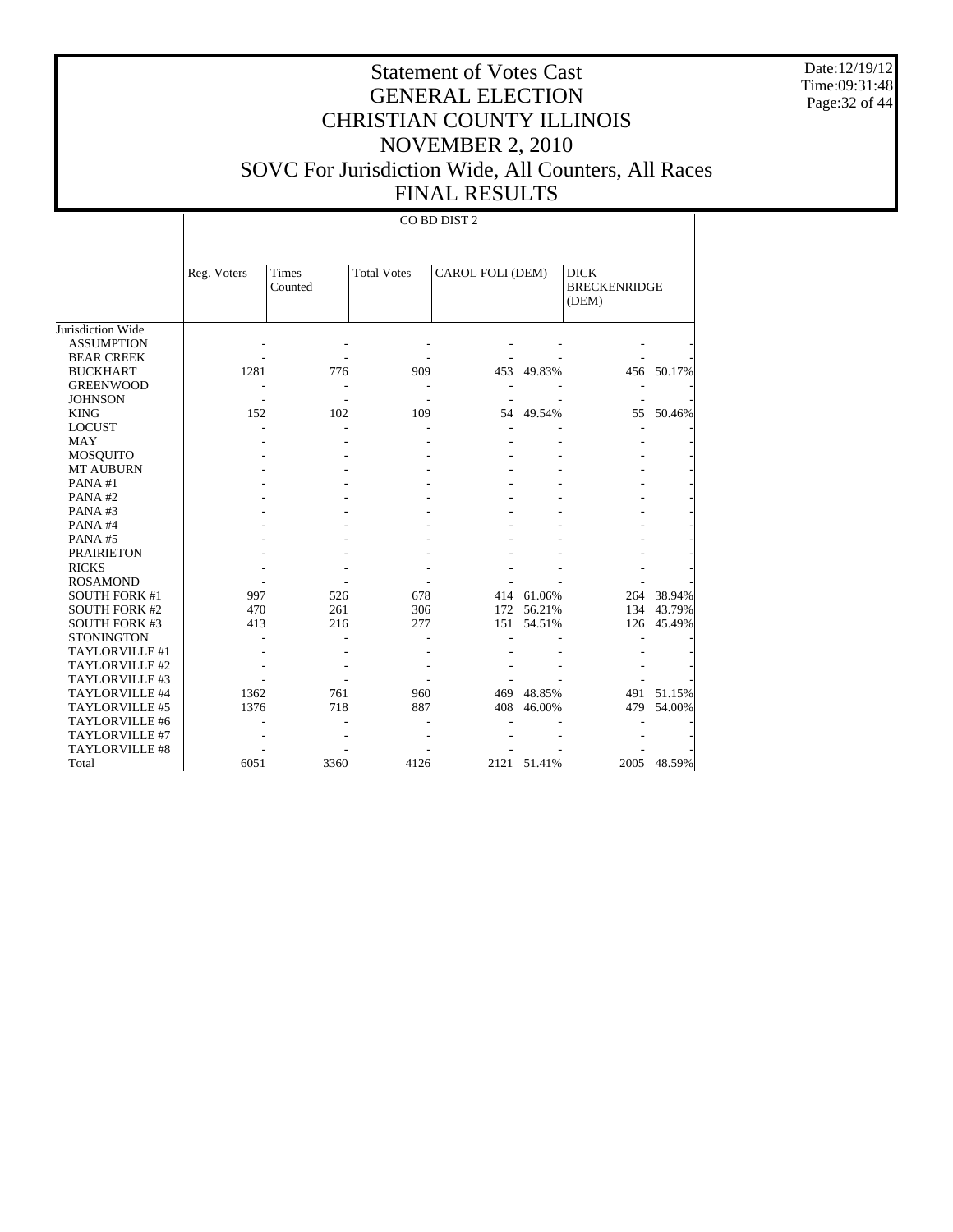Date:12/19/12 Time:09:31:48 Page:33 of 44

# Statement of Votes Cast GENERAL ELECTION CHRISTIAN COUNTY ILLINOIS NOVEMBER 2, 2010 SOVC For Jurisdiction Wide, All Counters, All Races FINAL RESULTS

CO BD DIST 3 - FULL

|                       | Reg. Voters | <b>Times</b><br>Counted | <b>Total Votes</b> | <b>JAMES M. MCCLURE</b><br>(DEM) |            | <b>GREG HAGER (DEM)</b> |        |
|-----------------------|-------------|-------------------------|--------------------|----------------------------------|------------|-------------------------|--------|
|                       |             |                         |                    |                                  |            |                         |        |
| Jurisdiction Wide     |             |                         |                    |                                  |            |                         |        |
| <b>ASSUMPTION</b>     |             |                         |                    |                                  |            |                         |        |
| <b>BEAR CREEK</b>     |             |                         |                    |                                  |            |                         |        |
| <b>BUCKHART</b>       |             |                         |                    |                                  |            |                         |        |
| <b>GREENWOOD</b>      |             |                         |                    |                                  |            |                         |        |
| <b>JOHNSON</b>        |             |                         |                    |                                  |            |                         |        |
| <b>KING</b>           |             |                         |                    |                                  |            |                         |        |
| <b>LOCUST</b>         |             |                         |                    |                                  |            |                         |        |
| <b>MAY</b>            |             |                         |                    |                                  |            |                         |        |
| <b>MOSQUITO</b>       |             |                         |                    |                                  |            |                         |        |
| <b>MT AUBURN</b>      |             |                         |                    |                                  |            |                         |        |
| PANA#1                |             |                         |                    |                                  |            |                         |        |
| PANA#2                |             |                         |                    |                                  |            |                         |        |
| PANA#3                |             |                         |                    |                                  |            |                         |        |
| PANA#4                |             |                         |                    |                                  |            |                         |        |
| PANA#5                |             |                         |                    |                                  |            |                         |        |
| <b>PRAIRIETON</b>     |             |                         |                    |                                  |            |                         |        |
| <b>RICKS</b>          |             |                         |                    |                                  |            |                         |        |
| <b>ROSAMOND</b>       |             |                         |                    |                                  |            |                         |        |
| <b>SOUTH FORK #1</b>  |             |                         |                    |                                  |            |                         |        |
| <b>SOUTH FORK #2</b>  |             |                         |                    |                                  |            |                         |        |
| <b>SOUTH FORK #3</b>  |             |                         |                    |                                  |            |                         |        |
| <b>STONINGTON</b>     |             |                         |                    |                                  |            |                         |        |
| TAYLORVILLE #1        | 971         | 484                     | 573                |                                  | 284 49.56% | 289                     | 50.44% |
| TAYLORVILLE #2        | 894         | 494                     | 576                | 306                              | 53.13%     | 270                     | 46.88% |
| TAYLORVILLE #3        | 886         | 560                     | 622                | 317                              | 50.96%     | 305                     | 49.04% |
| TAYLORVILLE #4        |             |                         |                    |                                  |            |                         |        |
| TAYLORVILLE #5        |             |                         |                    |                                  |            |                         |        |
| TAYLORVILLE #6        | 930         | 524                     | 596                | 313                              | 52.52%     | 283                     | 47.48% |
| <b>TAYLORVILLE #7</b> | 921         | 461                     | 541                | 299                              | 55.27%     | 242                     | 44.73% |
| <b>TAYLORVILLE #8</b> | 1015        | 576                     | 662                | 343                              | 51.81%     | 319                     | 48.19% |
| Total                 | 5617        | 3099                    | 3570               | 1862                             | 52.16%     | 1708                    | 47.84% |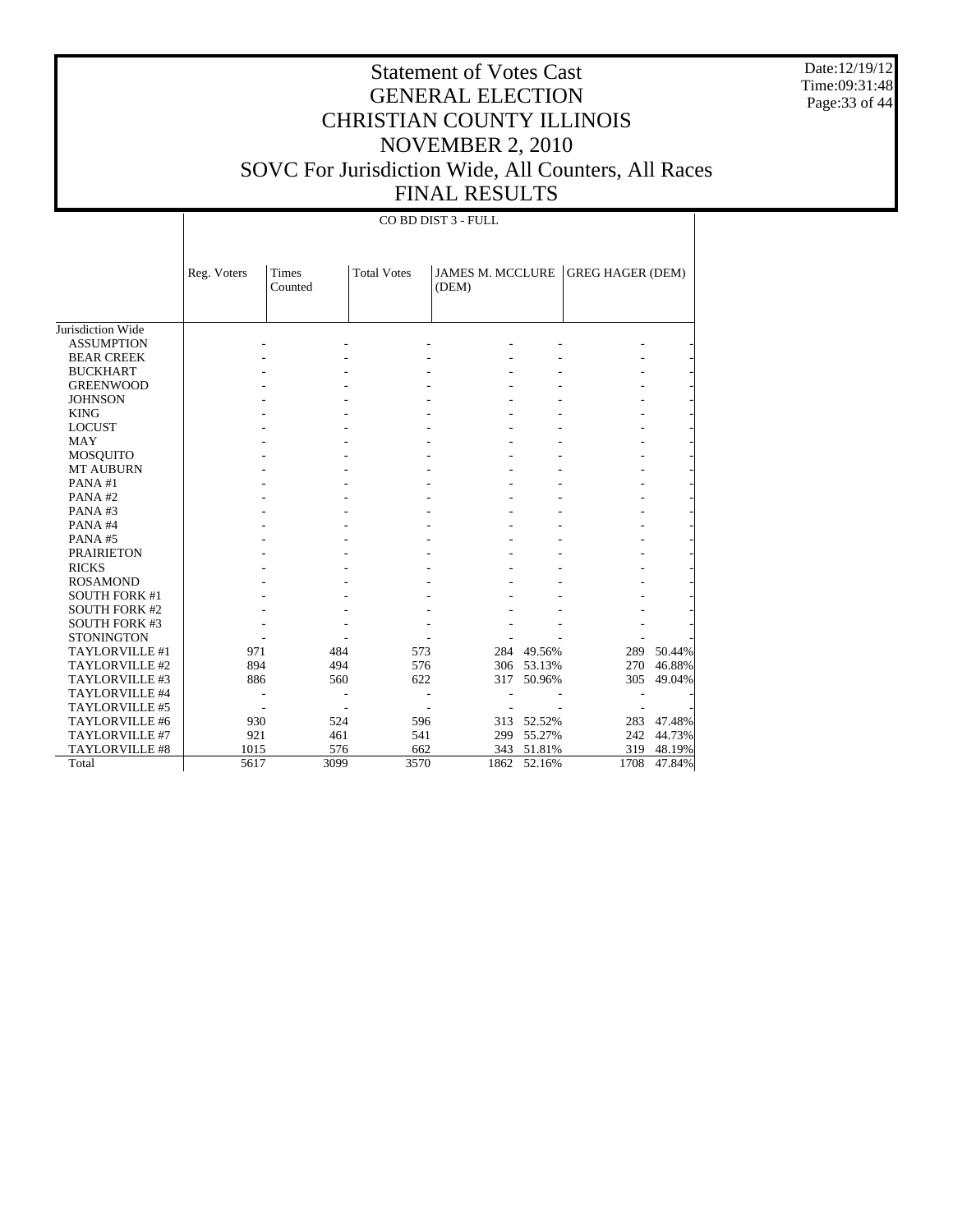Date:12/19/12 Time:09:31:48 Page:34 of 44

|                      |             |                  | CO BD DIST 3 UNEXP |                                   |              |
|----------------------|-------------|------------------|--------------------|-----------------------------------|--------------|
|                      | Reg. Voters | Times<br>Counted | <b>Total Votes</b> | <b>MARILYN</b><br>VOGGETZER (DEM) |              |
| Jurisdiction Wide    |             |                  |                    |                                   |              |
| <b>ASSUMPTION</b>    |             |                  |                    |                                   |              |
| <b>BEAR CREEK</b>    |             |                  |                    |                                   |              |
| <b>BUCKHART</b>      |             |                  |                    |                                   |              |
| <b>GREENWOOD</b>     |             |                  |                    |                                   |              |
| <b>JOHNSON</b>       |             |                  |                    |                                   |              |
| <b>KING</b>          |             |                  |                    |                                   |              |
| <b>LOCUST</b>        |             |                  |                    |                                   |              |
| <b>MAY</b>           |             |                  |                    |                                   |              |
| <b>MOSQUITO</b>      |             |                  |                    |                                   |              |
| <b>MT AUBURN</b>     |             |                  |                    |                                   |              |
| PANA#1               |             |                  |                    |                                   |              |
| PANA#2               |             |                  |                    |                                   |              |
| PANA#3               |             |                  |                    |                                   |              |
| PANA#4               |             |                  |                    |                                   |              |
| PANA#5               |             |                  |                    |                                   |              |
| <b>PRAIRIETON</b>    |             |                  |                    |                                   |              |
| <b>RICKS</b>         |             |                  |                    |                                   |              |
| <b>ROSAMOND</b>      |             |                  |                    |                                   |              |
| <b>SOUTH FORK #1</b> |             |                  |                    |                                   |              |
| <b>SOUTH FORK #2</b> |             |                  |                    |                                   |              |
| <b>SOUTH FORK #3</b> |             |                  |                    |                                   |              |
| <b>STONINGTON</b>    |             |                  |                    |                                   |              |
| TAYLORVILLE #1       | 971         | 484              | 382                |                                   | 382 100.00%  |
| TAYLORVILLE #2       | 894         | 494              | 390                |                                   | 390 100.00%  |
| TAYLORVILLE #3       | 886         | 560              | 446                |                                   | 446 100.00%  |
| TAYLORVILLE #4       |             |                  |                    |                                   |              |
| TAYLORVILLE #5       |             |                  |                    |                                   |              |
| TAYLORVILLE #6       | 930         | 524              | 421                |                                   | 421 100.00%  |
| TAYLORVILLE #7       | 921         | 461              | 387                |                                   | 387 100.00%  |
| TAYLORVILLE #8       | 1015        | 576              | 427                |                                   | 427 100.00%  |
| Total                | 5617        | 3099             | 2453               |                                   | 2453 100.00% |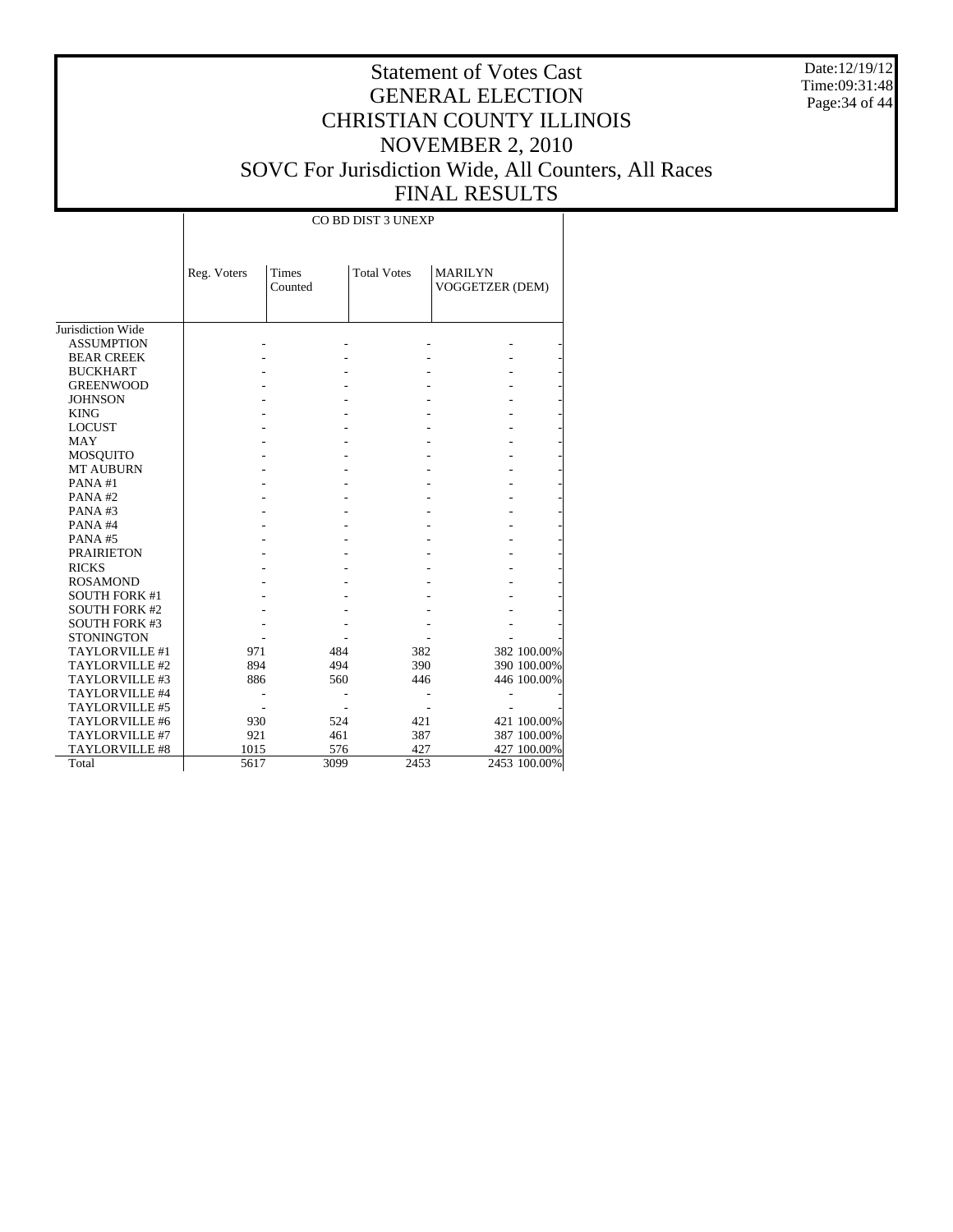Date:12/19/12 Time:09:31:48 Page:35 of 44

# Statement of Votes Cast GENERAL ELECTION CHRISTIAN COUNTY ILLINOIS NOVEMBER 2, 2010 SOVC For Jurisdiction Wide, All Counters, All Races FINAL RESULTS

#### CO BD DIST 4

|                       | Reg. Voters              | <b>Times</b>             | <b>Total Votes</b>       | LLOYD <sub>S</sub> .     |        | <b>JOSEPH N. MARLEY</b> |        | R. KEITH                 |        |
|-----------------------|--------------------------|--------------------------|--------------------------|--------------------------|--------|-------------------------|--------|--------------------------|--------|
|                       |                          | Counted                  |                          | <b>WASHBURN (REP)</b>    |        | (DEM)                   |        | WANTLAND (IND)           |        |
|                       |                          |                          |                          |                          |        |                         |        |                          |        |
| Jurisdiction Wide     |                          |                          |                          |                          |        |                         |        |                          |        |
| <b>ASSUMPTION</b>     |                          |                          |                          |                          |        |                         |        |                          |        |
| <b>BEAR CREEK</b>     | 364                      | 241                      | 292                      | 123                      | 42.12% | 106                     | 36.30% | 63                       | 21.58% |
| <b>BUCKHART</b>       | $\overline{\phantom{a}}$ | $\overline{\phantom{a}}$ | $\overline{\phantom{a}}$ | $\overline{\phantom{a}}$ |        |                         |        | $\overline{\phantom{a}}$ |        |
| <b>GREENWOOD</b>      | 160                      | 111                      | 159                      | 85                       | 53.46% | 49                      | 30.82% | 25                       | 15.72% |
| <b>JOHNSON</b>        | 513                      | 348                      | 444                      | 190                      | 42.79% | 65                      | 14.64% | 189                      | 42.57% |
| <b>KING</b>           | $\overline{\phantom{a}}$ | $\overline{\phantom{a}}$ | $\overline{\phantom{a}}$ |                          |        |                         |        |                          |        |
| <b>LOCUST</b>         | 450                      | 299                      | 378                      | 189                      | 50.00% | 106                     | 28.04% | 83                       | 21.96% |
| <b>MAY</b>            |                          |                          |                          |                          |        |                         |        |                          |        |
| <b>MOSQUITO</b>       |                          |                          |                          |                          |        |                         |        |                          |        |
| <b>MT AUBURN</b>      |                          |                          |                          |                          |        |                         |        |                          |        |
| PANA#1                | 697                      | 357                      | 403                      | 214                      | 53.10% | 135                     | 33.50% | 54                       | 13.40% |
| PANA#2                | 1399                     | 716                      | 886                      | 451                      | 50.90% | 292                     | 32.96% | 143                      | 16.14% |
| PANA#3                | 810                      | 404                      | 505                      | 225                      | 44.55% | 185                     | 36.63% | 95                       | 18.81% |
| PANA#4                |                          |                          | ٠                        |                          |        |                         |        |                          |        |
| PANA#5                |                          | $\overline{a}$           | $\overline{\phantom{a}}$ |                          |        |                         |        |                          |        |
| <b>PRAIRIETON</b>     |                          |                          |                          |                          |        |                         |        |                          |        |
| <b>RICKS</b>          | 849                      | 521                      | 652                      | 319                      | 48.93% | 204                     | 31.29% | 129                      | 19.79% |
| <b>ROSAMOND</b>       | 258                      | 151                      | 190                      | 116                      | 61.05% | 46                      | 24.21% | 28                       | 14.74% |
| <b>SOUTH FORK #1</b>  |                          |                          |                          |                          |        |                         |        |                          |        |
| <b>SOUTH FORK #2</b>  |                          |                          |                          |                          |        |                         |        |                          |        |
| <b>SOUTH FORK #3</b>  |                          |                          |                          |                          |        |                         |        |                          |        |
| <b>STONINGTON</b>     |                          |                          |                          |                          |        |                         |        |                          |        |
| TAYLORVILLE #1        |                          |                          |                          |                          |        |                         |        |                          |        |
| TAYLORVILLE #2        |                          |                          |                          |                          |        |                         |        |                          |        |
| TAYLORVILLE #3        |                          |                          |                          |                          |        |                         |        |                          |        |
| TAYLORVILLE #4        |                          |                          |                          |                          |        |                         |        |                          |        |
| TAYLORVILLE #5        |                          |                          |                          |                          |        |                         |        |                          |        |
| TAYLORVILLE #6        |                          |                          |                          |                          |        |                         |        |                          |        |
| TAYLORVILLE #7        |                          |                          |                          |                          |        |                         |        |                          |        |
| <b>TAYLORVILLE #8</b> |                          |                          |                          |                          |        |                         |        |                          |        |
| Total                 | 5500                     | 3148                     | 3909                     | 1912                     | 48.91% | 1188                    | 30.39% | 809                      | 20.70% |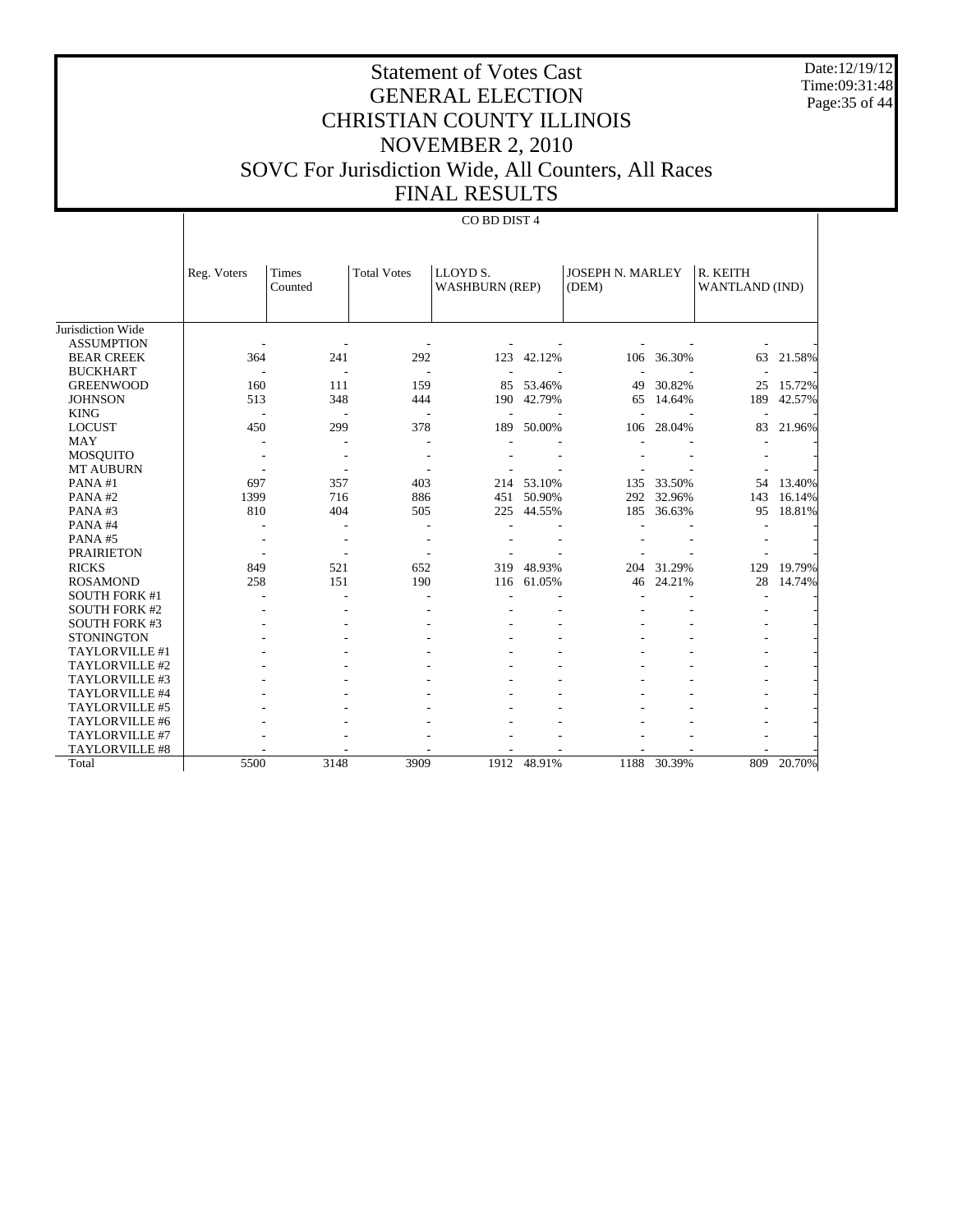Date:12/19/12 Time:09:31:48 Page:36 of 44

## Statement of Votes Cast GENERAL ELECTION CHRISTIAN COUNTY ILLINOIS NOVEMBER 2, 2010 SOVC For Jurisdiction Wide, All Counters, All Races FINAL RESULTS

Jurisdiction Wide ASSUMPTION BEAR CREEK BUCKHART GREENWOOD JOHNSON KING LOCUST MAY MOSQUITO MT AUBURN PANA #1 PANA #2 PANA #3 PANA #4 PANA #5 PRAIRIETON RICKS ROSAMOND SOUTH FORK #1 SOUTH FORK #2 SOUTH FORK #3 **STONINGTON**  TAYLORVILLE #1 TAYLORVILLE #2 TAYLORVILLE #3 TAYLORVILLE #4 TAYLORVILLE #5 TAYLORVILLE #6 TAYLORVILLE #7 TAYLORVILLE #8 Total Reg. Voters Times Counted Total Votes | JEFFREY S. BEYERS (DEM) BD REVIEW DIST 1 - - - - - 364 241 181 181 100.00% - - - - - 160 111 71 71 100.00%<br>513 348 228 228 100.00% 228 228 100.00%<br>78 78 100.00% 152 102 78 78 100.00%<br>450 299 221 221 100.00% 221 100.00% - - - - - - - - - - - - - - - 097 357 281 281 100.00%<br>1399 716 583 583 100.00% 016 583 583 100.00%<br>404 323 323 100.00% 810 404 323 323 100.00%<br>689 327 266 266 100.00% 689 327 266 266 100.00% 564 260 202 202 100.00% - - - - - 849 521 416 416 100.00%<br>258 151 113 113 100.00% 151 113 113 100.00% - - - - - - - - - - - - - - - - - - - - - - - - - - - - - - - - - - - - - - - - - - - - - - - - - - - - - - - - - - - - 6905 3837 2963 2963 100.00%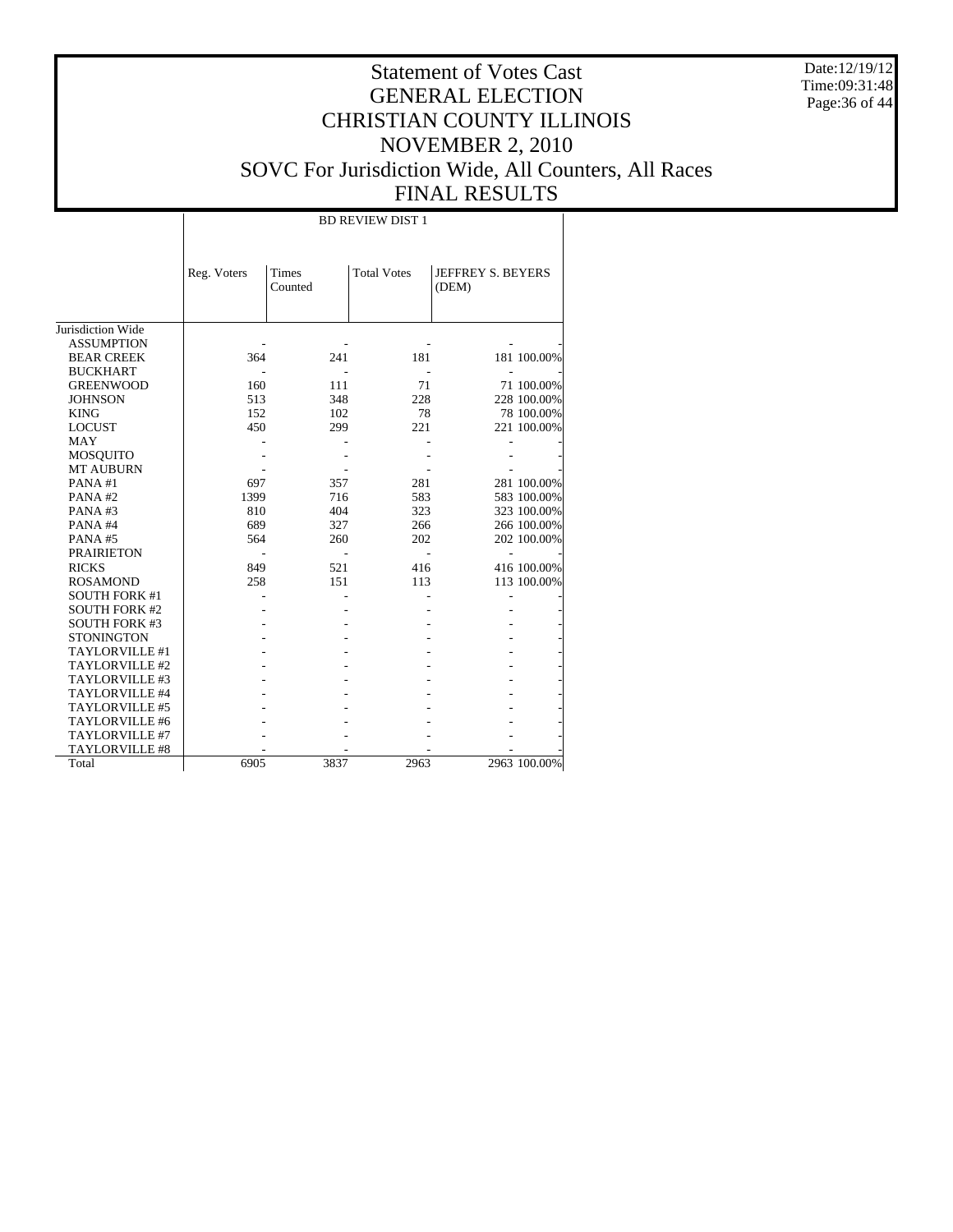Date:12/19/12 Time:09:31:48 Page:37 of 44

|                       |             |                  | <b>BD REV DIST 2 UNEXP</b> |                         |              |
|-----------------------|-------------|------------------|----------------------------|-------------------------|--------------|
|                       | Reg. Voters | Times<br>Counted | <b>Total Votes</b>         | MIRIAM J. BOYD<br>(DEM) |              |
| Jurisdiction Wide     |             |                  |                            |                         |              |
| <b>ASSUMPTION</b>     | 943         | 497              | 379                        |                         | 379 100.00%  |
| <b>BEAR CREEK</b>     |             |                  |                            |                         |              |
| <b>BUCKHART</b>       | 1281        | 776              | 568                        |                         | 568 100.00%  |
| <b>GREENWOOD</b>      |             |                  |                            |                         |              |
| <b>JOHNSON</b>        |             |                  |                            |                         |              |
| <b>KING</b>           |             |                  |                            |                         |              |
| <b>LOCUST</b>         |             |                  |                            |                         |              |
| MAY                   | 1258        | 834              | 620                        |                         | 620 100.00%  |
| <b>MOSQUITO</b>       | 279         | 173              | 126                        |                         | 126 100.00%  |
| <b>MT AUBURN</b>      | 724         | 415              | 294                        |                         | 294 100.00%  |
| PANA#1                |             |                  |                            |                         |              |
| PANA#2                |             |                  |                            |                         |              |
| PANA#3                |             |                  |                            |                         |              |
| PANA#4                |             |                  |                            |                         |              |
| PANA#5                |             |                  |                            |                         |              |
| <b>PRAIRIETON</b>     | 318         | 183              | 140                        |                         | 140 100.00%  |
| <b>RICKS</b>          |             |                  |                            |                         |              |
| <b>ROSAMOND</b>       |             |                  |                            |                         |              |
| <b>SOUTH FORK #1</b>  |             |                  |                            |                         |              |
| <b>SOUTH FORK #2</b>  |             |                  |                            |                         |              |
| <b>SOUTH FORK #3</b>  |             |                  |                            |                         |              |
| <b>STONINGTON</b>     | 749         | 457              | 346                        |                         | 346 100.00%  |
| TAYLORVILLE #1        | 971         | 484              | 379                        |                         | 379 100.00%  |
| TAYLORVILLE #2        | 894         | 494              | 378                        |                         | 378 100.00%  |
| TAYLORVILLE #3        | 886         | 560              | 410                        |                         | 410 100.00%  |
| TAYLORVILLE #4        |             |                  |                            |                         |              |
| TAYLORVILLE #5        |             |                  |                            |                         |              |
| TAYLORVILLE #6        |             |                  |                            |                         |              |
| TAYLORVILLE #7        |             |                  |                            |                         |              |
| <b>TAYLORVILLE #8</b> |             |                  |                            |                         |              |
| Total                 | 8303        | 4873             | 3640                       |                         | 3640 100.00% |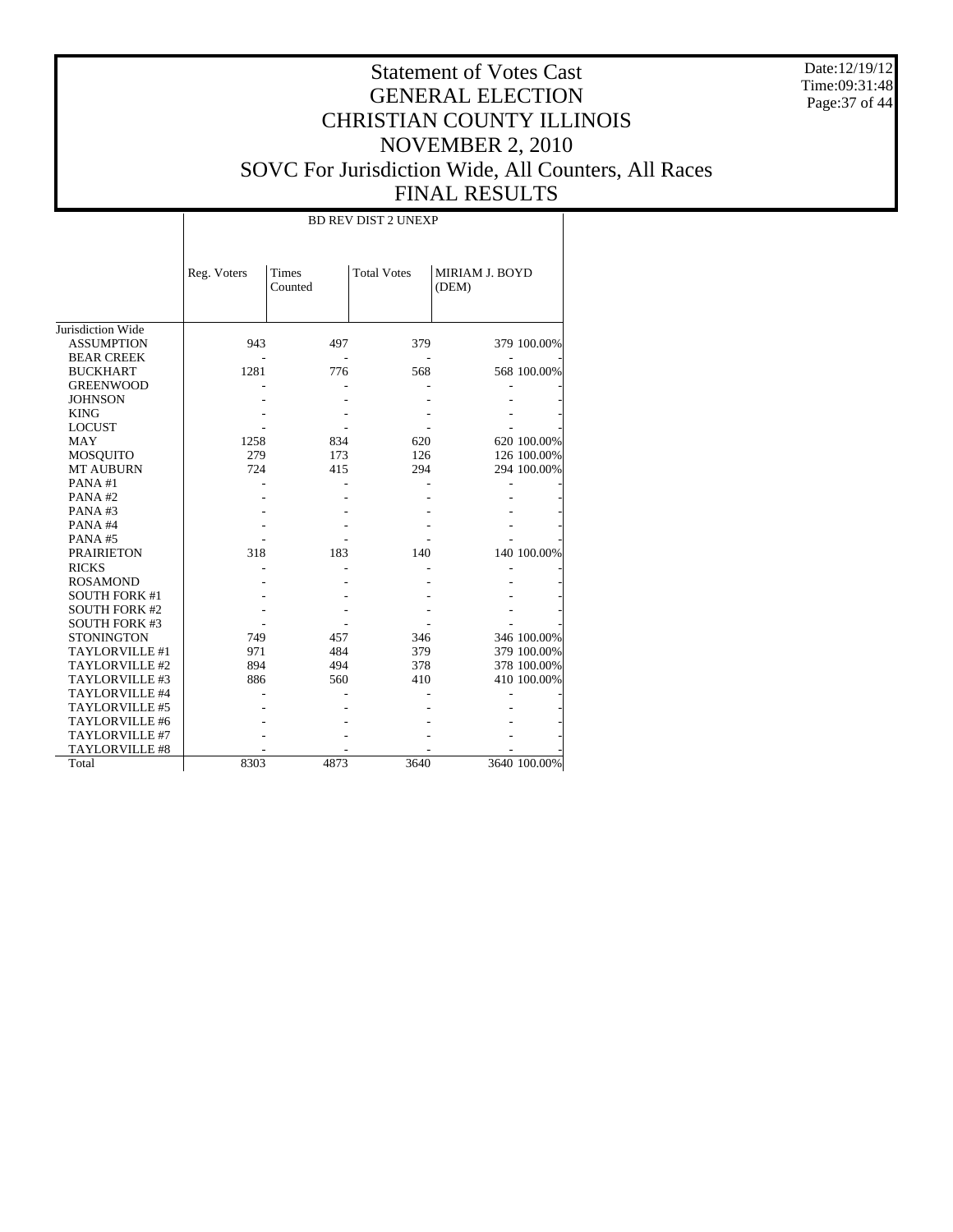Date:12/19/12 Time:09:31:48 Page:38 of 44

|                       |             |                      | CIR JUD 4TH CIR (Coady) |                                   |            |                         |            |
|-----------------------|-------------|----------------------|-------------------------|-----------------------------------|------------|-------------------------|------------|
|                       | Reg. Voters | <b>Times Counted</b> | <b>Total Votes</b>      | DOUGLAS L.<br><b>JARMAN</b> (REP) |            | MICHELLE COADY<br>(DEM) |            |
| Jurisdiction Wide     |             |                      |                         |                                   |            |                         |            |
| <b>ASSUMPTION</b>     | 943         | 497                  | 460                     | 215                               | 46.74%     |                         | 245 53.26% |
| <b>BEAR CREEK</b>     | 364         | 241                  | 219                     | 98                                | 44.75%     | 121                     | 55.25%     |
| <b>BUCKHART</b>       | 1281        | 776                  | 737                     | 424                               | 57.53%     | 313                     | 42.47%     |
| <b>GREENWOOD</b>      | 160         | 111                  | 102                     | 59                                | 57.84%     | 43                      | 42.16%     |
| <b>JOHNSON</b>        | 513         | 348                  | 328                     | 188                               | 57.32%     | 140                     | 42.68%     |
| <b>KING</b>           | 152         | 102                  | 93                      |                                   | 58 62.37%  | 35                      | 37.63%     |
| <b>LOCUST</b>         | 450         | 299                  | 280                     |                                   | 136 48.57% | 144                     | 51.43%     |
| MAY                   | 1258        | 834                  | 798                     |                                   | 406 50.88% | 392                     | 49.12%     |
| <b>MOSQUITO</b>       | 279         | 173                  | 163                     |                                   | 96 58.90%  | 67                      | 41.10%     |
| <b>MT AUBURN</b>      | 724         | 415                  | 384                     |                                   | 202 52.60% | 182                     | 47.40%     |
| PANA#1                | 697         | 357                  | 335                     | 183                               | 54.63%     | 152                     | 45.37%     |
| PANA#2                | 1399        | 716                  | 683                     |                                   | 319 46.71% | 364                     | 53.29%     |
| PANA#3                | 810         | 404                  | 388                     |                                   | 170 43.81% | 218                     | 56.19%     |
| PANA#4                | 689         | 327                  | 312                     |                                   | 126 40.38% | 186                     | 59.62%     |
| PANA#5                | 564         | 260                  | 249                     |                                   | 121 48.59% | 128                     | 51.41%     |
| <b>PRAIRIETON</b>     | 318         | 183                  | 169                     |                                   | 102 60.36% | 67                      | 39.64%     |
| <b>RICKS</b>          | 849         | 521                  | 504                     |                                   | 239 47.42% | 265                     | 52.58%     |
| <b>ROSAMOND</b>       | 258         | 151                  | 139                     | 87                                | 62.59%     | 52                      | 37.41%     |
| <b>SOUTH FORK #1</b>  | 997         | 526                  | 499                     | 194                               | 38.88%     | 305                     | 61.12%     |
| <b>SOUTH FORK #2</b>  | 470         | 261                  | 249                     | 124                               | 49.80%     | 125                     | 50.20%     |
| <b>SOUTH FORK #3</b>  | 413         | 216                  | 206                     | 97                                | 47.09%     | 109                     | 52.91%     |
| <b>STONINGTON</b>     | 749         | 457                  | 432                     |                                   | 186 43.06% | 246                     | 56.94%     |
| TAYLORVILLE #1        | 971         | 484                  | 462                     | 203                               | 43.94%     |                         | 259 56.06% |
| TAYLORVILLE #2        | 894         | 494                  | 471                     |                                   | 229 48.62% | 242                     | 51.38%     |
| TAYLORVILLE #3        | 886         | 560                  | 528                     | 264                               | 50.00%     | 264                     | 50.00%     |
| TAYLORVILLE #4        | 1362        | 761                  | 740                     | 328                               | 44.32%     | 412                     | 55.68%     |
| TAYLORVILLE #5        | 1376        | 718                  | 690                     | 324                               | 46.96%     | 366                     | 53.04%     |
| TAYLORVILLE #6        | 930         | 524                  | 491                     | 239                               | 48.68%     | 252                     | 51.32%     |
| TAYLORVILLE #7        | 921         | 461                  | 444                     | 194                               | 43.69%     | 250                     | 56.31%     |
| <b>TAYLORVILLE #8</b> | 1015        | 576                  | 555                     | 275                               | 49.55%     | 280                     | 50.45%     |
| Total                 | 22692       | 12753                | 12110                   | 5886                              | 48.60%     | 6224                    | 51.40%     |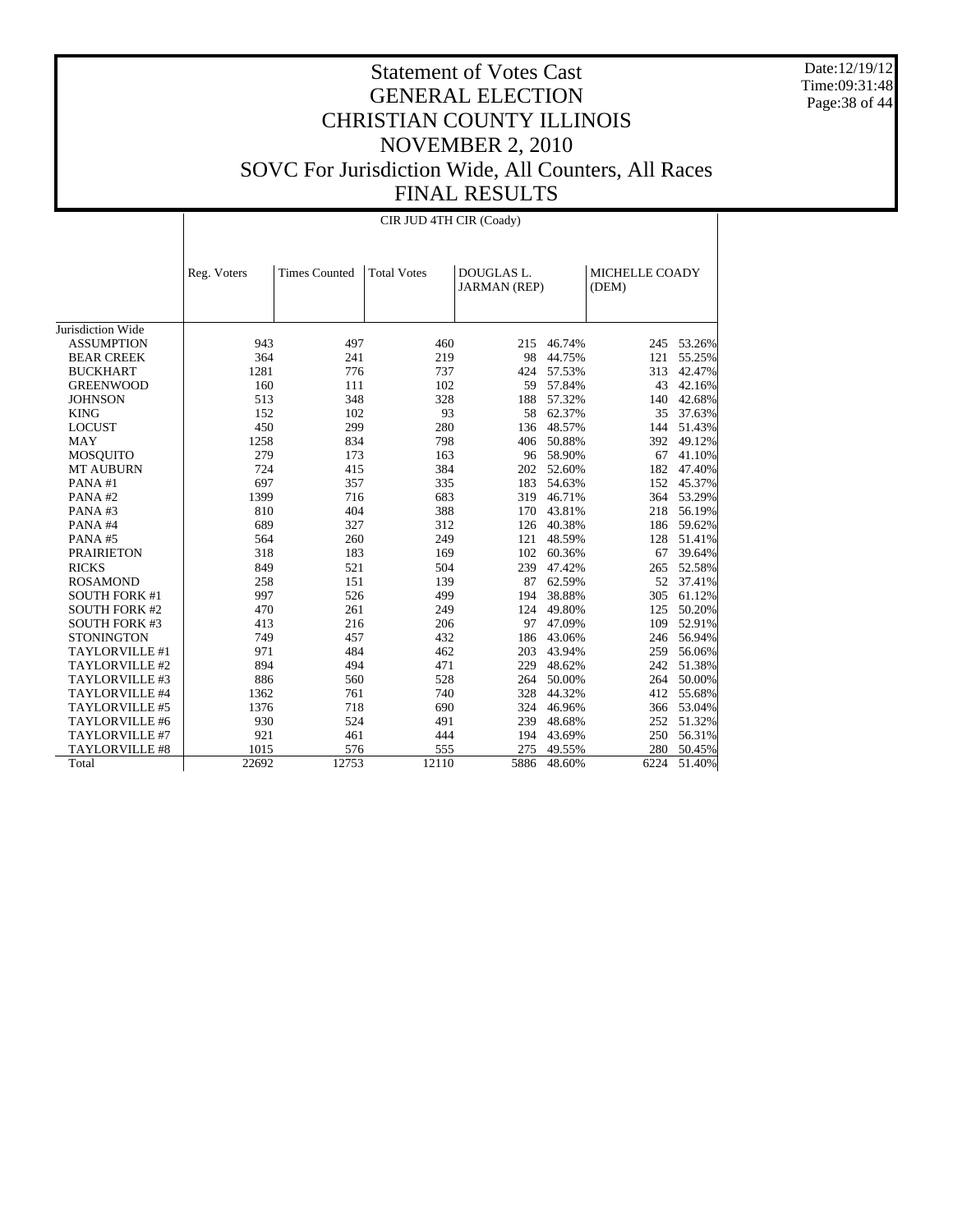Date:12/19/12 Time:09:31:48 Page:39 of 44

|                             |             |                      | CIR JUD 4TH CIR (Moran) |                              |
|-----------------------------|-------------|----------------------|-------------------------|------------------------------|
|                             | Reg. Voters | <b>Times Counted</b> | <b>Total Votes</b>      | <b>MIKE McHANEY</b><br>(DEM) |
| Jurisdiction Wide           |             |                      |                         |                              |
| <b>ASSUMPTION</b>           | 943         | 497                  | 371                     | 371 100.00%                  |
| <b>BEAR CREEK</b>           | 364         | 241                  | 181                     | 181 100.00%                  |
| <b>BUCKHART</b>             | 1281        | 776                  | 568                     | 568 100.00%                  |
| <b>GREENWOOD</b>            | 160         | 111                  | 69                      | 69 100.00%                   |
| <b>JOHNSON</b>              | 513         | 348                  | 224                     |                              |
|                             | 152         | 102                  | 78                      | 224 100.00%                  |
| <b>KING</b>                 | 450         | 299                  | 220                     | 78 100.00%<br>220 100.00%    |
| <b>LOCUST</b><br><b>MAY</b> | 1258        | 834                  |                         |                              |
|                             | 279         | 173                  | 600<br>125              | 600 100.00%                  |
| <b>MOSQUITO</b>             | 724         |                      | 293                     | 125 100.00%                  |
| <b>MT AUBURN</b><br>PANA#1  | 697         | 415<br>357           | 264                     | 293 100.00%                  |
|                             | 1399        |                      |                         | 264 100.00%                  |
| PANA#2                      |             | 716                  | 547                     | 547 100.00%                  |
| PANA#3                      | 810         | 404                  | 309                     | 309 100.00%                  |
| PANA#4                      | 689         | 327                  | 258                     | 258 100.00%                  |
| PANA#5                      | 564         | 260                  | 194                     | 194 100.00%                  |
| <b>PRAIRIETON</b>           | 318         | 183                  | 140                     | 140 100.00%                  |
| <b>RICKS</b>                | 849         | 521                  | 411                     | 411 100.00%                  |
| <b>ROSAMOND</b>             | 258         | 151                  | 106                     | 106 100.00%                  |
| <b>SOUTH FORK #1</b>        | 997         | 526                  | 427                     | 427 100.00%                  |
| <b>SOUTH FORK #2</b>        | 470         | 261                  | 192                     | 192 100.00%                  |
| <b>SOUTH FORK #3</b>        | 413         | 216                  | 169                     | 169 100.00%                  |
| <b>STONINGTON</b>           | 749         | 457                  | 341                     | 341 100.00%                  |
| TAYLORVILLE #1              | 971         | 484                  | 367                     | 367 100.00%                  |
| TAYLORVILLE #2              | 894         | 494                  | 365                     | 365 100.00%                  |
| TAYLORVILLE #3              | 886         | 560                  | 403                     | 403 100.00%                  |
| TAYLORVILLE #4              | 1362        | 761                  | 589                     | 589 100.00%                  |
| TAYLORVILLE #5              | 1376        | 718                  | 559                     | 559 100.00%                  |
| TAYLORVILLE #6              | 930         | 524                  | 383                     | 383 100.00%                  |
| TAYLORVILLE #7              | 921         | 461                  | 373                     | 373 100.00%                  |
| <b>TAYLORVILLE #8</b>       | 1015        | 576                  | 399                     | 399 100.00%                  |
| Total                       | 22692       | 12753                | 9525                    | 9525 100.00%                 |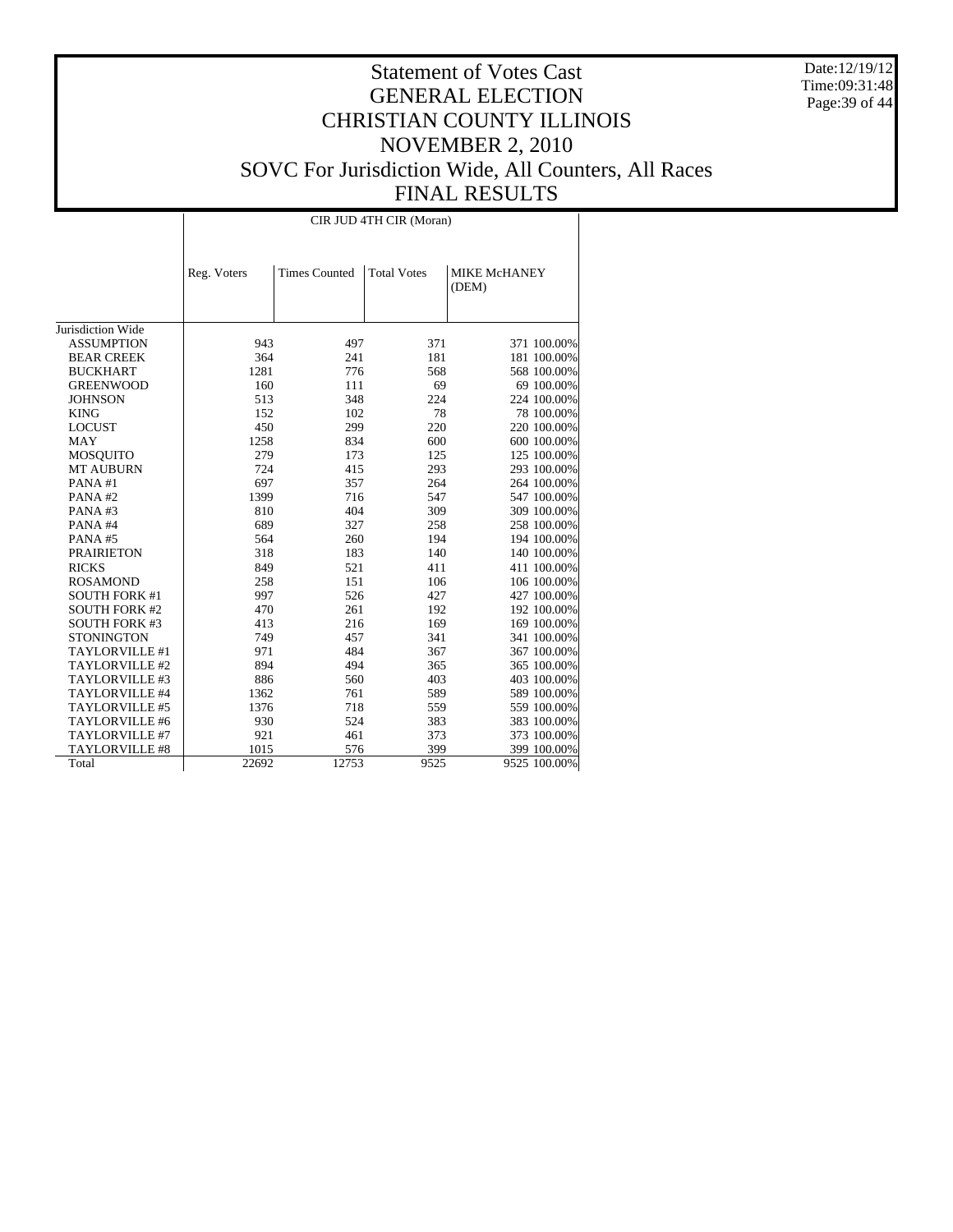Date:12/19/12 Time:09:31:48 Page:40 of 44

|                       |             | <b>RETAIN THOMAS WELCH</b> |                    |            |        |                |        |  |  |
|-----------------------|-------------|----------------------------|--------------------|------------|--------|----------------|--------|--|--|
|                       | Reg. Voters | <b>Times Counted</b>       | <b>Total Votes</b> | <b>YES</b> |        | N <sub>O</sub> |        |  |  |
|                       |             |                            |                    |            |        |                |        |  |  |
| Jurisdiction Wide     |             |                            |                    |            |        |                |        |  |  |
| <b>ASSUMPTION</b>     | 943         | 497                        | 406                | 288        | 70.94% | 118            | 29.06% |  |  |
| <b>BEAR CREEK</b>     | 364         | 241                        | 199                | 149        | 74.87% | 50             | 25.13% |  |  |
| <b>BUCKHART</b>       | 1281        | 776                        | 652                | 497        | 76.23% | 155            | 23.77% |  |  |
| <b>GREENWOOD</b>      | 160         | 111                        | 85                 | 58         | 68.24% | 27             | 31.76% |  |  |
| <b>JOHNSON</b>        | 513         | 348                        | 268                | 203        | 75.75% | 65             | 24.25% |  |  |
| <b>KING</b>           | 152         | 102                        | 81                 | 61         | 75.31% | 20             | 24.69% |  |  |
| <b>LOCUST</b>         | 450         | 299                        | 241                | 185        | 76.76% | 56             | 23.24% |  |  |
| MAY                   | 1258        | 834                        | 682                | 522        | 76.54% | 160            | 23.46% |  |  |
| <b>MOSQUITO</b>       | 279         | 173                        | 152                | 107        | 70.39% | 45             | 29.61% |  |  |
| <b>MT AUBURN</b>      | 724         | 415                        | 334                | 255        | 76.35% | 79             | 23.65% |  |  |
| PANA#1                | 697         | 357                        | 298                | 217        | 72.82% | 81             | 27.18% |  |  |
| PANA#2                | 1399        | 716                        | 602                | 463        | 76.91% | 139            | 23.09% |  |  |
| PANA#3                | 810         | 404                        | 328                | 230        | 70.12% | 98             | 29.88% |  |  |
| PANA#4                | 689         | 327                        | 282                | 214        | 75.89% | 68             | 24.11% |  |  |
| PANA#5                | 564         | 260                        | 211                | 168        | 79.62% | 43             | 20.38% |  |  |
| <b>PRAIRIETON</b>     | 318         | 183                        | 158                | 112        | 70.89% | 46             | 29.11% |  |  |
| <b>RICKS</b>          | 849         | 521                        | 443                | 338        | 76.30% | 105            | 23.70% |  |  |
| <b>ROSAMOND</b>       | 258         | 151                        | 133                | 88         | 66.17% | 45             | 33.83% |  |  |
| <b>SOUTH FORK #1</b>  | 997         | 526                        | 448                | 343        | 76.56% | 105            | 23.44% |  |  |
| <b>SOUTH FORK #2</b>  | 470         | 261                        | 219                | 142        | 64.84% | 77             | 35.16% |  |  |
| <b>SOUTH FORK #3</b>  | 413         | 216                        | 173                | 136        | 78.61% | 37             | 21.39% |  |  |
| <b>STONINGTON</b>     | 749         | 457                        | 363                | 303        | 83.47% | 60             | 16.53% |  |  |
| <b>TAYLORVILLE #1</b> | 971         | 484                        | 420                | 325        | 77.38% | 95             | 22.62% |  |  |
| TAYLORVILLE #2        | 894         | 494                        | 423                | 330        | 78.01% | 93             | 21.99% |  |  |
| TAYLORVILLE #3        | 886         | 560                        | 463                | 342        | 73.87% | 121            | 26.13% |  |  |
| TAYLORVILLE #4        | 1362        | 761                        | 638                | 491        | 76.96% | 147            | 23.04% |  |  |
| TAYLORVILLE #5        | 1376        | 718                        | 592                | 463        | 78.21% | 129            | 21.79% |  |  |
| TAYLORVILLE #6        | 930         | 524                        | 423                | 335        | 79.20% | 88             | 20.80% |  |  |
| TAYLORVILLE #7        | 921         | 461                        | 400                | 316        | 79.00% | 84             | 21.00% |  |  |
| <b>TAYLORVILLE #8</b> | 1015        | 576                        | 473                | 355        | 75.05% | 118            | 24.95% |  |  |
| Total                 | 22692       | 12753                      | 10590              | 8036       | 75.88% | 2554           | 24.12% |  |  |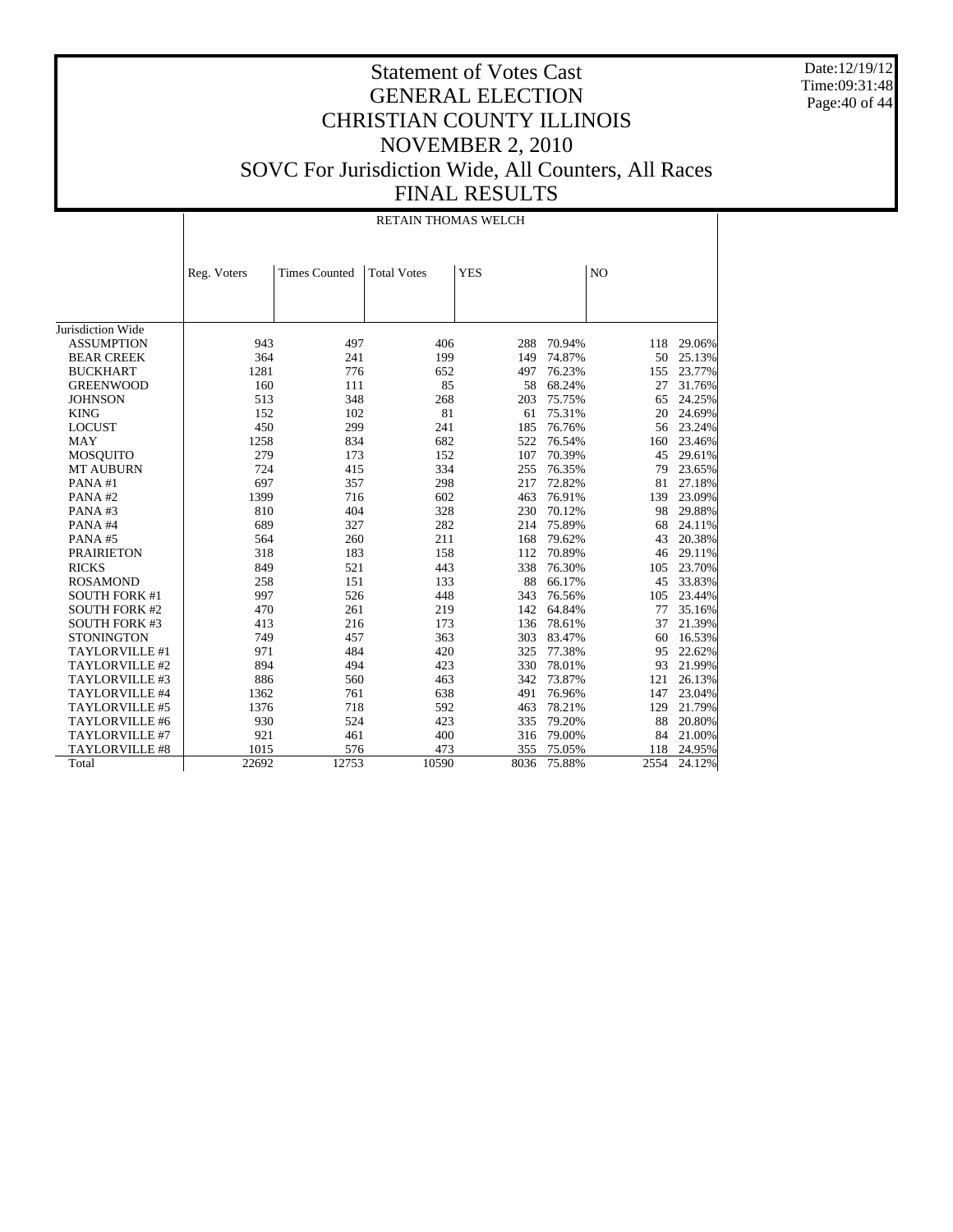Date:12/19/12 Time:09:31:48 Page:41 of 44

|                       |             |                      | RETAIN MICHAEL KILEY |            |            |                |        |
|-----------------------|-------------|----------------------|----------------------|------------|------------|----------------|--------|
|                       | Reg. Voters | <b>Times Counted</b> | <b>Total Votes</b>   | <b>YES</b> |            | N <sub>O</sub> |        |
|                       |             |                      |                      |            |            |                |        |
|                       |             |                      |                      |            |            |                |        |
| Jurisdiction Wide     |             |                      |                      |            |            |                |        |
| <b>ASSUMPTION</b>     | 943         | 497                  | 414                  |            | 314 75.85% | 100            | 24.15% |
| <b>BEAR CREEK</b>     | 364         | 241                  | 199                  | 148        | 74.37%     | 51             | 25.63% |
| <b>BUCKHART</b>       | 1281        | 776                  | 648                  | 490        | 75.62%     | 158            | 24.38% |
| <b>GREENWOOD</b>      | 160         | 111                  | 82                   | 57         | 69.51%     | 25             | 30.49% |
| <b>JOHNSON</b>        | 513         | 348                  | 270                  | 206        | 76.30%     | 64             | 23.70% |
| <b>KING</b>           | 152         | 102                  | 81                   | 59         | 72.84%     | 22             | 27.16% |
| <b>LOCUST</b>         | 450         | 299                  | 245                  | 193        | 78.78%     | 52             | 21.22% |
| MAY                   | 1258        | 834                  | 685                  |            | 544 79.42% | 141            | 20.58% |
| <b>MOSQUITO</b>       | 279         | 173                  | 152                  |            | 106 69.74% | 46             | 30.26% |
| <b>MT AUBURN</b>      | 724         | 415                  | 327                  | 240        | 73.39%     | 87             | 26.61% |
| PANA#1                | 697         | 357                  | 299                  | 229        | 76.59%     | 70             | 23.41% |
| PANA#2                | 1399        | 716                  | 618                  | 490        | 79.29%     | 128            | 20.71% |
| PANA#3                | 810         | 404                  | 339                  | 246        | 72.57%     | 93             | 27.43% |
| PANA#4                | 689         | 327                  | 286                  | 215        | 75.17%     | 71             | 24.83% |
| PANA#5                | 564         | 260                  | 213                  | 165        | 77.46%     | 48             | 22.54% |
| <b>PRAIRIETON</b>     | 318         | 183                  | 157                  | 113        | 71.97%     | 44             | 28.03% |
| <b>RICKS</b>          | 849         | 521                  | 441                  | 333        | 75.51%     | 108            | 24.49% |
| <b>ROSAMOND</b>       | 258         | 151                  | 132                  | 88         | 66.67%     | 44             | 33.33% |
| <b>SOUTH FORK #1</b>  | 997         | 526                  | 447                  | 348        | 77.85%     | 99             | 22.15% |
| <b>SOUTH FORK #2</b>  | 470         | 261                  | 215                  |            | 145 67.44% | 70             | 32.56% |
| <b>SOUTH FORK #3</b>  | 413         | 216                  | 171                  | 130        | 76.02%     | 41             | 23.98% |
| <b>STONINGTON</b>     | 749         | 457                  | 363                  | 303        | 83.47%     | 60             | 16.53% |
| TAYLORVILLE #1        | 971         | 484                  | 417                  | 327        | 78.42%     | 90             | 21.58% |
| TAYLORVILLE #2        | 894         | 494                  | 415                  | 338        | 81.45%     | 77             | 18.55% |
| TAYLORVILLE #3        | 886         | 560                  | 466                  | 349        | 74.89%     | 117            | 25.11% |
| TAYLORVILLE #4        | 1362        | 761                  | 642                  | 489        | 76.17%     | 153            | 23.83% |
| TAYLORVILLE #5        | 1376        | 718                  | 591                  | 465        | 78.68%     | 126            | 21.32% |
| TAYLORVILLE #6        | 930         | 524                  | 426                  | 343        | 80.52%     | 83             | 19.48% |
| TAYLORVILLE #7        | 921         | 461                  | 402                  | 315        | 78.36%     | 87             | 21.64% |
| <b>TAYLORVILLE #8</b> | 1015        | 576                  | 475                  | 359        | 75.58%     | 116            | 24.42% |
| Total                 | 22692       | 12753                | 10618                | 8147       | 76.73%     | 2471           | 23.27% |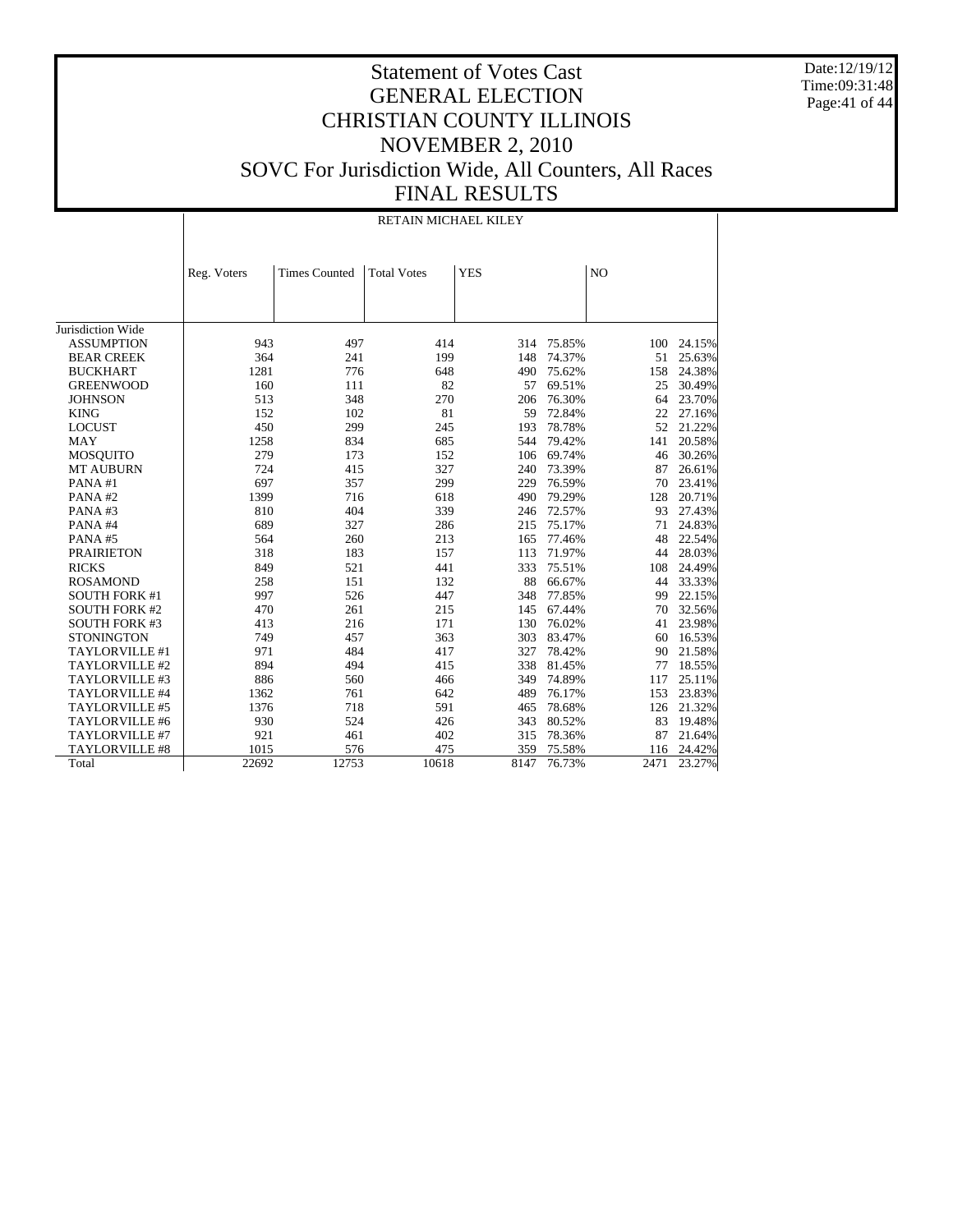Date:12/19/12 Time:09:31:48 Page:42 of 44

|                      |             | RETAIN KELLY LONG    |                    |            |        |      |        |
|----------------------|-------------|----------------------|--------------------|------------|--------|------|--------|
|                      | Reg. Voters | <b>Times Counted</b> | <b>Total Votes</b> | <b>YES</b> |        | NO   |        |
|                      |             |                      |                    |            |        |      |        |
|                      |             |                      |                    |            |        |      |        |
| Jurisdiction Wide    |             |                      |                    |            |        |      |        |
| <b>ASSUMPTION</b>    | 943         | 497                  | 396                | 285        | 71.97% | 111  | 28.03% |
| <b>BEAR CREEK</b>    | 364         | 241                  | 201                | 156        | 77.61% | 45   | 22.39% |
| <b>BUCKHART</b>      | 1281        | 776                  | 642                | 489        | 76.17% | 153  | 23.83% |
| <b>GREENWOOD</b>     | 160         | 111                  | 86                 | 62         | 72.09% | 24   | 27.91% |
| <b>JOHNSON</b>       | 513         | 348                  | 265                | 201        | 75.85% | 64   | 24.15% |
| <b>KING</b>          | 152         | 102                  | 83                 | 61         | 73.49% | 22   | 26.51% |
| <b>LOCUST</b>        | 450         | 299                  | 237                | 180        | 75.95% | 57   | 24.05% |
| <b>MAY</b>           | 1258        | 834                  | 680                | 528        | 77.65% | 152  | 22.35% |
| <b>MOSQUITO</b>      | 279         | 173                  | 149                | 106        | 71.14% | 43   | 28.86% |
| <b>MT AUBURN</b>     | 724         | 415                  | 332                | 254        | 76.51% | 78   | 23.49% |
| PANA#1               | 697         | 357                  | 292                | 221        | 75.68% | 71   | 24.32% |
| PANA#2               | 1399        | 716                  | 601                | 470        | 78.20% | 131  | 21.80% |
| PANA#3               | 810         | 404                  | 324                | 229        | 70.68% | 95   | 29.32% |
| PANA#4               | 689         | 327                  | 277                | 208        | 75.09% | 69   | 24.91% |
| PANA#5               | 564         | 260                  | 207                | 166        | 80.19% | 41   | 19.81% |
| <b>PRAIRIETON</b>    | 318         | 183                  | 156                | 107        | 68.59% | 49   | 31.41% |
| <b>RICKS</b>         | 849         | 521                  | 445                | 346        | 77.75% | 99   | 22.25% |
| <b>ROSAMOND</b>      | 258         | 151                  | 133                | 83         | 62.41% | 50   | 37.59% |
| <b>SOUTH FORK #1</b> | 997         | 526                  | 449                | 357        | 79.51% | 92   | 20.49% |
| <b>SOUTH FORK #2</b> | 470         | 261                  | 214                | 143        | 66.82% | 71   | 33.18% |
| <b>SOUTH FORK #3</b> | 413         | 216                  | 168                | 131        | 77.98% | 37   | 22.02% |
| <b>STONINGTON</b>    | 749         | 457                  | 360                | 302        | 83.89% | 58   | 16.11% |
| TAYLORVILLE #1       | 971         | 484                  | 409                | 315        | 77.02% | 94   | 22.98% |
| TAYLORVILLE #2       | 894         | 494                  | 410                | 325        | 79.27% | 85   | 20.73% |
| TAYLORVILLE #3       | 886         | 560                  | 451                | 337        | 74.72% | 114  | 25.28% |
| TAYLORVILLE #4       | 1362        | 761                  | 633                | 501        | 79.15% | 132  | 20.85% |
| TAYLORVILLE #5       | 1376        | 718                  | 586                | 453        | 77.30% | 133  | 22.70% |
| TAYLORVILLE #6       | 930         | 524                  | 419                | 337        | 80.43% | 82   | 19.57% |
| TAYLORVILLE #7       | 921         | 461                  | 397                | 306        | 77.08% | 91   | 22.92% |
| TAYLORVILLE #8       | 1015        | 576                  | 469                | 353        | 75.27% | 116  | 24.73% |
| Total                | 22692       | 12753                | 10471              | 8012       | 76.52% | 2459 | 23.48% |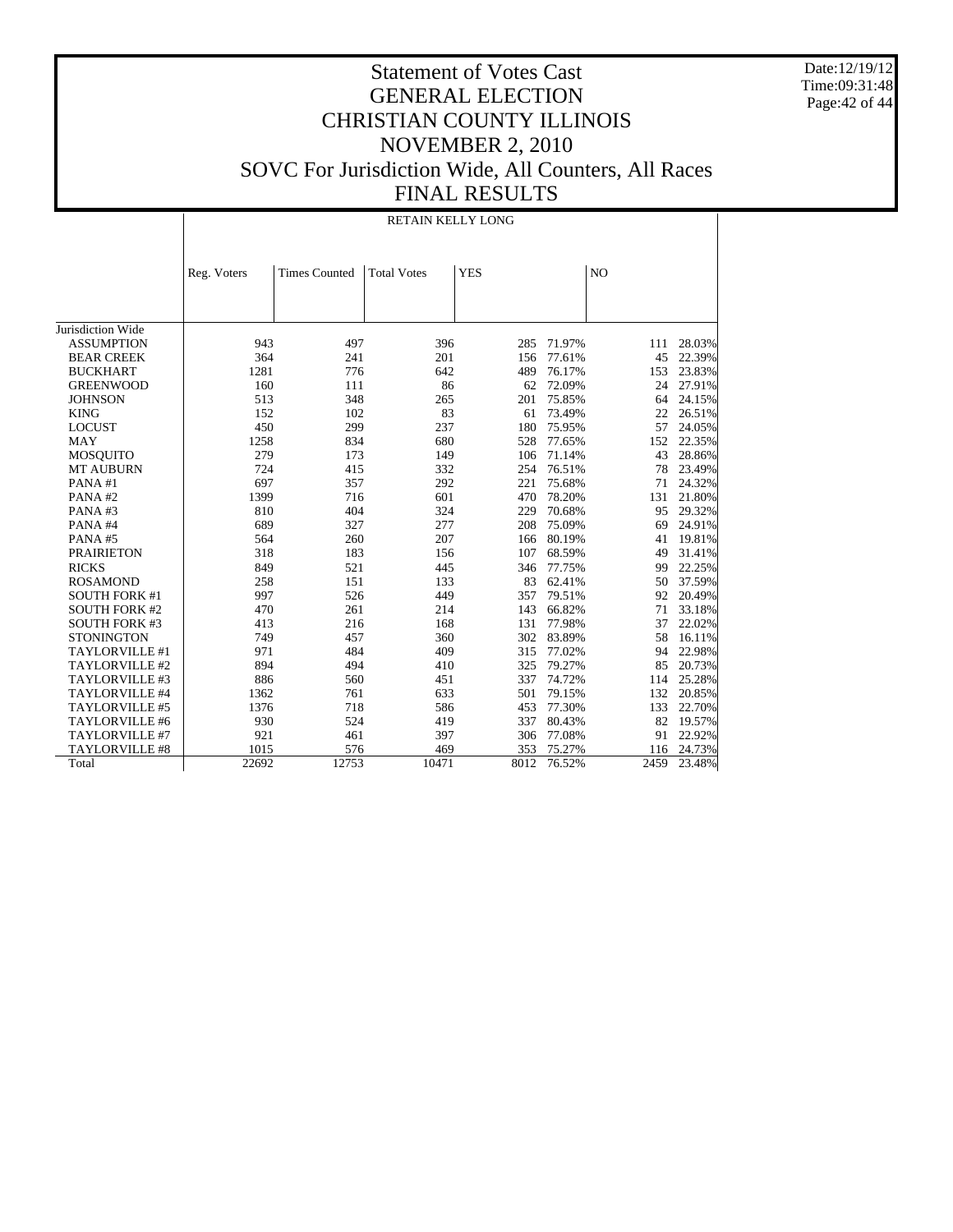Date:12/19/12 Time:09:31:48 Page:43 of 44

# Statement of Votes Cast GENERAL ELECTION CHRISTIAN COUNTY ILLINOIS NOVEMBER 2, 2010 SOVC For Jurisdiction Wide, All Counters, All Races FINAL RESULTS

RETAIN ROBIN TODD

|                      | Reg. Voters | <b>Times Counted</b> | <b>Total Votes</b> | <b>YES</b> |        | N <sub>O</sub> |        |
|----------------------|-------------|----------------------|--------------------|------------|--------|----------------|--------|
|                      |             |                      |                    |            |        |                |        |
|                      |             |                      |                    |            |        |                |        |
|                      |             |                      |                    |            |        |                |        |
| Jurisdiction Wide    |             |                      |                    |            |        |                |        |
| <b>ASSUMPTION</b>    | 943         | 497                  | 397                | 283        | 71.28% | 114            | 28.72% |
| <b>BEAR CREEK</b>    | 364         | 241                  | 196                | 145        | 73.98% | 51             | 26.02% |
| <b>BUCKHART</b>      | 1281        | 776                  | 643                | 486        | 75.58% | 157            | 24.42% |
| <b>GREENWOOD</b>     | 160         | 111                  | 83                 | 60         | 72.29% | 23             | 27.71% |
| <b>JOHNSON</b>       | 513         | 348                  | 261                | 197        | 75.48% | 64             | 24.52% |
| <b>KING</b>          | 152         | 102                  | 80                 | 58         | 72.50% | 22             | 27.50% |
| <b>LOCUST</b>        | 450         | 299                  | 237                | 179        | 75.53% | 58             | 24.47% |
| <b>MAY</b>           | 1258        | 834                  | 677                | 528        | 77.99% | 149            | 22.01% |
| <b>MOSQUITO</b>      | 279         | 173                  | 149                | 103        | 69.13% | 46             | 30.87% |
| <b>MT AUBURN</b>     | 724         | 415                  | 327                | 242        | 74.01% | 85             | 25.99% |
| PANA#1               | 697         | 357                  | 294                | 218        | 74.15% | 76             | 25.85% |
| PANA#2               | 1399        | 716                  | 601                | 464        | 77.20% | 137            | 22.80% |
| PANA#3               | 810         | 404                  | 324                | 225        | 69.44% | 99             | 30.56% |
| PANA#4               | 689         | 327                  | 277                | 211        | 76.17% | 66             | 23.83% |
| PANA#5               | 564         | 260                  | 206                | 159        | 77.18% | 47             | 22.82% |
| <b>PRAIRIETON</b>    | 318         | 183                  | 156                | 107        | 68.59% | 49             | 31.41% |
| <b>RICKS</b>         | 849         | 521                  | 435                | 325        | 74.71% | 110            | 25.29% |
| <b>ROSAMOND</b>      | 258         | 151                  | 130                | 91         | 70.00% | 39             | 30.00% |
| <b>SOUTH FORK #1</b> | 997         | 526                  | 444                | 344        | 77.48% | 100            | 22.52% |
| <b>SOUTH FORK #2</b> | 470         | 261                  | 213                | 144        | 67.61% | 69             | 32.39% |
| <b>SOUTH FORK #3</b> | 413         | 216                  | 171                | 131        | 76.61% | 40             | 23.39% |
| <b>STONINGTON</b>    | 749         | 457                  | 359                | 295        | 82.17% | 64             | 17.83% |
| TAYLORVILLE #1       | 971         | 484                  | 412                | 314        | 76.21% | 98             | 23.79% |
| TAYLORVILLE #2       | 894         | 494                  | 412                | 329        | 79.85% | 83             | 20.15% |
| TAYLORVILLE #3       | 886         | 560                  | 451                | 335        | 74.28% | 116            | 25.72% |
| TAYLORVILLE #4       | 1362        | 761                  | 632                | 481        | 76.11% | 151            | 23.89% |
| TAYLORVILLE #5       | 1376        | 718                  | 585                | 453        | 77.44% | 132            | 22.56% |
| TAYLORVILLE #6       | 930         | 524                  | 415                | 326        | 78.55% | 89             | 21.45% |
| TAYLORVILLE #7       | 921         | 461                  | 393                | 306        | 77.86% | 87             | 22.14% |
| TAYLORVILLE #8       | 1015        | 576                  | 463                | 342        | 73.87% | 121            | 26.13% |
| Total                | 22692       | 12753                | 10423              | 7881       | 75.61% | 2542           | 24.39% |